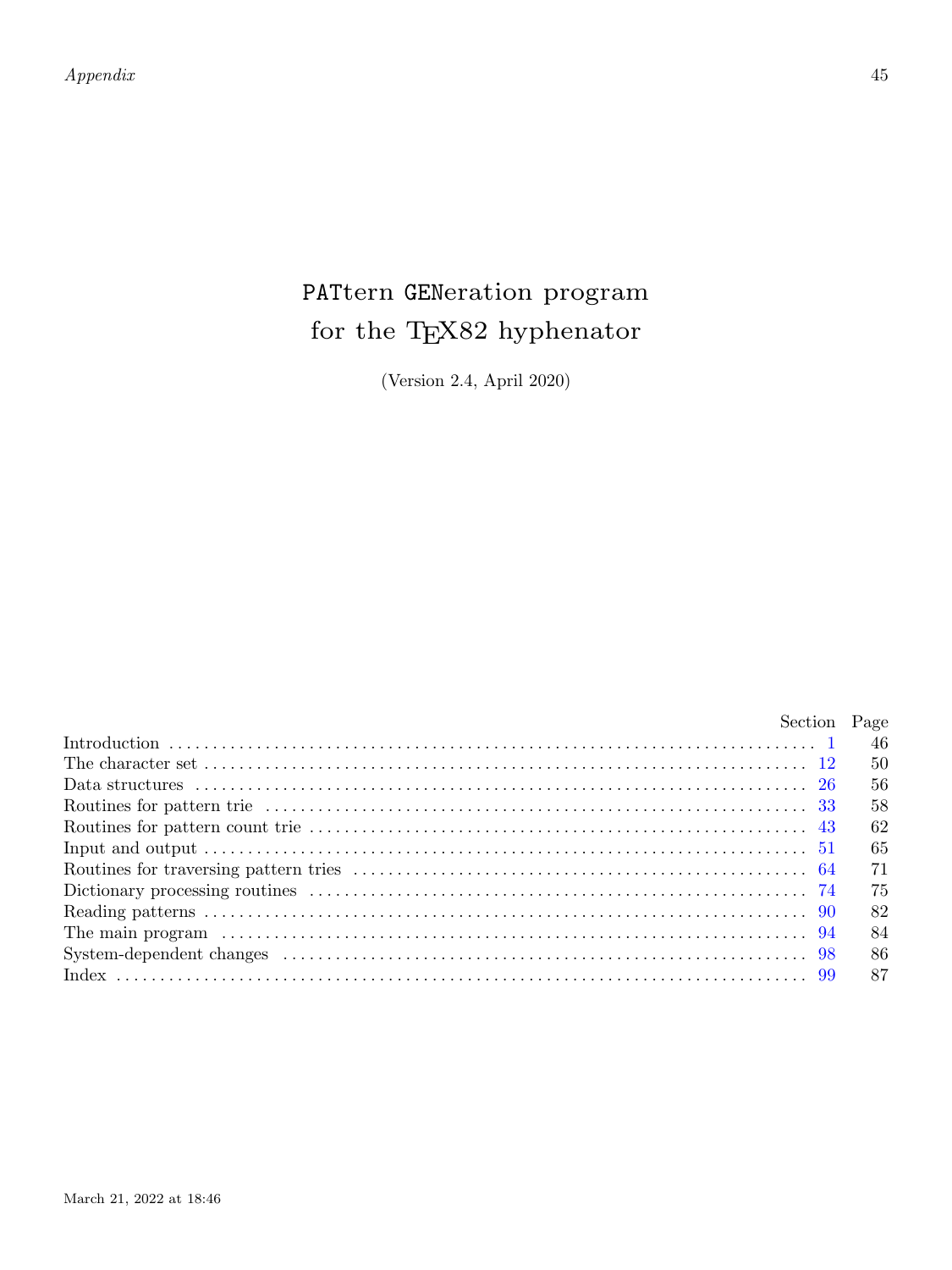<span id="page-1-0"></span>1. Introduction. This program takes a list of hyphenated words and generates a set of patterns that can be used by the T<sub>E</sub>X82 hyphenation algorithm.

The patterns consist of strings of letters and digits, where a digit indicates a 'hyphenation value' for some intercharacter position. For example, the pattern 3t2ion specifies that if the string tion occurs in a word, we should assign a hyphenation value of 3 to the position immediately before the t, and a value of 2 to the position between the t and the i.

To hyphenate a word, we find all patterns that match within the word and determine the hyphenation values for each intercharacter position. If more than one pattern applies to a given position, we take the maximum of the values specified (i.e., the higher value takes priority). If the resulting hyphenation value is odd, this position is a feasible breakpoint; if the value is even or if no value has been specified, we are not allowed to break at this position.

In order to find quickly the patterns that match in a given word and to compute the associated hyphenation values, the patterns generated by this program are compiled by INITEX into a compact version of a finite state machine. For further details, see the T<sub>F</sub>X82 source.

The banner string defined here should be changed whenever PATGEN gets modified.

define  $\text{banner} \equiv \text{This} \text{is} \text{if } \text{PATGEN} \text{ is } \text{if } \text{PATEN} \text{ is } \text{if } \text{if } \text{PATEN} \text{ is } \text{if } \text{PATEN} \text{ is } \text{if } \text{PATEN} \text{ is } \text{if } \text{PATEN} \text{ is } \text{if } \text{PATEN} \text{ is } \text{if } \text{PATEN} \text{ is } \text{if } \text{PATEN} \text{ is } \text{if } \text{PATEN} \text{ is } \text{if } \text{PATEN} \text{ is } \text{$ 

2. The original version 1 of PATGEN was written by Frank M. Liang in 1982; a major revision (version 2) by Peter Breitenlohner in 1991 is mostly related to the new features of '8-bit T<sub>E</sub>X' (version 3 of T<sub>E</sub>X82). The differences between versions 1 and 2 fall into several categories (all of Liang's algorithms have been left essentially unchanged): (1) enhancements related to 8-bit T<sub>E</sub>X, e.g., the introduction of 8-bit *ASCII code* values and of \lefthyphenmin and \righthyphenmin; (2) a modification of the input and output procedures which should make language specific modifications of this program unnecessary (information about the external representation of all 'letters' used by a particular language is obtained from the *translate* file); (3) removal of ANSI standard Pascal and range check violations; (4) removal of uninitialized variables; (5) minor modifications in order to simplify system-dependent modifications.

3. This program is written in standard Pascal, except where it is necessary to use extensions. All places where nonstandard constructions are used have been listed in the index under "system dependencies."

The program uses Pascal's standard *input* and *output* files to read from and write to the user's terminal.

```
define print(\texttt{\#}) \equiv write(output, \texttt{\#})define print\_ln(F) \equiv write\_ln(output, \#)define qet\_input(\textbf{\#}) \equiv read(input, \textbf{\#})define get\_input\_ln(F) \equivbegin if \epsilonoln(input) then \epsilonread_ln(input);
           read(input, #);end
  define end of PATGEN = 9999\langle11 \rangleprogram PATGEN (dictionary, patterns, translate, patout);
 label end_of_PATGEN;
  const \langle27\rangletype \langle12 \ranglevar \langle4\rangleprocedure initialize; {this procedure gets things started properly}
    var \langle15\ranglebegin print\_ln(banner);
    \langle14\rangleend;
```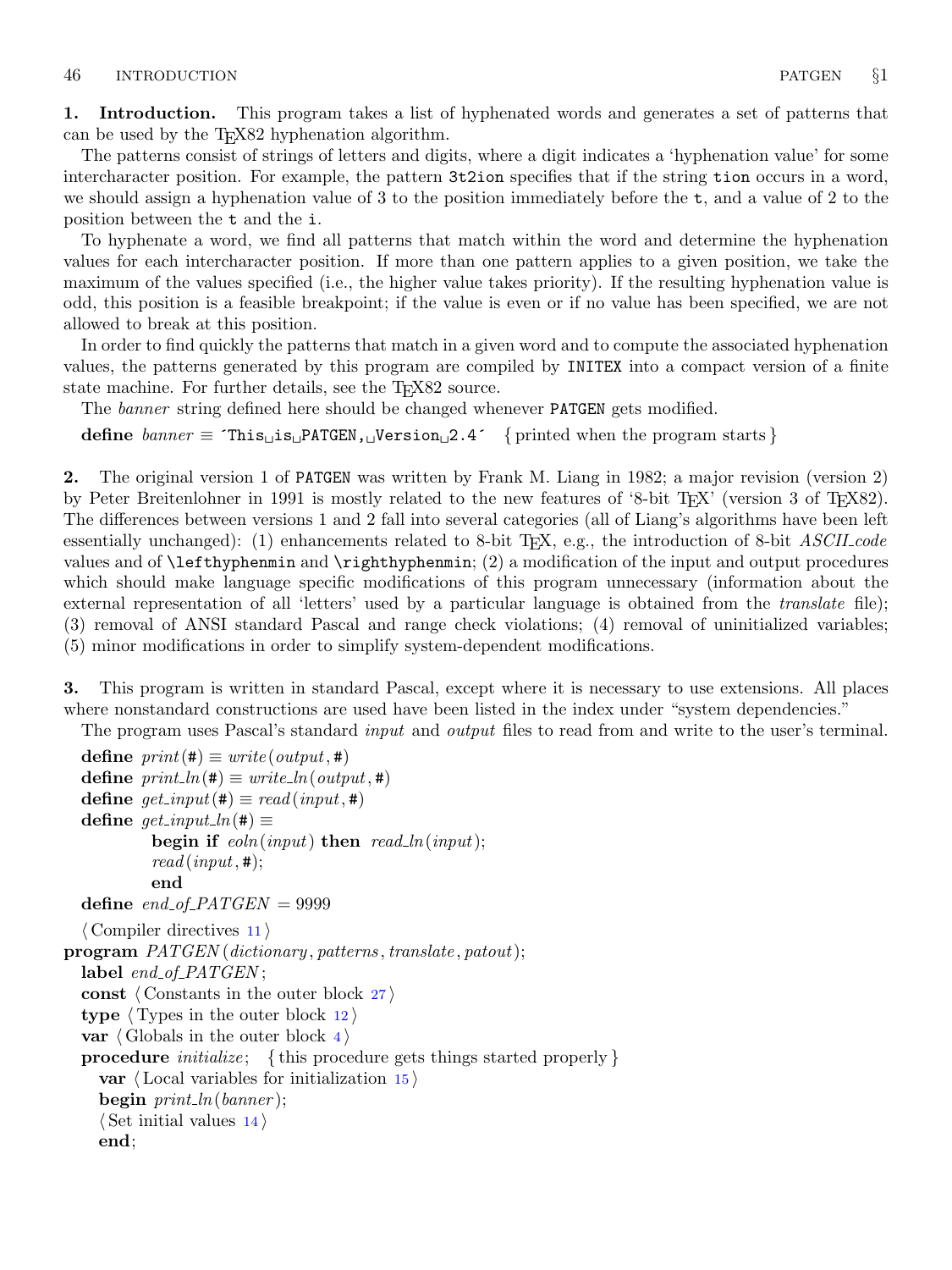<span id="page-2-0"></span>4. The patterns are generated in a series of sequential passes through the dictionary. In each pass, we collect count statistics for a particular type of pattern, taking into account the effect of patterns chosen in previous passes. At the end of a pass, the counts are examined and new patterns are selected.

Patterns are chosen one level at a time, in order of increasing hyphenation value. In the sample run shown below, the parameters *hyph\_start* and *hyph\_finish* specify the first and last levels, respectively, to be generated.

Patterns at each level are chosen in order of increasing pattern length (usually starting with length 2). This is controlled by the parameters *pat\_start* and *pat\_finish* specified at the beginning of each level.

Furthermore patterns of the same length applying to different intercharacter positions are chosen in separate passes through the dictionary. Since patterns of length n may apply to  $n + 1$  different positions, choosing a set of patterns of lengths 2 through n for a given level requires  $(n+1)(n+2)/2-3$  passes through the word list.

At each level, the selection of patterns is controlled by the three parameters  $good\_wt$ ,  $bad\_wt$ , and thresh. A hyphenating pattern will be selected if good \* good\_wt – bad \* bad\_wt  $\geq$  thresh, where good and bad are the number of times the pattern could and could not be hyphenated, respectively, at a particular point. For inhibiting patterns, good is the number of errors inhibited, and bad is the number of previously found hyphens inhibited.

 $\langle$  Globals in the outer block  $4 \rangle \equiv$  $pat\_start$ ,  $pat\_finish: dot\_type$ ;  $h y p h<sub>st</sub> art, h y p h<sub>th</sub> finish: val<sub>th</sub> y p e;$  $good\_wt$ ,  $bad\_wt$ , thresh: integer; See also sections [16](#page-6-0), [23,](#page-9-0) [25](#page-10-0), [30](#page-12-0), [31,](#page-12-0) [33](#page-13-0), [40,](#page-15-0) [43,](#page-17-0) [51](#page-20-0), [52,](#page-20-0) [55,](#page-21-0) [66](#page-26-0), [74,](#page-30-0) [78](#page-32-0), [84](#page-34-0), [87,](#page-35-0) [91](#page-37-0), and [95.](#page-39-0) This code is used in section [3](#page-1-0).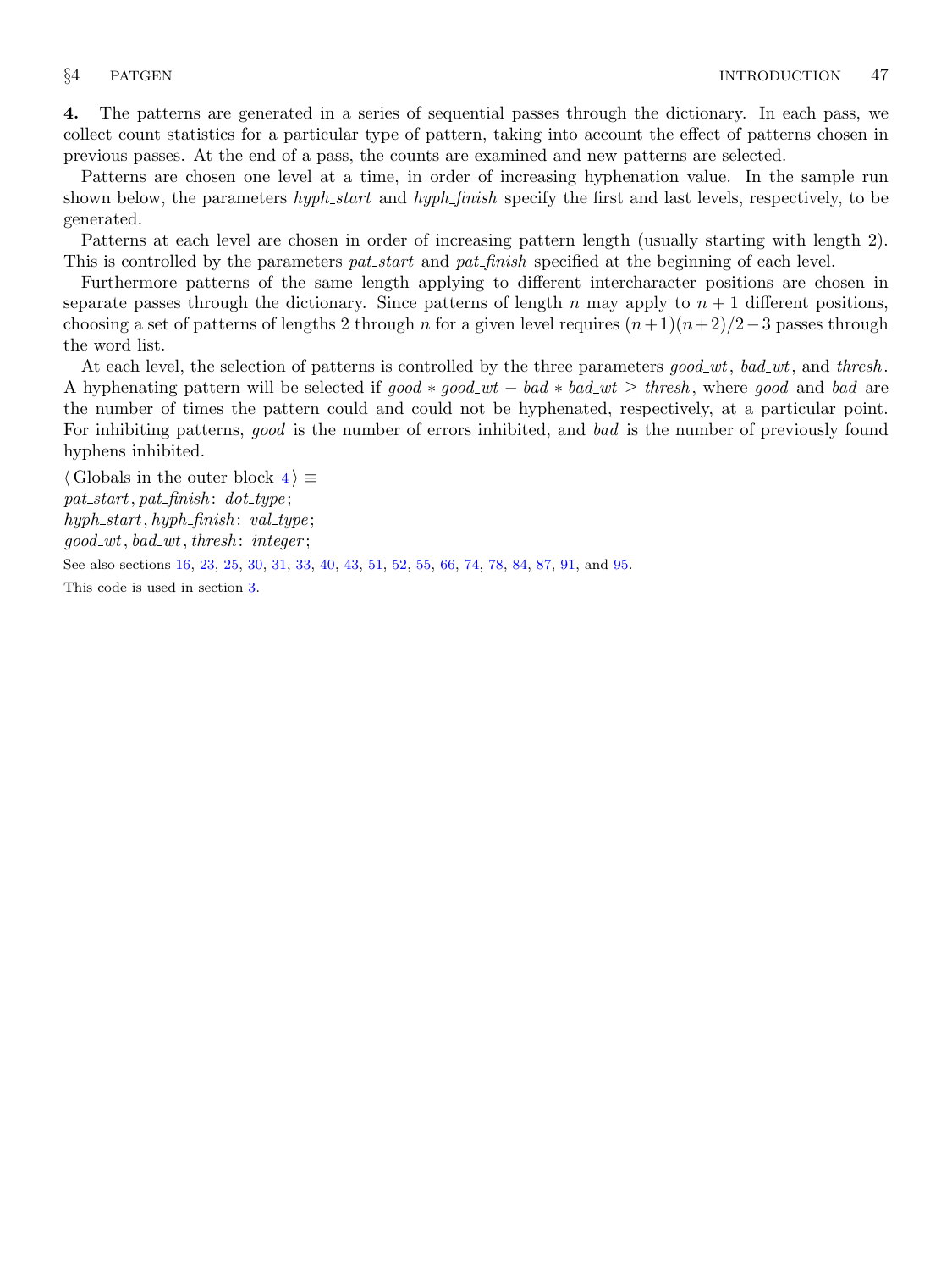<span id="page-3-0"></span>5. The proper choice of the parameters to achieve a desired degree of hyphenation is discussed in Chapter 4. Below we show part of a sample run of PATGEN, with the user's inputs underlined.

```
ex patgen
DICTIONARY : murray.hyf
PATTERNS : nul:
TRANSLATE : nul:
PATOUT : murray.pat
This is PATGEN, Version 2.0
left_hyphen_min = 2, right_hyphen_min = 3, 26 letters
0 patterns read in
pattern trie has 256 nodes, trie_max = 256, 0 outputs
hyph_start, hyph_finish: 11pat_start, pat_finish: 2 3
good weight, bad weight, threshold: 1 3 3
processing dictionary with pat_len = 2, pat\_dot = 10 good, 0 bad, 3265 missed
0.00 %, 0.00 %, 100.00 %
338 patterns, 466 nodes in count trie, triec_max = 983
46 good and 152 bad patterns added (more to come)
finding 715 good and 62 bad hyphens, efficiency = 10.72
pattern trie has 326 nodes, trie_max = 509, 2 outputs
processing dictionary with pat_len = 2, pat_dot = 0...
1592 nodes and 39 outputs deleted
total of 220 patterns at hyph_level 1
hyphenate word list? y
writing pattmp.1
2529 good, 243 bad, 736 missed
77.46 %, 7.44 %, 22.54 %
```
6. Note that before beginning a pattern selection run, a file of existing patterns may be read in. In order for pattern selection to work properly, this file should only contain patterns with hyphenation values less than hyph-start. Each word in the dictionary is hyphenated according to the existing set of patterns (including those chosen on previous passes of the current run) before pattern statistics are collected.

Also, a hyphenated word list may be written out at the end of a run. This list can be read back in as the 'dictionary' to continue pattern selection from this point. In addition to ordinary hyphens (´−´) the new list will contain two additional kinds of "hyphens" between letters, namely hyphens that have been found by previously generated patterns, as well as erroneous hyphens that have been inserted by those patterns. These are represented by the symbols ´\*´ and ´.´, respectively. The three characters ´−´, ´\*´, and ´.´ are, in fact, just the default values used to represent the three kinds of hyphens, the translate file may specify different characters to be used instead of them.

In addition, a word list can include hyphen weights, both for entire words and for individual hyphen positions. (The syntax for this is explained in the dictionary processing routines.) Thus common words can be weighted more heavily, or, more generally, words can be weighted according to their frequency of occurrence, if such information is available. The use of hyphen weights combined with an appropriate setting of the pattern selection threshold can be used to guarantee hyphenation of certain words or certain hyphen positions within a word.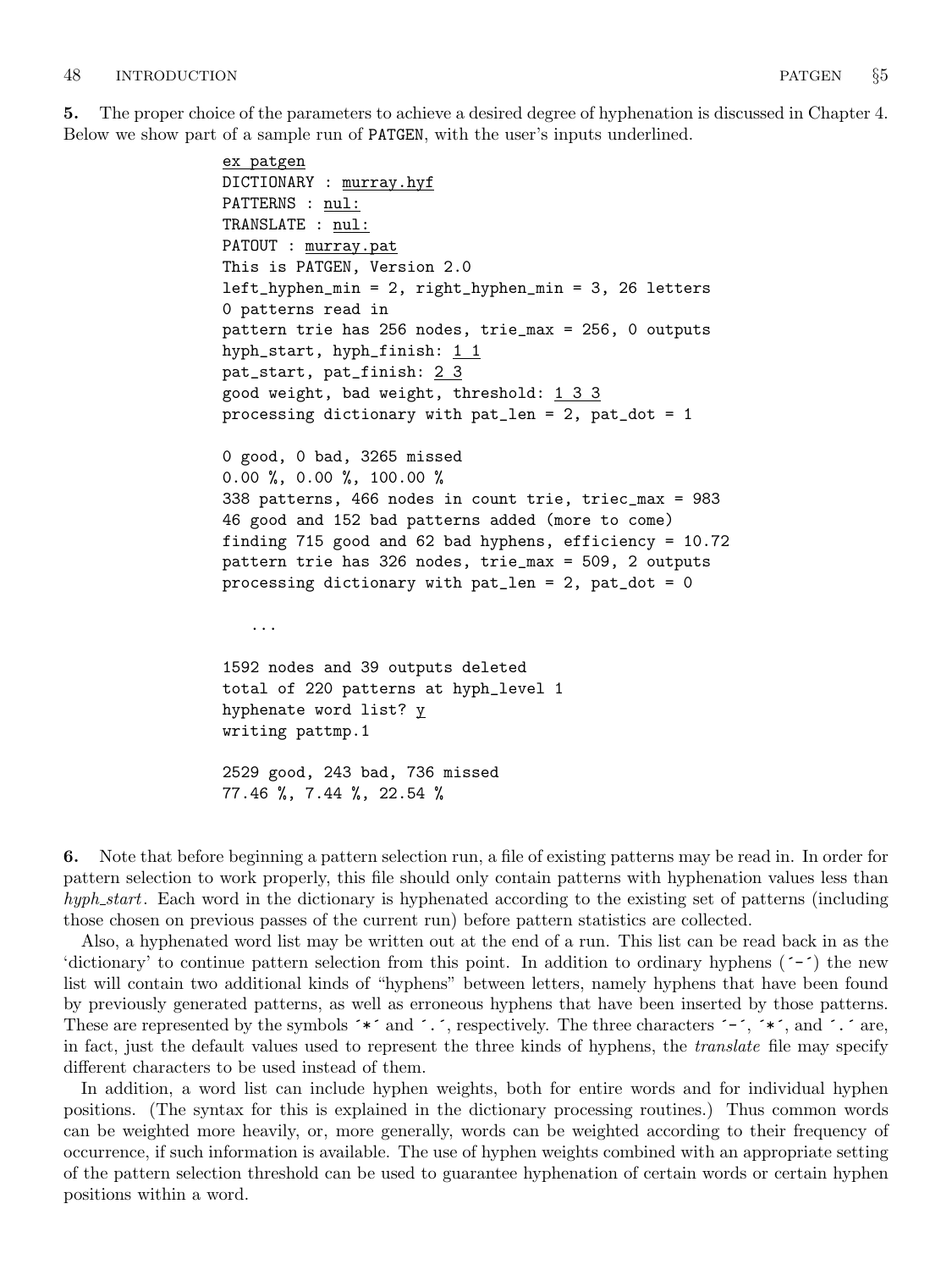#### <span id="page-4-0"></span>§7 PATGEN INTRODUCTION 49

7. Below we show the first few lines of a typical word list, before and after generating a level of patterns.

```
abil−i−ty abil*i*ty
ab−sence ab*sence
ab−stract ab*stract
ac−a−dem−ic ac−a−d.em−ic
ac−cept ac*cept
ac−cept−able ac*cept−able
ac−cept−ed ac*cept*ed
 ... ...
```
8. We augment Pascal's control structures a bit using **goto**'s and the following symbolic labels.

define  $exit = 10$  { go here to leave a procedure } define *continue* = 22 { go here to resume a loop } define  $done = 30 \{$ go here to exit a loop } **define**  $found = 40$  { go here when you've found it } **define**  $not\_found = 41$  { go here when you've found something else }

#### 9. Here are some macros for common programming idioms.

define  $incr(\#) \equiv # \leftarrow # + 1$  {increase a variable by unity } define  $decr(\texttt{\#}) \equiv \texttt{\#} \leftarrow \texttt{\#} - 1$  { decrease a variable by unity } define  $Incr\_Decr\_end (\#) \equiv #$ define  $Incr(\texttt{\#}) \equiv \texttt{\#} \leftarrow \texttt{\#} + Incr\_Decr\_end$  {we use  $Incr(a)(b)$  to increase ...} define  $Decr(\texttt{\#}) \equiv \texttt{\#} \leftarrow \texttt{\#} - Incr\_Decr\_end$  $\{\ldots \text{ and } Decr(a)(b) \text{ to decrease variable } a \text{ by } b; \text{ this can be optimized for some compilers }\}$ define  $loop \equiv$  while true do { repeat over and over until a goto happens} define  $do\_nothing \equiv \{$  empty statement  $\}$ define return  $\equiv$  goto exit { terminate a procedure call } format return  $\equiv$  nil format  $loop \equiv x clause$ 

10. In case of serious problems PATGEN will give up, after issuing an error message about what caused the error. Such errors might be discovered inside of subroutines inside of subroutines, so a WEB macro called jump out has been introduced. This macro, which transfers control to the label end of PATGEN at the end of the program, contains the only non-local goto statement in PATGEN. Some Pascal compilers do not implement non-local **goto** statements. In such cases the **goto** end of PATGEN in the definition of jump out should simply be replaced by a call on some system procedure that quietly terminates the program.

An overflow stop occurs if PATGEN's tables aren't large enough.

```
define jump\_out \equiv goto end_of_PATGEN { terminates PATGEN }
define error(\#) \equivbegin print\_ln(\texttt{#}); jump\_out;end
define overflow(\texttt{\#}) \equiv error('PATGEN\text{G} capacity\text{G}x) exceeded, sorry [\cdot, \texttt{\#}, \cdot].
```
11.  $\langle$  Compiler directives 11  $\rangle \equiv$ 

 $\mathcal{Q}\{\otimes\mathcal{Z}^{\mathcal{C}}-\mathcal{A}+$ , D– $\mathcal{Q}\}$  { no range check, catch arithmetic overflow, no debug overhead } This code is used in section [3](#page-1-0).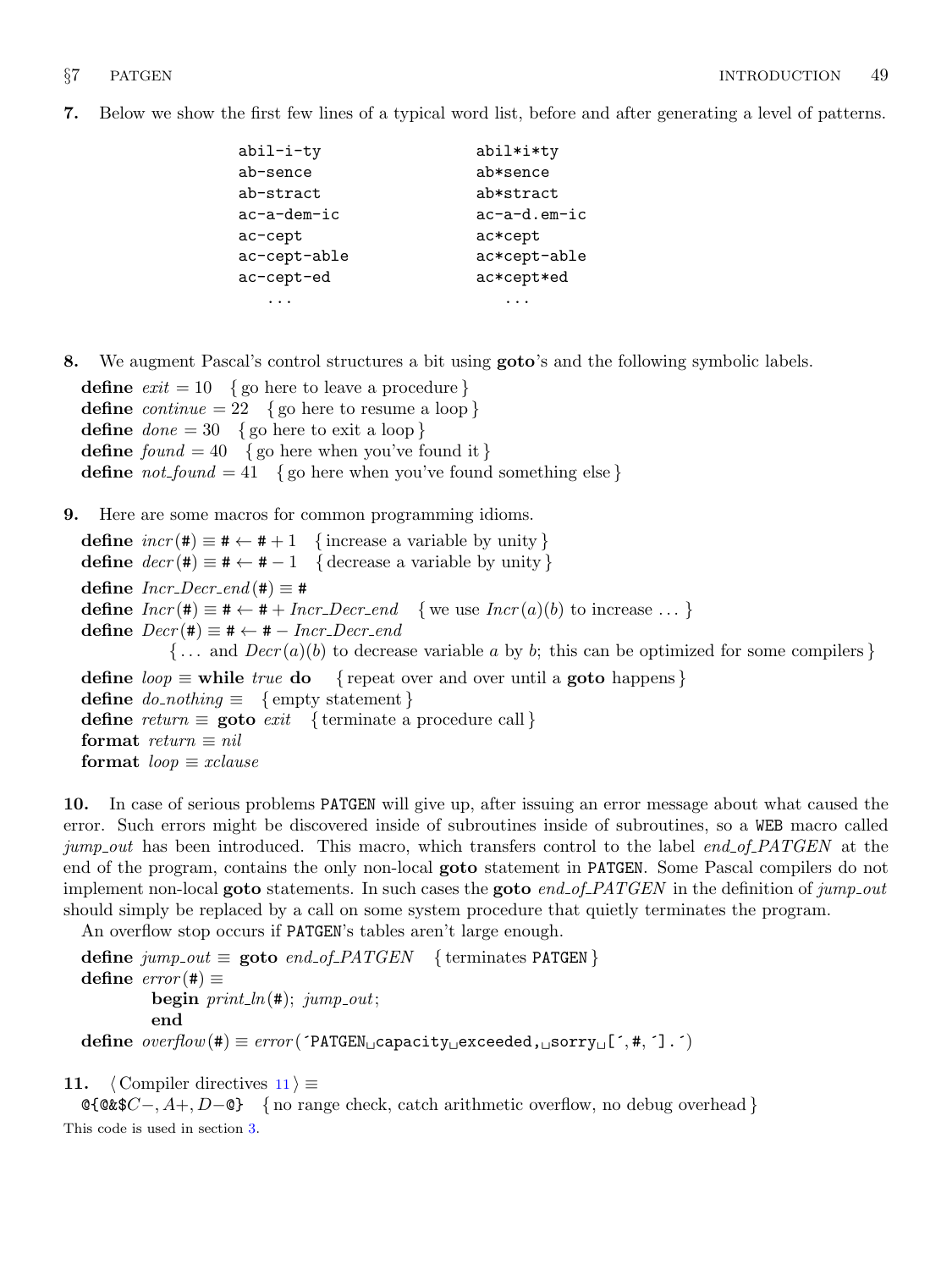<span id="page-5-0"></span>12. The character set. Since different Pascal systems may use different character sets, we use the name *text\_char* to stand for the data type of characters appearing in external text files. We also assume that text char consists of the elements  $chr(first.text\_char)$  through  $chr(last.text\_char)$ , inclusive. The definitions below should be adjusted if necessary.

Internally, characters will be represented using the type ASCII code. Note, however, that only some of the standard ASCII characters are assigned a fixed ASCII code ; all other characters are assigned an ASCII code dynamically when they are first read from the translate file specifying the external representation of the 'letters' used by a particular language. For the sake of generality the standard version of this program allows for 256 different *ASCII code* values, but 128 of them would probably suffice for all practical purposes.

define first text char = 0 { ordinal number of the smallest element of text char } define *last\_text\_char* = 255 { ordinal number of the largest element of *text\_char* }

define  $last\_ASCII\_code = 255$  {the highest allowed  $ASCII\_code$  value}

 $\langle$  Types in the outer block 12 $\rangle \equiv$ 

text char = char; { the data type of characters in text files }  $ASCII\_code = 0$ .. last\_ASCII\_code; {internal representation of input characters}  $text_{\mathit{f}}$ ile = text;

See also sections 13, [20,](#page-7-0) [22](#page-9-0), and [29.](#page-11-0)

This code is used in section [3](#page-1-0).

13. Some Pascals can store only signed eight-bit quantities (−128 . . 127) but not unsigned ones (0 . . 255) in one byte. If storage is tight we must, for such Pascals, either restrict  $ASCH\_{code}$  to the range  $0 \ldots 127$ (with some loss of generality) or convert between ASCII code and packed ASCII code and vice versa by subtracting or adding an offset. (Or we might define *packed ASCII code* as *char* and use suitable typecasts for the conversion.) Only the type packed  $ASCI \text{1-code}$  will be used for large arrays and the WEB macros si and so will always be used to convert an *ASCII-code* into a packed *ASCII-code* and vice versa.

define  $min\_ packed = 0$  { change this to 'min\_packed = -128' when necessary; and don't forget to change the definitions of si and so below accordingly  $\}$ 

define  $si(\texttt{\#}) \equiv \texttt{\#}$  { converts *ASCII\_code* to packed\_*ASCII\_code* } define  $so(\#) \equiv #$  { converts packed ASCII code to ASCII code }

 $\langle$  Types in the outer block 12  $\rangle$  +≡  $packed\_ASCII\_code = min\_packet$ .  $last\_ASCII\_code + min\_packet$ ;

14. We want to make sure that the "constants" defined in this program satisfy all the required relations. Some of them are needed to avoid time-consuming checks while processing the dictionary and/or to prevent range check and array bound violations.

Here we check that the definitions of ASCII code and packed ASCII code are consistent with those of si and so.

 $\langle$  Set initial values 14  $\rangle \equiv$  $bad \leftarrow 0;$ if last\_ASCII\_code < 127 then bad  $\leftarrow$  1; if  $(s_i(0) \neq min\_ packed) \vee (so(min\_ packed) \neq 0)$  then  $bad \leftarrow 2;$  $\langle$  Check the "constant" values for consistency [28](#page-11-0)  $\rangle$ if bad > 0 then error ( $\text{Bad}_\sqcup$ constants---case $\sqcup$ , bad : 1); See also sections [17](#page-6-0), [18,](#page-6-0) and [24.](#page-9-0)

This code is used in section [3](#page-1-0).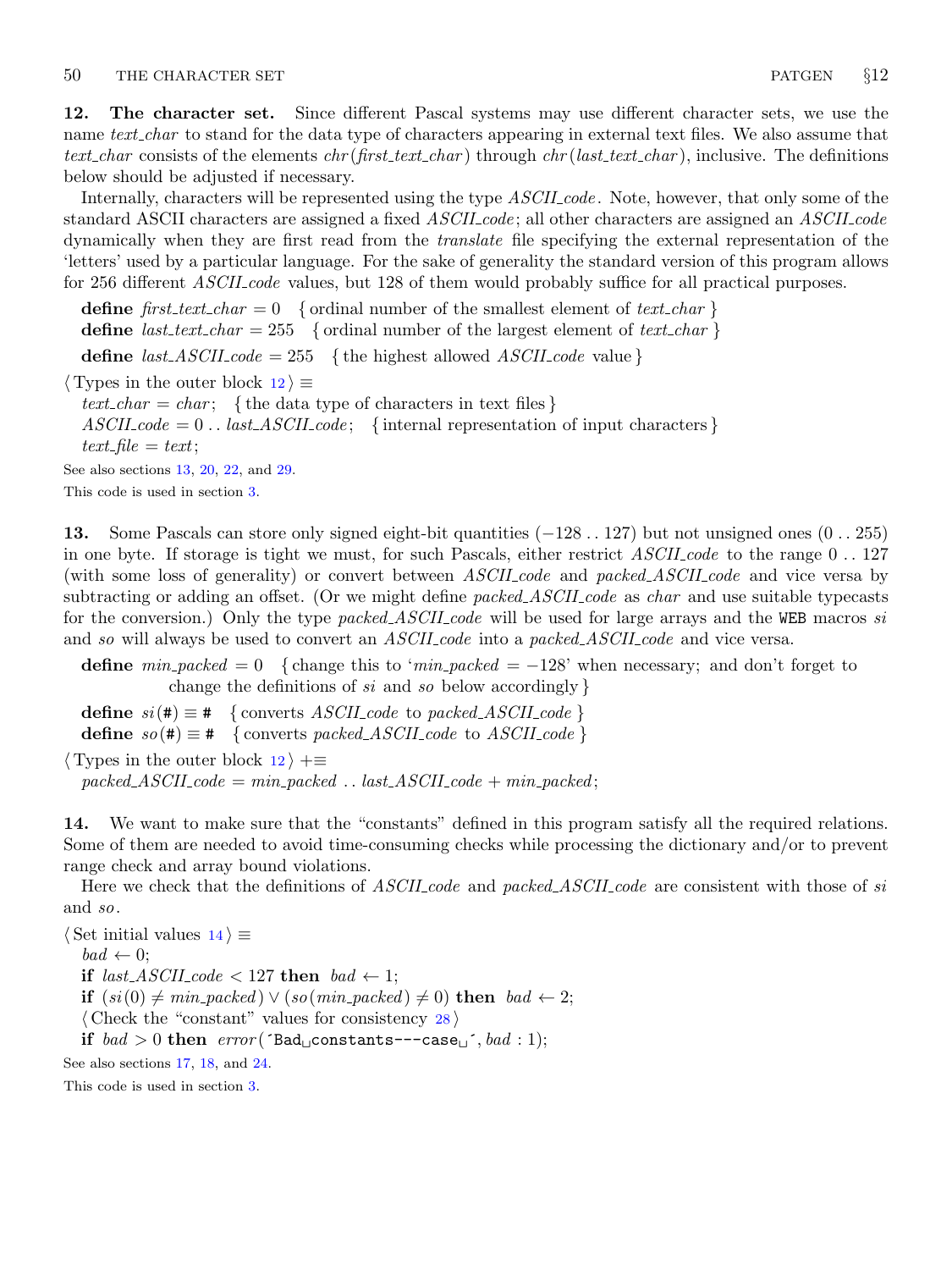<span id="page-6-0"></span>15.  $\langle$  Local variables for initialization 15  $\rangle \equiv$ bad: integer;  $i: \text{text\_char};$  $i: ASCII\_code;$ This code is used in section [3](#page-1-0).

16. We convert between *ASCII code* and the user's external character set by means of arrays xord and xchr that are analogous to Pascal's ord and chr functions.

 $\langle$  Globals in the outer block [4](#page-2-0)  $\rangle$  +≡ xord:  $array [text{\thinspace} c]$  for  $ASCII_code;$  { specifies conversion of input characters } xchr:  $array [ASCI].code]$  of text char; { specifies conversion of output characters }

17. The following code initializes the *xchr* array with some of the standard ASCII characters.

```
\langle14 \rangle +≡
```
for  $j \leftarrow 0$  to last ASCII code do  $xchr[j] \leftarrow \gamma$ ;  $xchr[$ ". "]  $\leftarrow$  '. ';  $xchr["0"] \leftarrow '0$ ';  $xchr["1"] \leftarrow '1$ ';  $xchr["2"] \leftarrow '2$ ';  $xchr["3"] \leftarrow '3$ ';  $xchr["4"] \leftarrow '4'$ ;  $xchr[$ "5" $] \leftarrow$  ´5';  $xchr[$ "6" $] \leftarrow$  ´6';  $xchr[$ "7" $] \leftarrow$  ´7';  $xchr[$ "8" $] \leftarrow$  ´8';  $xchr[$ "9" $] \leftarrow$  ´9';  $xchr\lceil"\mathbf{A}"\rceil \leftarrow \ulcorner \mathbf{A} \urcorner; xchr\lceil"\mathbf{B}"\rceil \leftarrow \ulcorner \mathbf{B} \urcorner; xchr\lceil"\mathbf{C}"\rceil \leftarrow \ulcorner \mathbf{C} \urcorner; xchr\lceil"\mathbf{D}"\rceil \leftarrow \ulcorner \mathbf{D} \urcorner; xchr\lceil"\mathbf{E}"\rceil \leftarrow \ulcorner \mathbf{E} \urcorner;$  $xchr\lceil \mathbf{F}^{\mathsf{m}} \rceil \leftarrow \lceil \mathbf{F}^{\star} \rceil$ ;  $xchr\lceil \mathbf{H}^{\mathsf{m}} \rceil \leftarrow \lceil \mathbf{G}^{\star} \rceil$ ;  $xchr\lceil \mathbf{H}^{\mathsf{m}} \rceil \leftarrow \lceil \mathbf{H}^{\star} \rceil$ ;  $xchr\lceil \mathbf{H}^{\mathsf{m}} \rceil \leftarrow \lceil \mathbf{I}^{\star} \rceil$ ;  $xchr\lceil \mathbf{H}^{\mathsf{m}} \rceil \leftarrow \lceil \mathbf{J}^{\star} \rceil$ ;  $xchr[{}^{\prime\prime}K^{\prime\prime}] \leftarrow \tilde{K}^*; xchr[{}^{\prime\prime}L^{\prime\prime}] \leftarrow \tilde{L}^*; xchr[{}^{\prime\prime}M^{\prime\prime}] \leftarrow \tilde{N}^*; xchr[{}^{\prime\prime}N^{\prime\prime}] \leftarrow \tilde{N}^*; xchr[{}^{\prime\prime}O^{\prime\prime}] \leftarrow \tilde{O}^*;$  $xchr[{}^{\prime\prime}P^{\prime\prime}] \leftarrow {}^{\prime}P^{\prime}; xchr[{}^{\prime\prime}Q^{\prime\prime}] \leftarrow {}^{\prime}Q^{\prime}; xchr[{}^{\prime\prime}R^{\prime\prime}] \leftarrow {}^{\prime}R^{\prime}; xchr[{}^{\prime\prime}S^{\prime\prime}] \leftarrow {}^{\prime}S^{\prime}; xchr[{}^{\prime\prime}T^{\prime\prime}] \leftarrow {}^{\prime}T^{\prime};$  $xchr["U"] \leftarrow \ulcorner U'$ ;  $xchr["V"] \leftarrow \ulcorner V'$ ;  $xchr["W"] \leftarrow \ulcorner W'$ ;  $xchr["X"] \leftarrow \ulcorner X'$ ;  $xchr["Y"] \leftarrow \ulcorner Y'$ ;  $xchr['Z"] \leftarrow 'Z';$  $xchr[$ "a" $] \leftarrow \text{`a'}$ ;  $xchr[$ "b" $] \leftarrow \text{`b'}$ ;  $xchr[$ "c" $] \leftarrow \text{`c'}$ ;  $xchr[$ "d" $] \leftarrow \text{`d'}$ ;  $xchr[$ "e" $] \leftarrow \text{`e'}$ ;  $xchr[$ " $f$ " $] \leftarrow$  ´ $f'$ ;  $xchr[$ " $g$ " $] \leftarrow$  ´ $g'$ ;  $xchr[$ " $h$ " $] \leftarrow$  ´h';  $xchr[$ " $i$ " $] \leftarrow$  ´ $i'$ ;  $xchr[$ " $j$ " $] \leftarrow$  ´j';  $xchr["\mathbf{k}"] \leftarrow \mathbf{k}$ ;  $xchr["\mathbf{l}"] \leftarrow \mathbf{1}$ ;  $xchr["\mathbf{m}"] \leftarrow \mathbf{m}$ ;  $xchr["\mathbf{n}"] \leftarrow \mathbf{1}$ ;  $xchr["\mathbf{n}"] \leftarrow \mathbf{1}$ ;  $xchr["\mathbf{n}"] \leftarrow \mathbf{1}$  $\label{eq:2.1} xchr["{\bf p}"] \leftarrow \lceil {\bf p} \lceil ; \ xchr["{\bf q}"] \leftarrow \lceil {\bf q} \lceil ; \ xchr["{\bf r}"] \leftarrow \lceil {\bf r} \lceil ; \ xchr["{\bf s}"] \leftarrow \lceil {\bf s} \lceil ; \ xchr["{\bf t}"] \leftarrow \lceil {\bf t} \lceil ; \ xchr["{\bf t}"] \leftarrow \lceil {\bf t} \lceil ; \ xchr["{\bf t}"] \leftarrow \lceil {\bf t} \lceil ; \ xchr["{\bf t}"] \leftarrow \lceil {\bf t} \lceil ; \ xchr["{\bf t}"] \leftarrow \lceil {\bf t}$  $xchr["u"] \leftarrow \ulcorner u^* \urcorner$ ;  $xchr["v"] \leftarrow \ulcorner v^* \urcorner$ ;  $xchr["w"] \leftarrow \ulcorner w^* \urcorner$ ;  $xchr["x"] \leftarrow \ulcorner x^* \urcorner$ ;  $xchr["y"] \leftarrow \ulcorner y^* \urcorner$  $xchr["z"] \leftarrow z$ ;

18. The following system-independent code makes the *xord* array contain a suitable inverse to the information in *xchr*.

define *invalid\_code* = 0 {  $ASCH\_{code}$  that should not appear } define  $tab\_char = '11$ 

{ ord of tab character; tab characters seem to be unavoidable with files from UNIX systems }  $\langle$  Set initial values [14](#page-5-0)  $\rangle$  +≡

for  $i \leftarrow chr(first\_text\_char)$  to  $chr(last\_text\_char)$  do  $xord[i] \leftarrow invalid\_code;$ for  $j \leftarrow 0$  to last\_ASCII\_code do xord  $[xchr[j]] \leftarrow j;$  $xord[\ulcorner\Box\urcorner] \leftarrow "\ulcorner; xord[chr(tab\_char)] \leftarrow "\ulcorner;$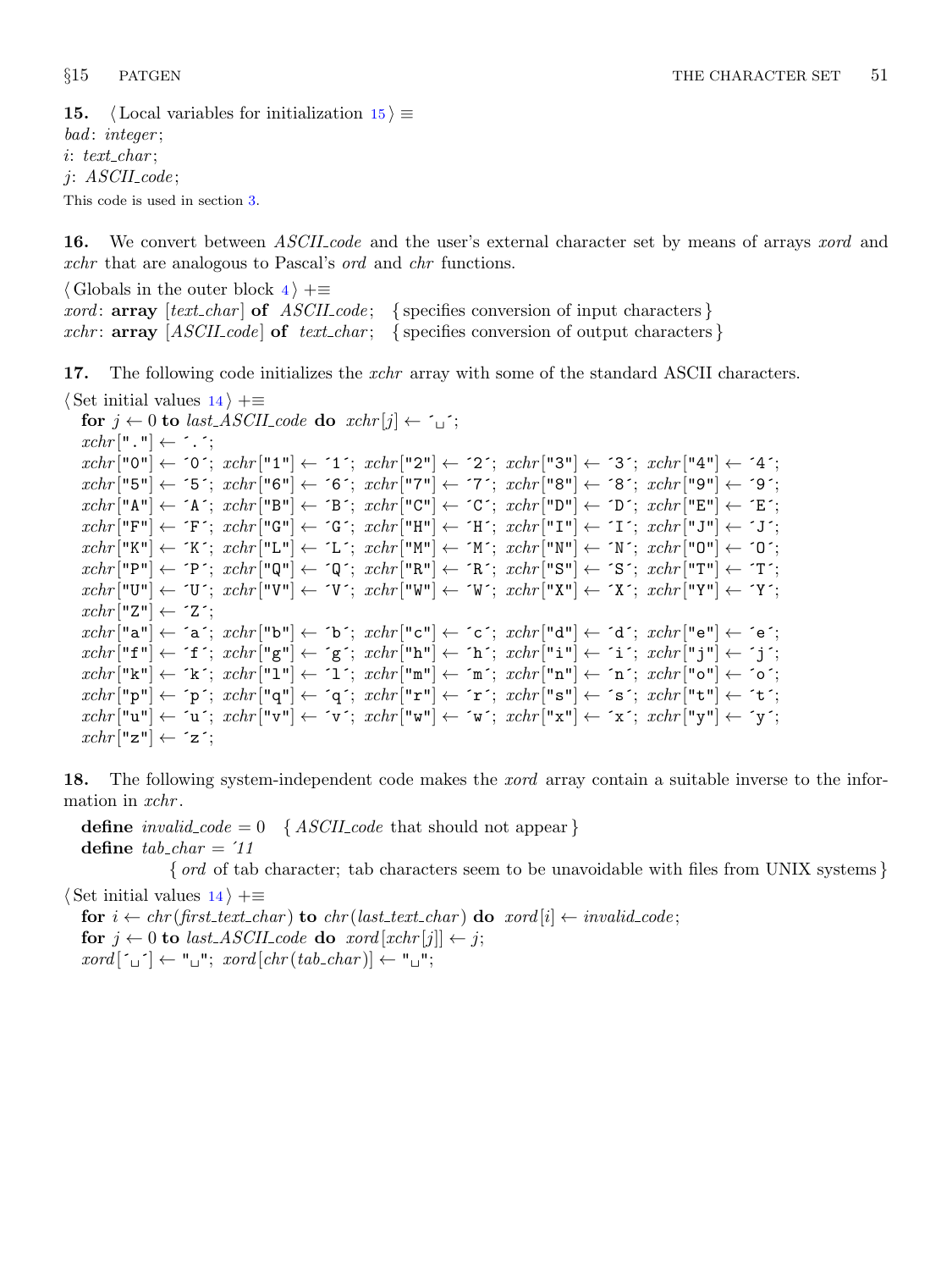<span id="page-7-0"></span>19. So far each invalid ASCII code has been assigned the character  $\sim$   $\sim$  and all invalid characters have been assigned  $ASCIL code = invalidcode$ . The get ASCII function, used only while reading the translate file, returns the *ASCII code* corresponding to a character, assigning a new *ASCII code* first if necessary.

define  $num\_ASCII\_codes = last\_ASCII\_code + 1$  { number of different  $ASCII\_code$  values }

```
function get\_ASCII(c: text\_char): ASCII\_code;label found;
  var i: ASCII\_code;begin i \leftarrow x \text{ord}[c];
  if i = invalid\_code then
     begin while i < last ASCII code do
        begin \text{incr}(i);
        if (xchr[i] = \ulcorner u \urcorner) \wedge (i \neq \ulcorner u \urcorner) then goto found;
        end;
     overflow(num\_ASCII\_codes:1, \neg_{\Box} characters;
  found: xord[c] \leftarrow i; xchr[i] \leftarrow c;end;
  get\_ASCII \leftarrow i;end;
```
20. The T<sub>E</sub>X82 hyphenation algorithm operates on 'hyphenable words' converted temporarily to lower case, i.e., they may consist of up to 255 different 'letters' corresponding to \lccodes 1 . . 255. These \lccodes could, in principle, be language dependent but this might lead to undesirable results when hyphenating multilingual paragraphs. No more than 245 different letters can occur in hyphenation patterns since the characters  $\circ \circ \cdot$  .  $\circ \circ$  and  $\circ$  in play a special rôle when reading patterns. For the purpose of this program each letter is represented internally by a unique *internal code*  $\geq 2$  (*internal code*  $= 1$  is the *edge-of-word* indicator); *internal\_code* values 2 . . 127 will probably suffice for all practical purposes, but we allow the range 2. *last\_ASCII\_code* for the sake of generality. Syntactically *internal\_code* and ASCII\_code are the same, we will use one or the other name according to the semantic context.

**define**  $edge\_of\_word = 1$  { internal code for start and end of a word }

 $\langle$  Types in the outer block [12](#page-5-0)  $\rangle$  +≡

 $internal\_code = ASCII\_code; packed\_internal\_code = packet\_ASCII\_code;$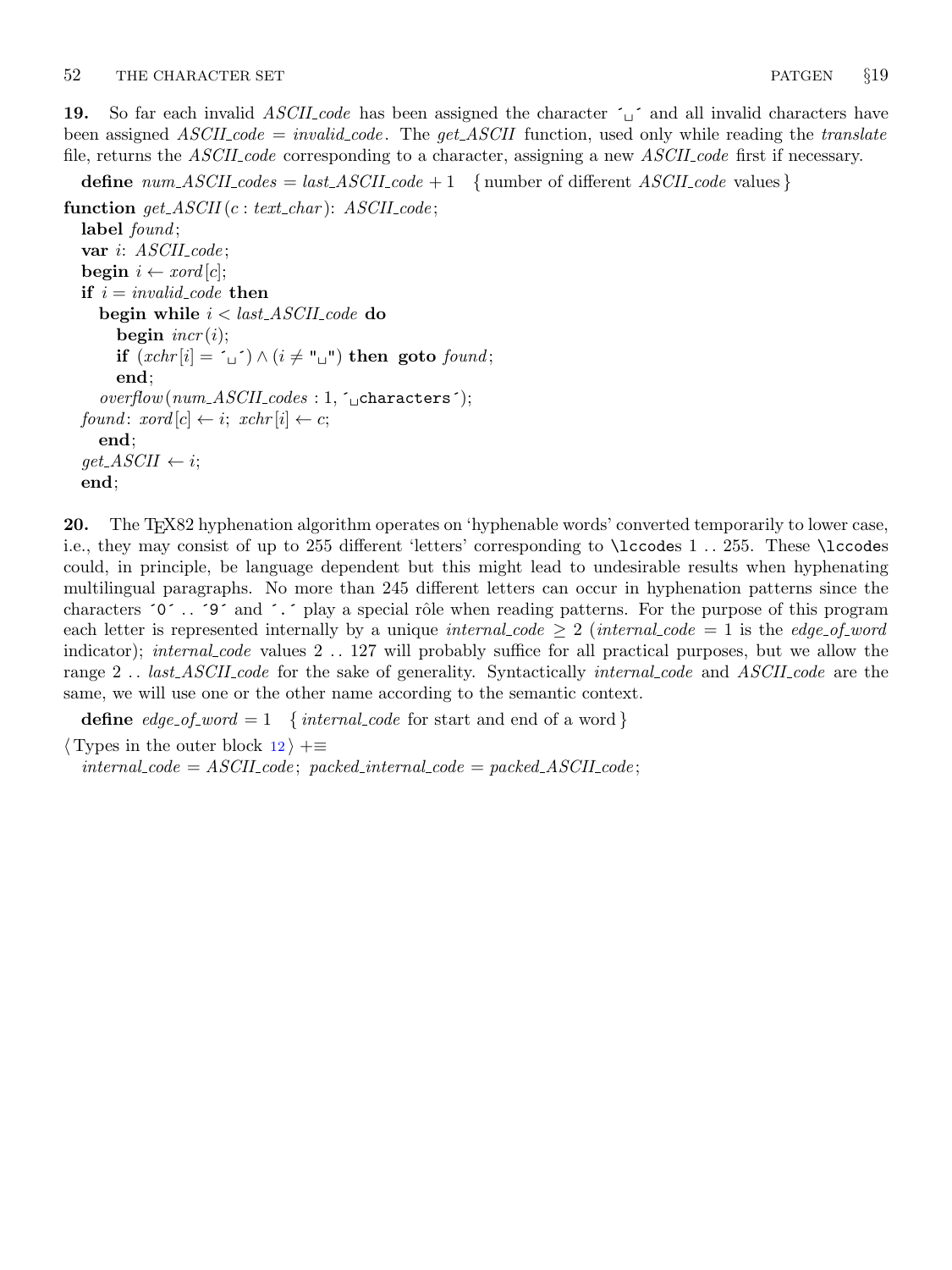<span id="page-8-0"></span>21. Note that an *internal code* used by this program is in general quite different from the ASCII code (or rather \lexode) used by T<sub>E</sub>X82. This program allows the input of characters (from the *dictionary* and patterns file) corresponding to an internal code in either lower or upper case form; the output (to the patout and pattmp file) will always be in lower case form.

Unfortunately there does not (yet?) exist a standardized and widely accepted 8-bit character set (or a unique one-to-one translation between such sets). On the other hand macro expansion takes place in T<sub>E</sub>X82 when reading hyphenable words and when reading patterns. Thus the lower and upper case versions of all 'letters' used by a particular language can (and for the sake of portability should) be represented entirely in terms of the standard ASCII character set; either directly as characters or via macros (or active characters) with or without arguments. The macro definitions for such a representation will in general be language dependent.

For the purpose of this program the external representation of the lower and upper case version of a letter (i.e., *internal code*) consists of a unique sequence of characters (or  $ASCIL codes$ ), the only restriction being that no such sequence must be a subsequence of an other one. Moreover such sequences must not start with  $\gamma_{\perp}$ ,  $\gamma_{\perp}$ ,  $\gamma_{\perp}$ ,  $\gamma_{\perp}$  or with one of the three characters ( $\gamma_{\perp}$ ,  $\gamma_{\perp}$ , and  $\gamma_{\perp}$ ) representing hyphens in the dictionary file; a sequence may, however, end with a mandatory  $\omega^*$  as, e.g., the sequence  $\text{ss}_\omega$ .

The language dependent values of \lefthyphenmin and \righthyphenmin as well as the external representation of the lower and upper case letters and their collating sequence are specified in the *translate* file, thus making any language dependent modifications of this program unnecessary. If the *translate* file is empty (or does not exist) the values \lefthyphenmin=2 and \righthyphenmin=3 and *internal code* values 2. 27 with the one character external representations  $\mathbf{a}^{\cdot}$ .  $\mathbf{z}^{\cdot}$  and  $\mathbf{A}^{\cdot}$ .  $\mathbf{z}^{\cdot}$  will be used as defaults.

Incidentally this program can be used to convert a *dictionary* and *patterns* file from one ("upper case") to another ("lower case") external representation of letters.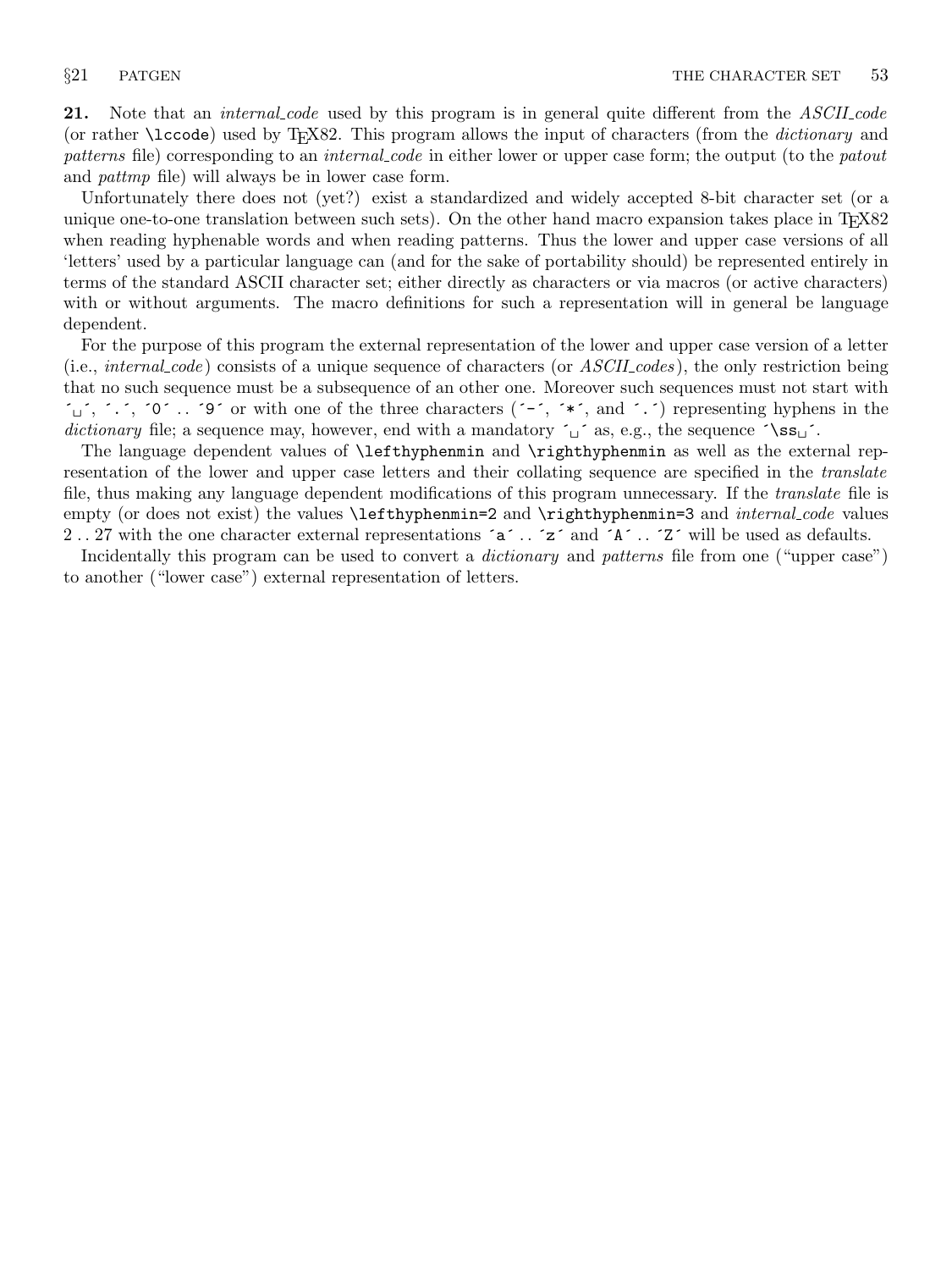<span id="page-9-0"></span>22. When reading the *dictionary* (and *patterns*) file sequences of characters must be recognized and converted to their corresponding *internal code*. This conversion is part of **PATGENs** inner loop and must therefore be done as efficient as possible. Thus we will mostly bypass the conversion from character to ASCII code and convert directly to the corresponding *internal code* using the xclass and xint arrays. Six types of characters are distinguished by their *xclass*:

space class character  $\sim$   $\sim$  terminates a pattern or word.

- digit class characters  $\circ \circ \cdot$ .  $\circ \circ \circ$  are hyphen values for a pattern or hyphen weights for a word; their xint is the corresponding numeric value 0 . . 9.
- hyf\_class characters (´.´, ´-´, and ´\*´) are 'dots' and indicate hyphens in a word; their xint is the corresponding numeric value  $err\_hyf$ ...  $found\_hyf$ .

letter-class characters represent a letter; their *xint* is the corresponding *internal-code*.

escape class characters indicate the start of a multi-character sequence representing a letter.

invalid class characters should not occur except as part of multi-character sequences.

define  $space\_class = 0 \{$  the character  $\sim \sim$ define  $digit\_class = 1$  {the characters  $0^{\circ}$ ..  $9^{\circ}$ } define  $\textit{hyf-class} = 2$  {the 'hyphen' characters (´.´, ´-´, and ´\*´)} define *letter\_class* = 3 { characters representing a letter } define  $\ell$  *escape\_class* = 4 { characters that start a multi-character sequence representing a letter } define *invalid\_class* = 5 { characters that normally should not occur } **define**  $no\_{hyf} = 0$  { no hyphen } define  $err\text{-}hyf = 1$  { erroneous hyphen } define  $is_{\text{f}} = 2 \quad \{\text{hyphen}\}\$ define  $found\_hyf = 3$  { found hyphen }  $\langle$  Types in the outer block [12](#page-5-0)  $\rangle$  +≡

 $class\_type = space\_class \dots invalid\_class;$  { class of a character }  $digit = 0$ ...9; { a hyphen weight (or word weight) }  $h y f_{\text{t}} y p e = n o_{\text{t}} h y f$ ...  $f v p e$  of a hyphen }

23. In addition we will use the xext,  $x\,diq$ , and  $xdot$  arrays to convert from the internal representation to the corresponding characters.

```
\langle Globals in the outer block 4 \rangle + \equivxclass: \text{array} [text_char] of class_type; { specifies the class of a character }
xint: array [text{\thinspace} c] fext_char ] of internal_code; { specifies the internal_code for a character }
xdig: array [0 \tcdot . 9] of text_char; { specifies conversion of output characters }
xext: array [internal code] of text char; { specifies conversion of output characters }
xhyf: \textbf{array} [err_hyf ... found_hyf] of text_char; {specifies conversion of output characters}
24. (Set initial values 14) +≡
   for i \leftarrow chr(first\_text\_char) to chr(last\_text\_char) do
      begin xclass[i] \leftarrow invalid\_class; xint[i] \leftarrow 0;end;
   xclass[\underline{\ } \cdot \underline{\ } \cdot] \leftarrow space\_class;for j \leftarrow 0 to last ASCII code do xext[j] \leftarrow \gamma;
   xext[edge_of_world] \leftarrow \thereforefor i \leftarrow 0 to 9 do
      begin xdig[j] \leftarrow xchr[j + "0"]; xclass[xdig[j]] \leftarrow digit\_class; xint[xdig[j]] \leftarrow j;end;
   xhyf[err_hyf] \leftarrow \check{\cdot} \check{\cdot}; xhyf[is_hyf] \leftarrow \check{\cdot} \check{\cdot}; xhyf[found_hyf] \leftarrow \check{\cdot} \check{\cdot};
         { default representation for hyphens }
```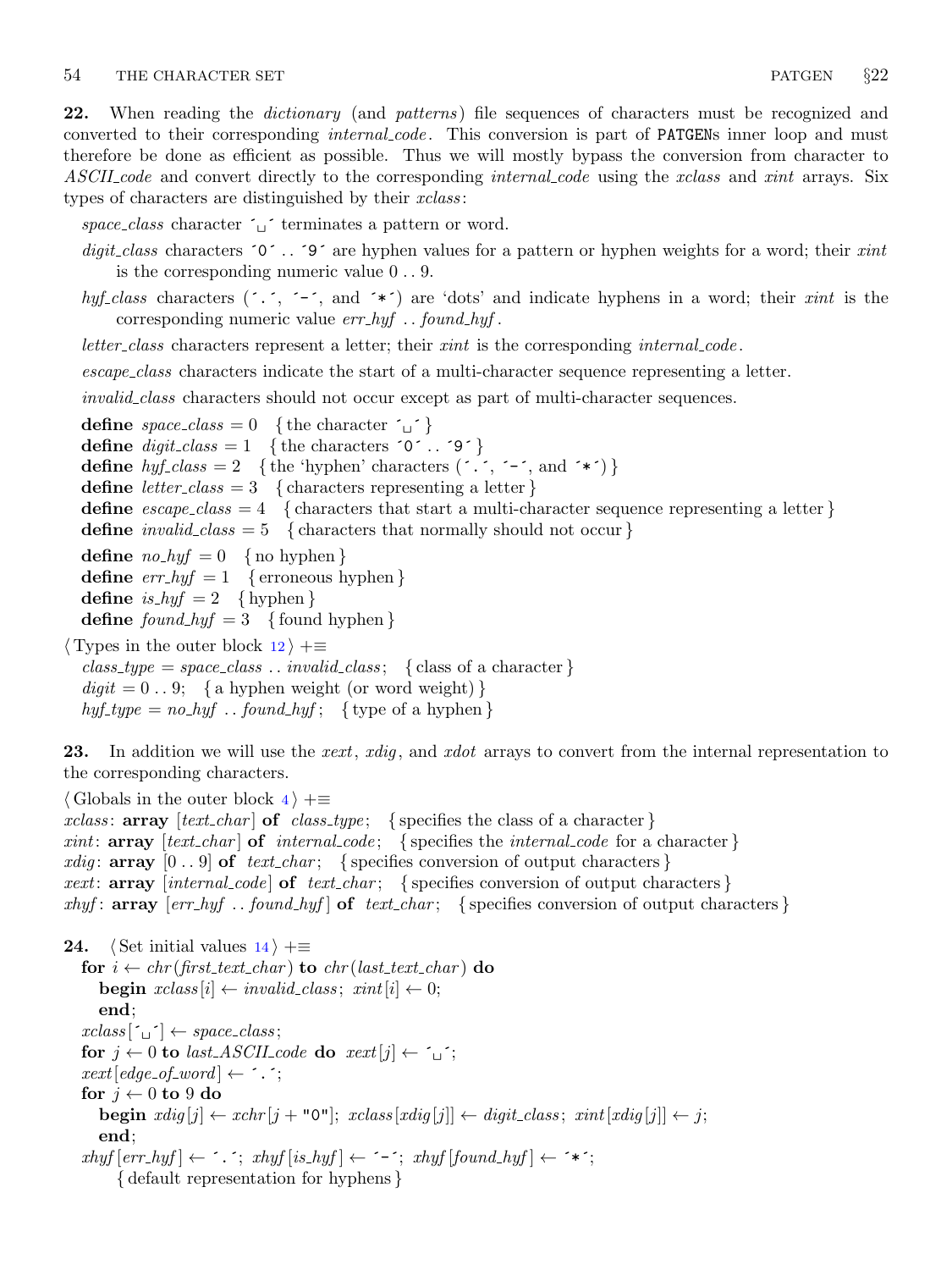<span id="page-10-0"></span>25. We assume that words use only the letters  $cmin + 1$  through  $cmax$ . This allows us to save some time on trie operations that involve searching for packed transitions belonging to a particular state.

define  $\textit{cmin} = \textit{edge\_of\_word}$ 

 $\langle$  Globals in the outer block [4](#page-2-0)  $\rangle$  +≡  $cmax: internal\_code;$  { largest internal code or  $ASCII\_code$  }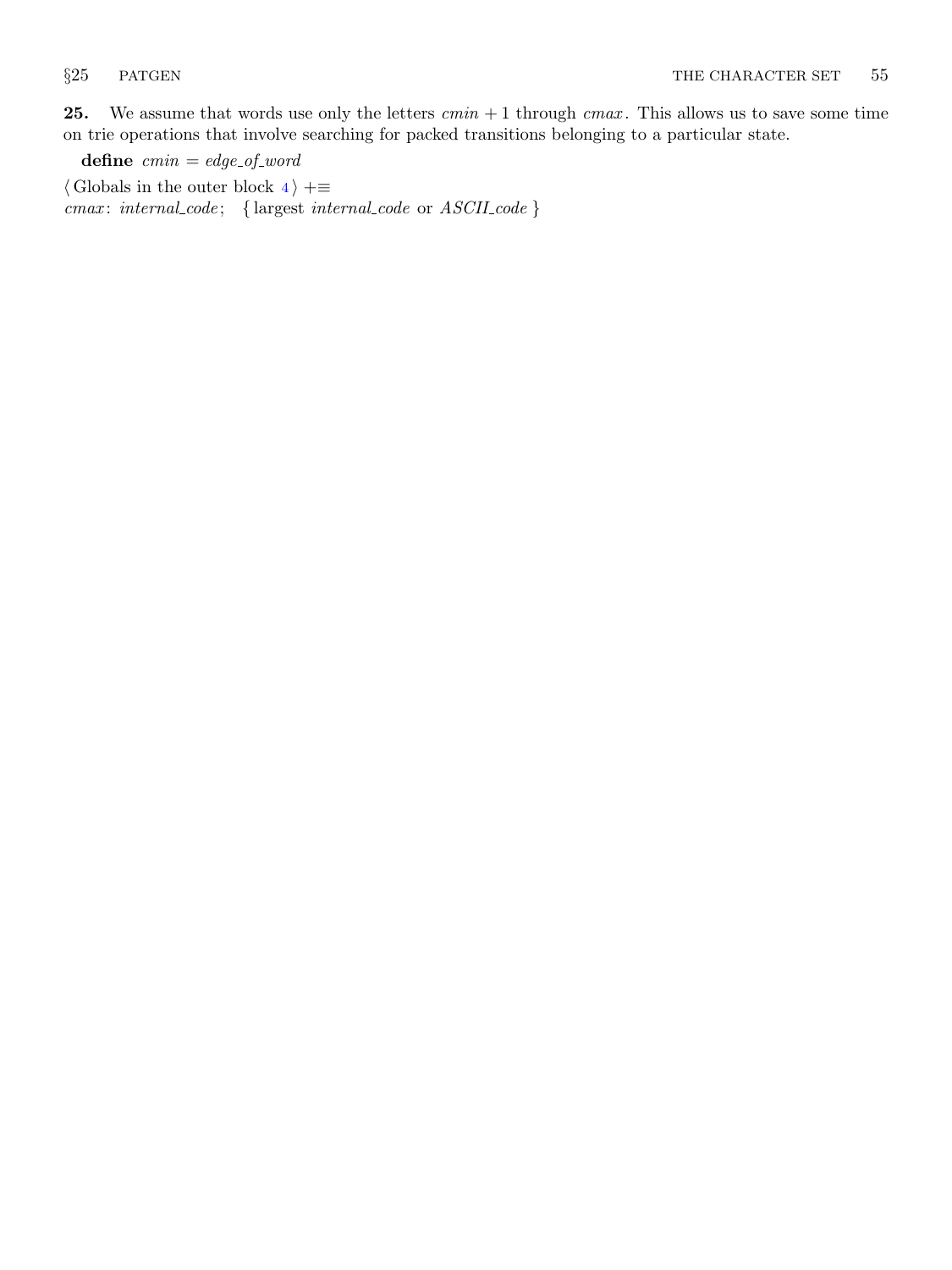<span id="page-11-0"></span>26. Data structures. The main data structure used in this program is a dynamic packed trie. In fact we use two of them, one for the set of patterns selected so far, and one for the patterns being considered in the current pass.

For a pattern  $p_1 \nldots p_k$ , the information associated with that pattern is accessed by setting  $t_1 \leftarrow trie\text{-}root$  $p_1$  and then, for  $1 < i \leq k$ , setting  $t_i \leftarrow \text{trie\_link}(t_{i-1}) + p_i$ ; the pattern information is then stored in a location addressed by  $t_k$ . Since all trie nodes are packed into a single array, in order to distinguish nodes belonging to different trie families, a special field is provided such that  $trie\_char(t_i) = si(p_i)$  for all i.

In addition the trie must support dynamic insertions and deletions. This is done by maintaining a doubly linked list of unoccupied cells and repacking trie families as necessary when insertions are made.

Each trie node consists of three fields: the character *trie\_char*, and the two link fields *trie\_link* and trie\_back. In addition there is a separate boolean array trie\_base\_used. When a node is unoccupied,  $trie\_char = min\_packet$  and the link fields point to the next and previous unoccupied nodes, respectively, in the doubly linked list. When a node is occupied, *trie\_link* points to the next trie family, and *trie\_back* (renamed trie-outp) contains the output associated with this transition. The trie-base-used bit indicates that some family has been packed at this base location, and is used to prevent two families from being packed at the same location.

27. The sizes of the pattern tries may have to be adjusted depending on the particular application (i.e., the parameter settings and the size of the dictionary). The sizes below were sufficient to generate the original set of English T<sub>E</sub>X82 hyphenation patterns (file hyphen.tex).

 $\langle$  Constants in the outer block  $27 \rangle \equiv$ 

trie size = 55000; { space for pattern trie }

 $triec_size = 26000;$  {space for pattern count trie, must be less than  $trie_size$  and greater than the number of occurrences of any pattern in the dictionary  $\}$ 

 $max_{\theta}$  = 4080; { size of output hash table, should be a multiple of 510 }

 $max_val = 10;$  { maximum number of levels+1, also used to denote bad patterns }

 $max\_dot = 15;$  { maximum pattern length, also maximum length of external representation of a 'letter' }  $max_{i}len = 50;$  {maximum word length }

 $max_buf_-len = 80;$  { maximum length of input lines, must be at least  $max_clen$ }

This code is used in section [3](#page-1-0).

28.  $\langle$  Check the "constant" values for consistency 28  $\rangle \equiv$ 

- if (triec\_size < 4096)  $\vee$  (trie\_size < triec\_size) then bad  $\leftarrow$  3;
- if  $max_{\text{op}}$  > trie size then bad  $\leftarrow$  4;
- if  $max_val > 10$  then  $bad \leftarrow 5$ ;
- if  $max_buf_{\text{-}}len < max_{\text{-}}len$  then  $bad \leftarrow 6$ ;

This code is used in section [14](#page-5-0).

29.  $\langle$  Types in the outer block [12](#page-5-0)  $\rangle$  +≡  $q\_index = 1$ .. last\_ASCII\_code; { number of transitions in a state} val type =  $0$ .. max val; { hyphenation values }  $dot_type = 0 \dots max\_dot; \{ dot positions \}$  $op_type = 0$ ..  $max\_ops;$  {index into output hash table}  $word\_index = 0$ ..  $max\_len$ ; {index into word}  $trie\_ pointer = 0$ .. trie\_size; triec\_pointer = 0.. triec\_size;  $op_{\sim} word =$  packed record dot: dot\_type;  $val: val\_type;$ op: op\_type end;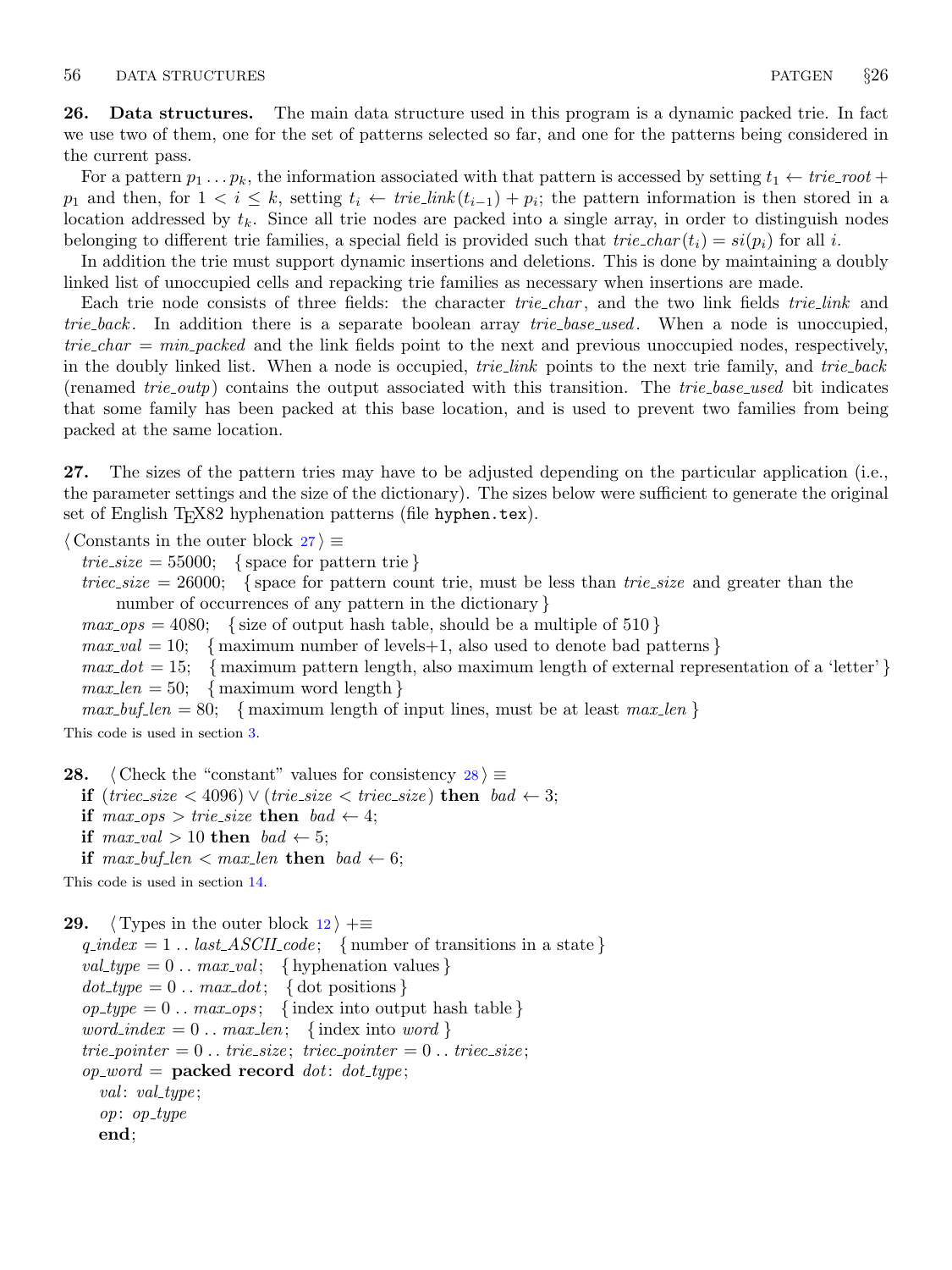<span id="page-12-0"></span>30. Trie is actually stored with its components in separate packed arrays, in order to save space and time (although this depends on the computer's word size and the size of the trie pointers).

 $\langle$  Globals in the outer block [4](#page-2-0)  $\rangle$  +≡  $trie\_c$ : packed array  $[trie\_pointer]$  of packed internal code;  $trie\_l, trie\_r:$  packed array  $[trie\_pointer]$  of  $trie\_pointer$ ; trie\_taken: packed array  $[trie\_pointer]$  of boolean;  $triec_c$ : packed array  $[triec\_pointer]$  of packed internal code;  $triec_l, triec_r:$  packed array  $[triec\_pointer]$  of  $triec\_pointer;$  $triec\_taken:$  packed array  $[triec\_pointer]$  of boolean; *ops*: **array** [*op\_type*] **of** *op\_word*; { output hash table }

**31.** When some trie state is being worked on, an unpacked version of the state is kept in positions 1 . .  $qmax$ of the global arrays *trieq.c, trieq.l,* and *trieq.r*. The character fields need not be in any particular order.

```
\langle4 \rangle +≡
```
trieq c: array  $[q\_index]$  of internal code; {character fields of a single trie state} trieq\_l, trieq\_r:  $array [q\_index]$  of trie\_pointer; {link fields}  $qmax: q\_index; \{ number of transitions in an unpacked state \}$  $qmax\_thresh: q_index; \{ controls density of first-fit packing\}$ 

32. Trie fields are accessed using the following macros.

define  $\text{tric\_char}(\#) \equiv \text{tric\_c}[\#]$ define  $trie\_link$  (#)  $\equiv trie\_l$  [#] define  $\text{trie}\_\text{back}(\#) \equiv \text{trie}\_\text{r}[\#]$ define  $\text{trie\_}outp(\texttt{\#}) \equiv \text{trie\_}r[\texttt{\#}]$ define  $trie\_base\_used$  (#)  $\equiv trie\_taken$  [#] define  $\text{tree\_char}(\#) \equiv \text{tree\_c}[\#]$ define  $\text{tree\_link}(\#) \equiv \text{tree\_l}[\#]$ define  $\text{tree}\_\text{back}(\texttt{\#}) \equiv \text{tree}\_\texttt{r}[\texttt{\#}]$ define  $\text{trace\_good}(\#) \equiv \text{trace\_l}[\#]$ define  $\text{tree}\_\text{bad}(\#) \equiv \text{tree}\_\text{r}[\#]$ define  $\text{tree\_base\_used}(\#) \equiv \text{tree\_taken}[\#]$ define  $q_{\text{c}}char(\#) \equiv \text{trieg}_{\text{c}}[\#]$ define  $q$ <sub>-</sub> $link$  (#)  $\equiv \text{trieg}$ <sub>-</sub> $l$  [#] define  $q\_back(\#) \equiv \text{trieg\_r}[\#]$ define  $q\_output(\#) \equiv \text{trieg\_r}[\#]$ define  $hyf\_val$ (#)  $\equiv$  ops[#].val define  $hyf\text{-}dot(\#) \equiv ops[\#].dot$ define  $hyf_nxt(\#) \equiv ops[\#].op$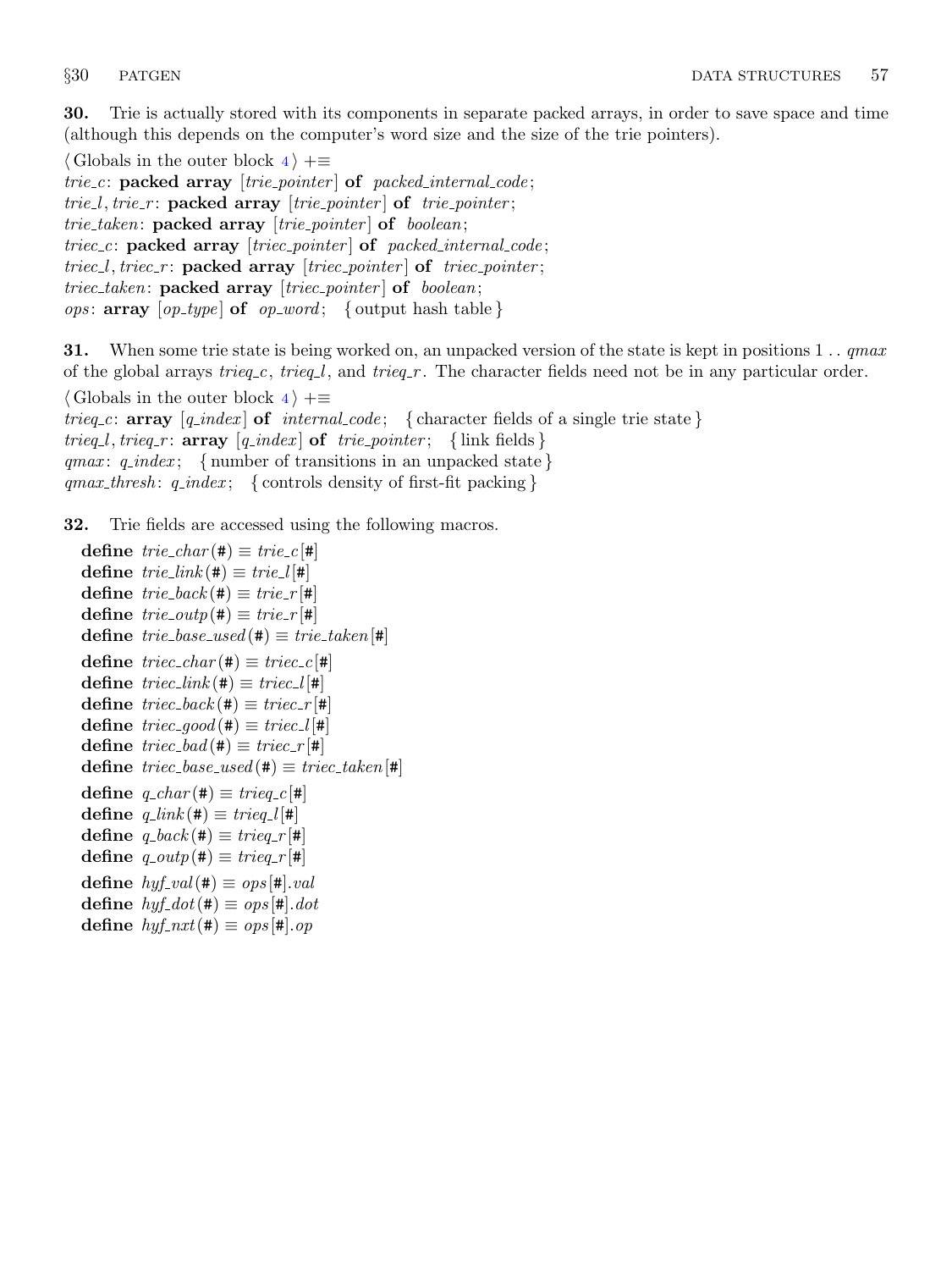<span id="page-13-0"></span>33. Routines for pattern trie. The pattern trie holds the set of patterns chosen prior to the current pass, including bad or "hopeless" patterns at the current level that occur too few times in the dictionary to be of use. Each transition of the trie includes an output field pointing to the hyphenation information associated with this transition.

 $\langle$  Globals in the outer block [4](#page-2-0)  $\rangle$  +≡  $trie\_max:trie\_pointer; \{ maximum occupied trie node\}$ trie\_bmax: trie\_pointer; { maximum base of trie family } trie\_count: trie\_pointer; { number of occupied trie nodes, for space usage statistics }  $op\_count: op\_type; \{ number of outputs in hash table\}$ 

34. Initially, the dynamic packed trie has just one state, namely the root, with all transitions present (but with null links). This is convenient because the root will never need to be repacked and also we won't have to check that the base is nonnegative when packing other states. Moreover in many cases we need not check for a vanishing link field: if trie-link(t) = 0 then a subsequent test for trie-char (trie-link(t) + c) =  $si(c)$  will always fail due to  $trie\_root = 1$ .

define  $trie\_root = 1$ 

procedure *init\_pattern\_trie*;

var  $c: internal\_code; h: op\_type;$ begin for  $c \leftarrow 0$  to last ASCII code do

**begin** trie\_char (trie\_root + c)  $\leftarrow$  si(c); {indicates node occupied; fake for  $c = 0$ }

trie link (trie root + c) ← 0; trie outp (trie root + c) ← 0; trie base used (trie root + c) ← false; end;

 $\text{true\_base\_used}(\text{trie\_root}) \leftarrow \text{true}; \text{ true\_bmax} \leftarrow \text{trie\_root}; \text{ true\_max} \leftarrow \text{true\_root} + \text{last\_ASCII\_code};$  $trie\_count \leftarrow num\_ASCII\_codes;$ 

 $qmax\_thresh \leftarrow 5;$ 

 $trie\_link(0) \leftarrow trie\_max + 1; \; trie\_back(trie\_max + 1) \leftarrow 0;$ 

 $\{ \text{trie\_link}(0) \text{ is used as the head of the doubly linked list of unoccupied cells } \}$ 

for  $h \leftarrow 1$  to max ops do  $hyf_val(h) \leftarrow 0$ ; {clear output hash table }

 $op_{\text{-}}count \leftarrow 0$ ; end;

**35.** The first fit procedure finds a hole in the packed trie into which the state in trieq c, trieq l, and trieq r will fit. This is normally done by going through the linked list of unoccupied cells and testing if the state will fit at each position. However if a state has too many transitions (and is therefore unlikely to fit among existing transitions) we don't bother and instead just pack it immediately to the right of the occupied region (starting at  $trie\_max + 1$ ).

```
function first\_fit: trie_pointer;
  label found, not_found;
  var s, t: \text{trie-pointer}; \ q: \ q\text{-index};begin \langle36\rangle;
  for q \leftarrow 1 to qmax do { pack it }
     begin t \leftarrow s + q_{\text{-}char}(q);trie\_link(trie\_back(t)) \leftarrow trie\_link(t); \text{ trie\_back(trie\_link(t)) \leftarrow trie\_back(t); \{link around filled cell\}trie\_char(t) \leftarrow si(q\_char(q)); trie\_link(t) \leftarrow q\_link(q); trie\_output(t) \leftarrow q\_output(q);if t > \text{trie\_max} then \text{trie\_max} \leftarrow t;
     end;
  trie\_base\_used(s) \leftarrow true; \text{ first\_fit} \leftarrow send;
```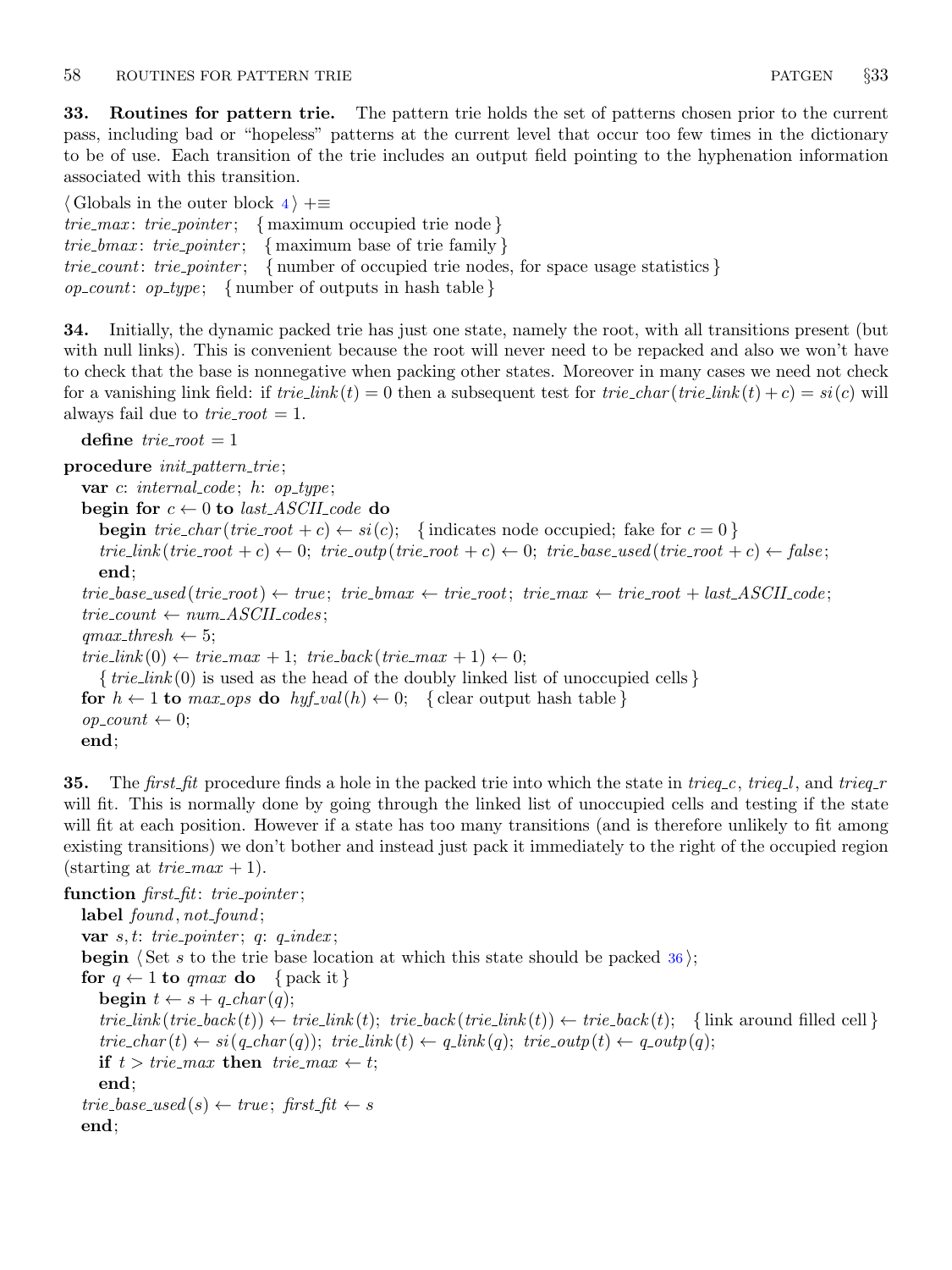<span id="page-14-0"></span>36. The threshold for large states is initially 5 transitions. If more than one level of patterns is being generated, the threshold is set to 7 on subsequent levels because the pattern trie will be sparser after bad patterns are deleted (see *delete\_bad\_patterns*).

 $\langle$  Set s to the trie base location at which this state should be packed 36  $\rangle \equiv$ 

if  $qmax > qmax$ -thresh then  $t \leftarrow trie$ -back(trie-max + 1) else  $t \leftarrow 0$ ; loop **begin**  $t \leftarrow trie\_link(t); s \leftarrow t - q\_char(1);$  {get next unoccupied cell }  $\langle$  Ensure trie linked up to  $s + num\_ASCII\_codes \; 37 \rangle;$ if  $trie\_base\_used(s)$  then goto not\_found; for  $q \leftarrow qmax$  downto 2 do { check if state fits here } if trie\_char(s + q\_char(q))  $\neq$  min\_packed then goto not\_found; goto found: not\_found:  $end;$ found:

This code is used in section [35](#page-13-0).

37. The trie is only initialized (as a doubly linked list of empty cells) as far as necessary. Here we extend the initialization if necessary, and check for overflow.

 $\langle$  Ensure trie linked up to s + num ASCII codes 37 $\rangle \equiv$ if  $s > true\_size - num\_ASCII\_codes$  then  $overflow (trie\_size : 1, \neg_\text{pattern\_trie_\text{u}nodes');$ while  $\text{tric}\text{-}\text{bmax} < s$  do **begin**  $\text{incr}(\text{trie}\_\text{bmax}); \text{ trie}\_\text{base}\_\text{used}(\text{trie}\_\text{bmax}) \leftarrow \text{false};$  $trie\_char(trie\_bmax + last\_ASCII\_code) \leftarrow min\_packet;$  $trie\_link (trie\_bmax + last\_ASCII\_code) \leftarrow trie\_bmax + num\_ASCII\_codes;$  $trie\text{-}back (trie\text{-}bmax + num\text{-}ASCII\text{-}codes) \leftarrow trie\text{-}bmax + last\text{-}ASCII\text{-}code;$ end

This code is used in section 36.

38. The unpack procedure finds all transitions associated with the state with base s, puts them into the arrays trieq c, trieq l, and trieq r, and sets qmax to one more than the number of transitions found. Freed cells are put at the beginning of the free list.

```
procedure unpack(s:trie\_pointer);var c: internal\_code; t: trie\_pointer;begin qmax \leftarrow 1;
  for c \leftarrow c cmin to cmax do { search for transitions belonging to this state}
     begin t \leftarrow s + c;
     if so(trie\_char(t)) = c then { found one }
        begin q_{char}(qmax) \leftarrow c; q_{link}(qmax) \leftarrow trie_{link}(t); q_{output}(qmax) \leftarrow trie_{output}(t); inc(qmax);{ now free trie node }
         trie\_\text{back}(trie\_\text{link}(0)) \leftarrow t; trie\_\text{link}(t) \leftarrow \text{trie}\_\text{link}(0); trie\_\text{link}(0) \leftarrow t; trie\_\text{back}(t) \leftarrow 0;
         trie\_char(t) \leftarrow min\_packet;end;
     end;
   trie\_base\_used(s) \leftarrow false;end;
```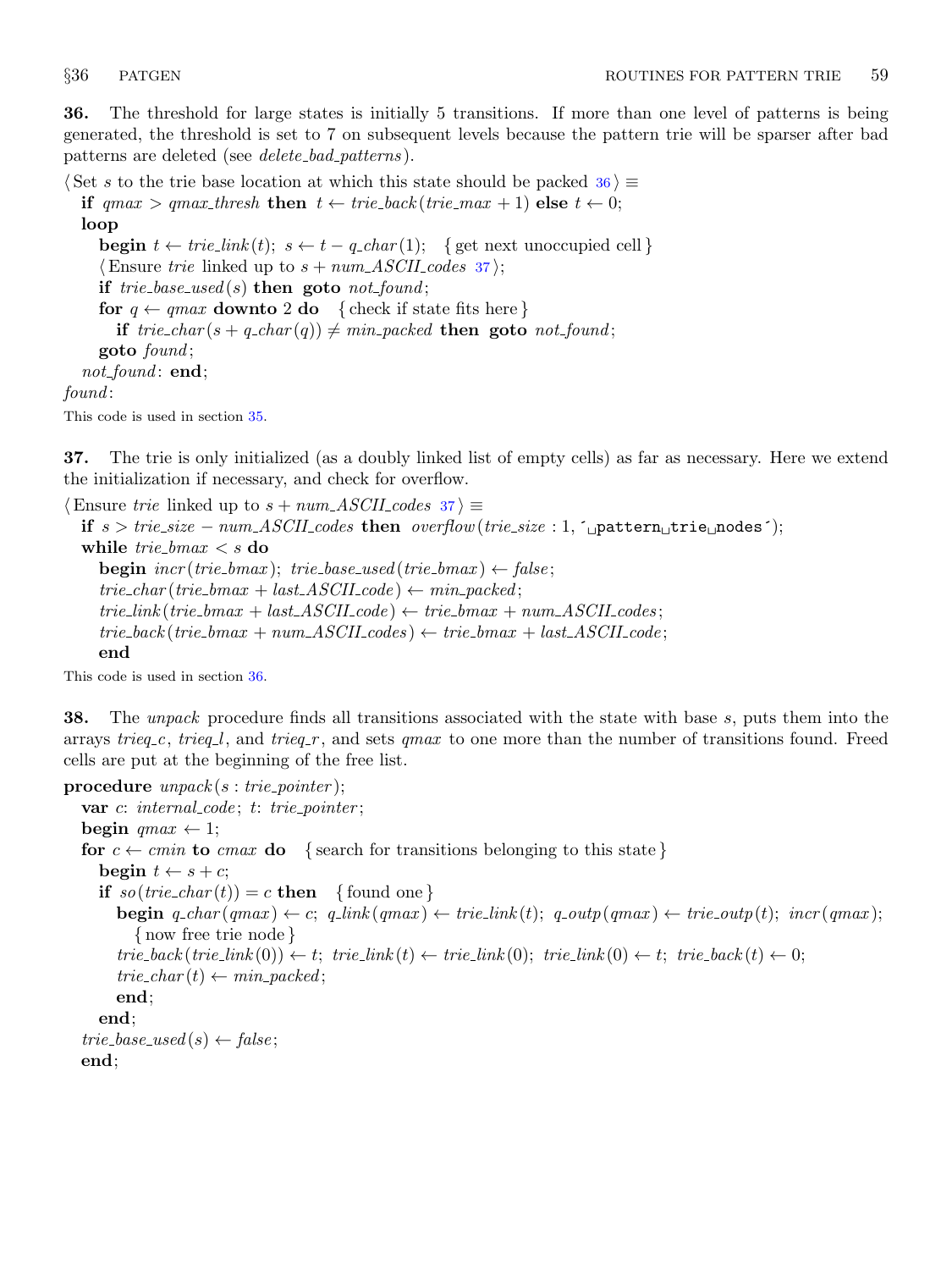<span id="page-15-0"></span>39. The function new trie op returns the 'opcode' for the output consisting of hyphenation value v, hyphen position d, and next output n. The hash function used by new trie op is based on the idea that  $313/510$  is an approximation to the golden ratio [cf. The Art of Computer Programming  $3$  (1973), 510–512]; but the choice is comparatively unimportant in this particular application.

function  $new\_trie\_op(v: val\_type; d: dot\_type; n: op\_type)$ : op\_type;

label exit; var  $h: op\_type;$ begin  $h \leftarrow ((n+313*d+361*v) \mod max\_ops) + 1;$  {trial hash location } loop **begin if**  $hyf\_val(h) = 0$  **then** { empty position found } begin  $\text{incr}(op\_count);$ if  $op\_count = max\_ops$  then  $overflow(max\_ops : 1, \neg_\text{i} outputs$ ;  $h y f\_val(h) \leftarrow v; hy f\_dot(h) \leftarrow d; hy f\_nxt(h) \leftarrow n; new\_trie\_op \leftarrow h; \textbf{return};$ end; if  $(hyf\_val(h) = v) \wedge (hyf\_dot(h) = d) \wedge (hyf\_nxt(h) = n)$  then {already in hash table} begin  $new\_trie\_op \leftarrow h$ ; return; end; if  $h > 1$  then  $decr(h)$  else  $h \leftarrow max\_{ops};$  { try again } end; exit: end;

[4](#page-2-0)0. (Globals in the outer block  $4$ ) +≡ pat:  $array [dot_type]$  of  $internal_code; \{ current pattern\}$ pat len:  $dot_type$ ; { pattern length }

41. Now that we have provided the necessary routines for manipulating the dynamic packed trie, here is a procedure that inserts a pattern of length *pat len*, stored in the pat array, into the pattern trie. It also adds a new output.

procedure  $insert\_pattern(val : val\_type; dot : dot\_type);$ var i:  $dot\_type$ ; s, t: trie\_pointer; **begin**  $i \leftarrow 1$ ;  $s \leftarrow trie\_root + pat[i]$ ;  $t \leftarrow trie\_link(s)$ ; while  $(t > 0) \wedge (i < pat\_len)$  do { follow existing trie} begin  $\text{incr}(i)$ ;  $\text{Incr}(t)(\text{pat}[i])$ ; if so(trie\_char(t))  $\neq$  pat[i] then  $\langle$  Insert critical transition, possibly repacking [42](#page-16-0) $\rangle$ ;  $s \leftarrow t$ ;  $t \leftarrow \text{trie\_link}(s)$ ; end;  $q\_{link}(1) \leftarrow 0; \ q\_{output}(1) \leftarrow 0; \ qmax \leftarrow 1;$ while  $i < pat\_len$  do { insert rest of pattern } **begin**  $\text{incr}(i); \ q\text{-}char(1) \leftarrow \text{pat}[i]; \ t \leftarrow \text{first-fit}; \ \text{trie\_link}(s) \leftarrow t; \ s \leftarrow t + \text{pat}[i]; \ \text{incr}(tree\text{-}count);$ end;  $trie\_outp(s) \leftarrow new\_trie\_op(val, dot, trie\_outp(s));$ end;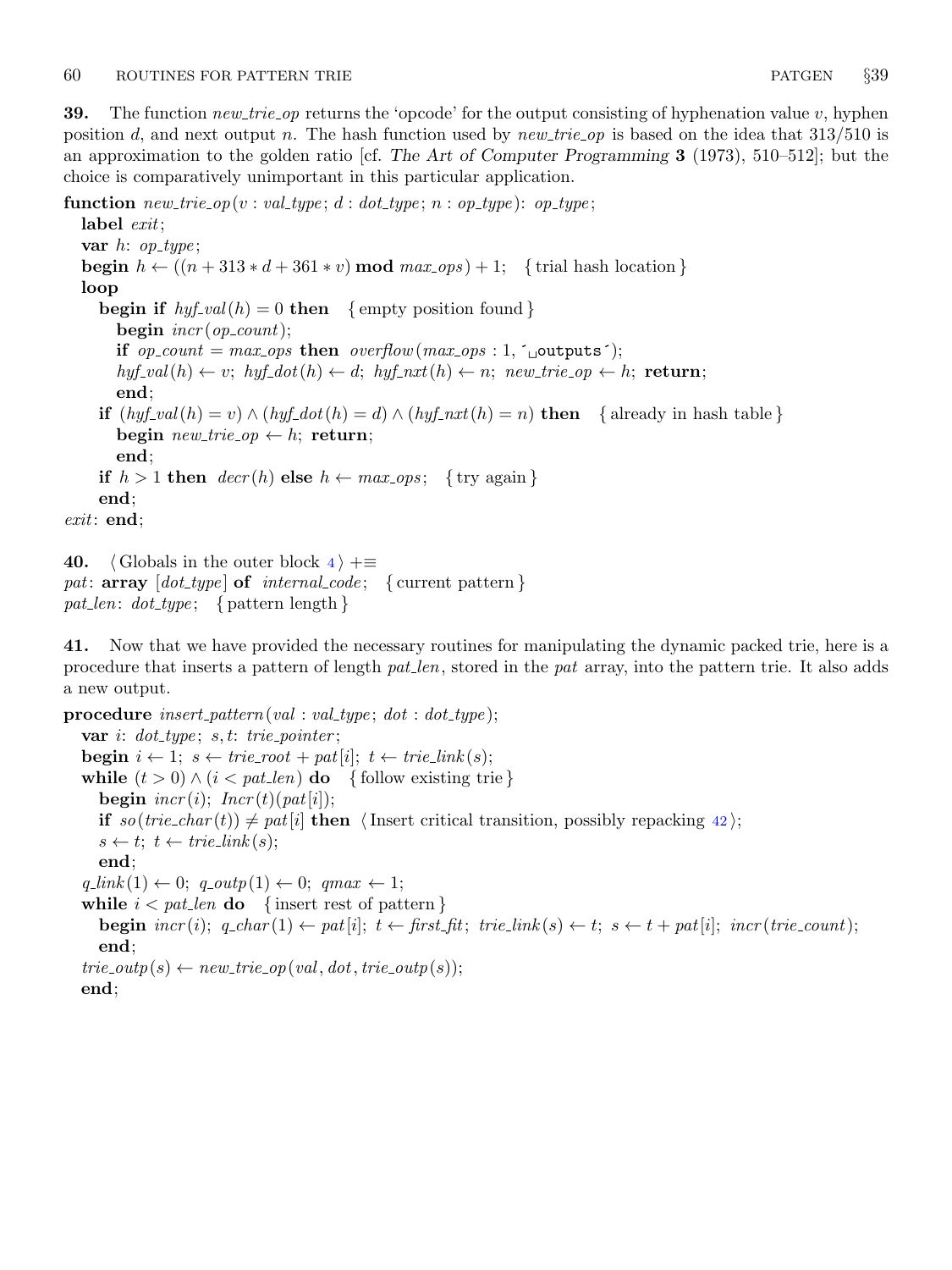<span id="page-16-0"></span>42. We have accessed a transition not in the trie. We insert it, repacking the state if necessary.

 $\langle$  Insert critical transition, possibly repacking  $42 \rangle \equiv$ begin if  $trie\_char(t) = min\_packet$  then begin { we're lucky, no repacking needed }  $trie\_link(trie\_back(t)) \leftarrow trie\_link(t); \ tree\_back(trie\_link(t)) \leftarrow trie\_back(t);$  $trie\_char(t) \leftarrow si(path[i]);$  trie\_link(t)  $\leftarrow 0;$  trie\_outp(t)  $\leftarrow 0;$ if  $t > \text{trie\_max}$  then  $\text{trie\_max} \leftarrow t;$ end else begin { whoops, have to repack }  $unpack(t - pat[i]);$  $q_{\text{-}}char(qmax) \leftarrow pat[i]; q_{\text{-}}link(qmax) \leftarrow 0; q_{\text{-}}output(qmax) \leftarrow 0;$  $t \leftarrow \text{first\_fit}; \text{trie\_link}(s) \leftarrow t; \text{Incr}(t)(\text{pat}[i]);$ end;  $incr (trie\_count);$ end

This code is used in sections [41](#page-15-0) and [59](#page-24-0).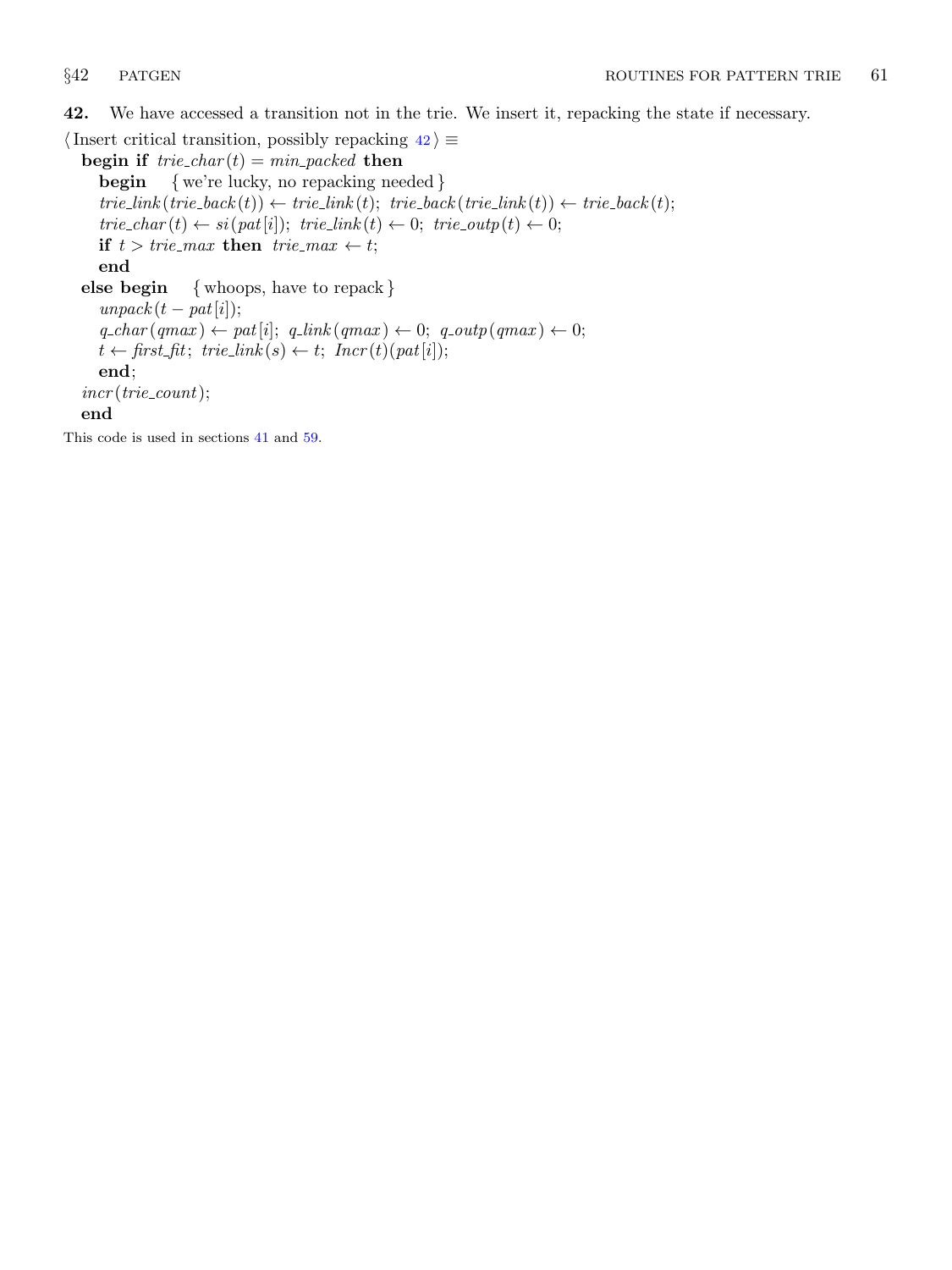<span id="page-17-0"></span>43. Routines for pattern count trie. The pattern count trie is used to store the set of patterns considered in the current pass, along with the counts of good and bad instances. The fields of this trie are the same as the pattern trie, except that there is no output field, and leaf nodes are also used to store counts *(triec\_good and triec\_bad).* Except where noted, the following routines are analogous to the pattern trie routines.

 $\langle$  Globals in the outer block [4](#page-2-0)  $\rangle$  +≡  $\text{triec\_max}, \text{triec\_bmax}, \text{triec\_count}: \text{triec\_pointer}; \ \ \{\text{same as for pattern trie}\}$ triec\_kmax: triec\_pointer; { shows growth of trie during pass } pat\_count: integer; { number of patterns in count trie}

44. [See *init\_pattern\_trie.*] The variable *triec\_kmax* always contains the size of the count trie rounded up to the next multiple of 4096, and is used to show the growth of the trie during each pass.

define  $\text{trace root} = 1$ 

procedure *init\_count\_trie*;

var c: internal\_code;

begin for  $c \leftarrow 0$  to last\_ASCII\_code do **begin** triec\_char(triec\_root + c)  $\leftarrow$  si(c); triec link (triec root + c) ← 0; triec back (triec root + c) ← 0; triec base used (triec root + c) ← false; end;  $t$ riec\_base\_used(triec\_root) ← true; triec\_bmax ← triec\_root; triec\_max ← triec\_root + last\_ASCII\_code;

 $\text{triec\_count} \leftarrow \text{num\_ASCII\_codes}; \text{triec\_kmax} \leftarrow 4096;$  $triec\_link(0) \leftarrow triec\_max + 1; \; triec\_back(triec\_max + 1) \leftarrow 0;$  $pat\_count \leftarrow 0;$ 

end;

45. [See  $first\_fit$ .]

function firstc\_fit: triec\_pointer; label found, not\_found; var  $a, b: \text{triec\_pointer}; q: q\_index;$ **begin**  $\langle$  Set b to the count trie base location at which this state should be packed [46](#page-18-0) $\rangle$ ; for  $q \leftarrow 1$  to *qmax* do { pack it } begin  $a \leftarrow b + q_{\text{c}} \cdot \text{char}(q);$  $triec\_link(triec_back(a)) \leftarrow triec\_link(a); \ trace\_back(triec\_link(a)) \leftarrow triec_back(a);$  $triec\_char(a) \leftarrow si(q\_char(q)); \; triec\_link(a) \leftarrow q\_link(q); \; triec\_back(a) \leftarrow q\_back(q);$ if  $a > \text{triec\_max}$  then  $\text{triec\_max} \leftarrow a$ ; end;  $\text{trace}$ -base\_used(b)  $\leftarrow \text{true}; \text{firstc}_\text{rfit} \leftarrow b$ end;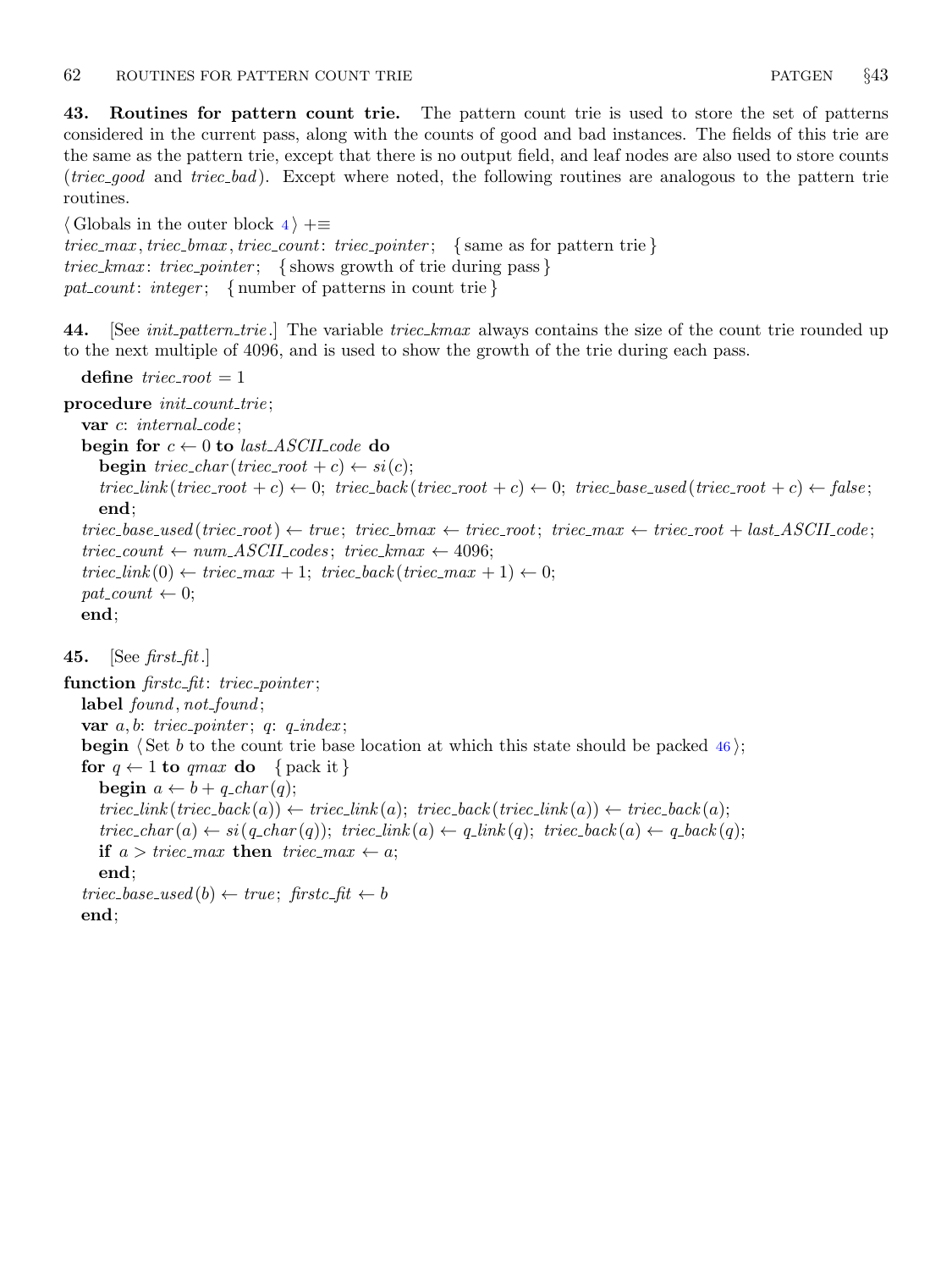<span id="page-18-0"></span>46. The threshold for attempting a first-fit packing is 3 transitions, which is lower than for the pattern trie because speed is more important here.

```
\sqrt{\det b} to the count trie base location at which this state should be packed 46 \rangle \equivif qmax > 3 then a \leftarrow \text{tree}\text{-}back(\text{tree}\text{-}max + 1) else a \leftarrow 0;
  loop
      begin a \leftarrow \text{tree\_link}(a); b \leftarrow a - q_{\text{-}}\text{char}(1);\langle Ensure triec linked up to b + num\_ASCII\_codes \; 47 \rangle;if \mathit{triec}\_base\_used(b) then goto \mathit{not}\_found;for q \leftarrow qmax downto 2 do
         if triec_char(b + q_char(q)) \neq min_packed then goto not_found;
      goto found ;
   not_{\text{-}found:} end;
found:
This code is used in section 45.
47. (Ensure triec linked up to b + num\_ASCII \cdot codes 47) \equivif b > \text{triec}<sub>kmax</sub> – num<sub>-ASCII-codes</sub> then
      begin if triec_kmax = triec_size then overflow (triec_size : 1, \neg \text{count\_trie}, \text{nodes'});print (triec_kmax div 1024 : 1, K_{\sqcup});
      if triec_kmax > triec_size – 4096 then triec_kmax \leftarrow triec_size
      else Incr(triec_kmax)(4096);end;
   while \text{trace}-bmax 
      begin \text{incr}( \text{tree\_bmax}); \text{~ \text{tree\_base\_used}( \text{tree\_bmax}) \leftarrow \text{false};triec\_char(triec\_bmax + last\_ASCII\_code) \leftarrow min\_packet;triec\_link(triec\_bmax + last\_ASCII\_code) \leftarrow triec\_bmax + num\_ASCII\_codes;triec_back(triec_bmax + num_ASCII_codes) \leftarrow triec_bmax + last_ASCII_code;end
This code is used in section 46.
48. [See unpack.]
procedure unpacket(b:trice\_pointer);var c: internal_code; a: triec_pointer;
  begin qmax \leftarrow 1;
   for c \leftarrow c cmin to cmax do { search for transitions belonging to this state }
      begin a \leftarrow b + c;
      if so(triec\_char(a)) = c then { found one }
         begin q\text{-}char(qmax) \leftarrow c; q\text{-}link(qmax) \leftarrow \text{triec}\text{-}link(a); q\text{-}back(qmax) \leftarrow \text{triec}\text{-}back(a);
         incr(qmax);\text{trace}\text{.back}(t\text{rice}\text{.link}(0)) \leftarrow a; \text{~tree}\text{.link}(a) \leftarrow \text{tree}\text{.link}(0); \text{~tree}\text{.link}(0) \leftarrow a; \text{~tree}\text{.back}(a) \leftarrow 0;triec\_char(a) \leftarrow min\_packet;end;
      end;
   \text{trace}\_\text{base}\_\text{used}(b) \leftarrow \text{false};end;
```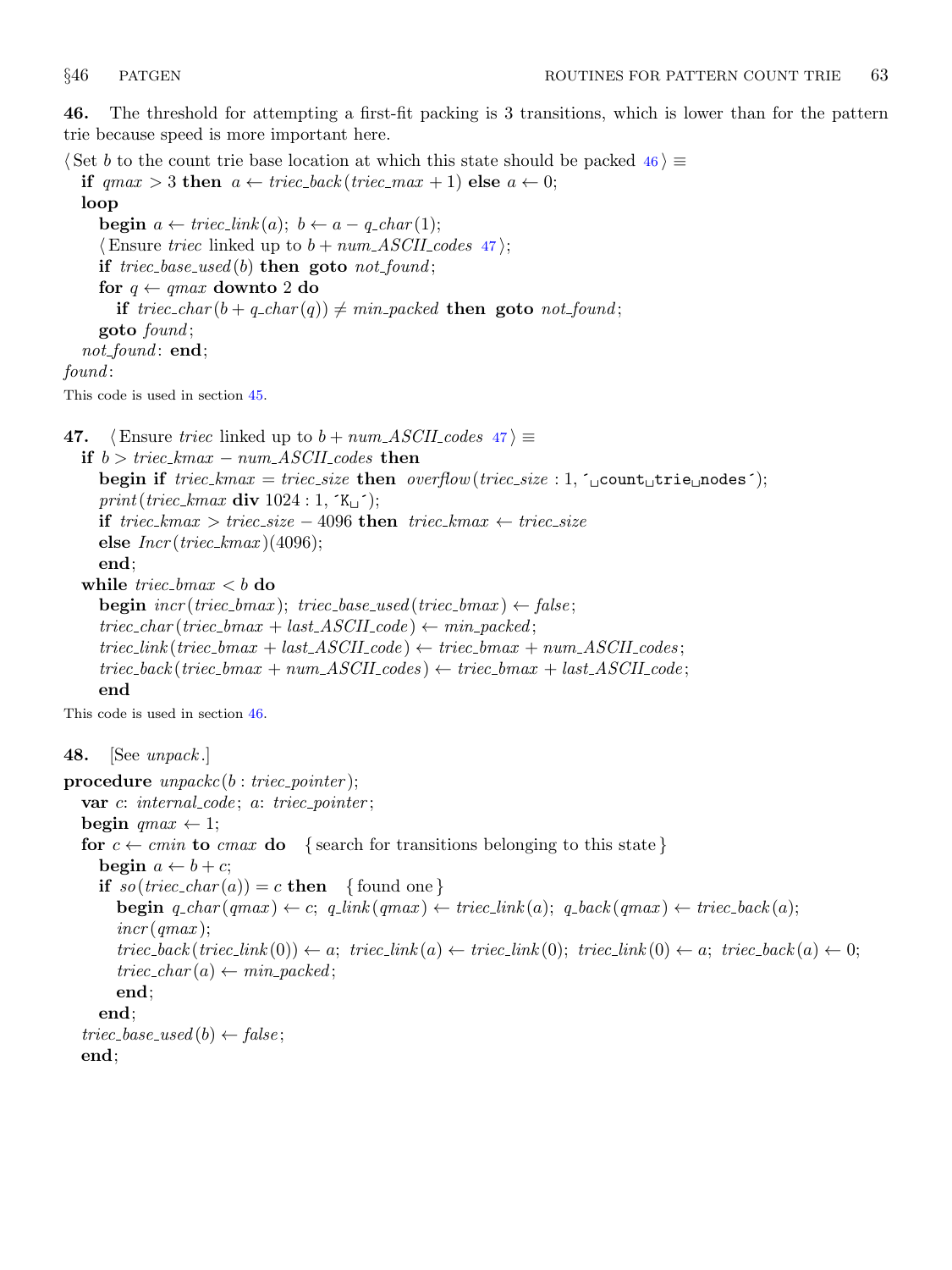<span id="page-19-0"></span>49. [See insert pattern.] Patterns being inserted into the count trie are always substrings of the current word, so they are contained in the array word with length pat len and finishing position fpos.

```
function insertc\_pat(fpos: word_index):\ tree\_pointer;var spos: word_index; a, b: triec\_pointer;begin spos \leftarrow fpos - pat\_len; { starting position of pattern }
   incr(spos); b \leftarrow triec\_root + word[spos]; a \leftarrow triec\_link(b);while (a > 0) \wedge (spos < fpos) do { follow existing trie}
      begin \text{incr}(spos); \text{Incr}(a)(\text{word}[spos]);
      if so(triec(char(a)) \neq word[spos] then \langle Insert critical count transition, possibly repacking 50\rangle;
      b \leftarrow a; a \leftarrow \text{triec\_link}(a);
      end;
   q\_{link}(1) \leftarrow 0; \ q\_{back}(1) \leftarrow 0; \ qmax \leftarrow 1;while spos < fpos do { insert rest of pattern }
      begin incr(spos); q\_char(1) \leftarrow word[spos]; a \leftarrow firstc\_lit; triec\_link(b) \leftarrow a; b \leftarrow a + word[spos];incr (trice\_count);end;
   insertc_pat \leftarrow b; incr(pat_count);
   end;
50. (Insert critical count transition, possibly repacking 50 \gebegin if triec_char(a) = min_packed then { lucky }
      begin triec_link (triec\text{-}back(a)) \leftarrow triec\text{-}link(a); triec_back (triec\text{-}link(a)) \leftarrow triec\text{-}back(a);triec\_char(a) \leftarrow si(word[spos]); triec\_link(a) \leftarrow 0; triec\_back(a) \leftarrow 0;
      if a > \text{tree\_max} then \text{tree\_max} \leftarrow a;
      end
   else begin { have to repack }
      unpacket(a - word[spos]);
      q_{\text{c}} = q_{\text{c}}(q_{\text{max}}) \leftarrow word [spos]; q_{\text{c}} = q_{\text{c}}(q_{\text{max}}) \leftarrow 0; q_{\text{c}} = q_{\text{c}}(q_{\text{max}}) \leftarrow 0; q_{\text{c}} \leftarrow firstc_fit; trice_link(b) \leftarrow a;
      Incr(a)(word[spos]);
      end;
   \textit{incr}( \textit{tree\_count});end
This code is used in section 49.
```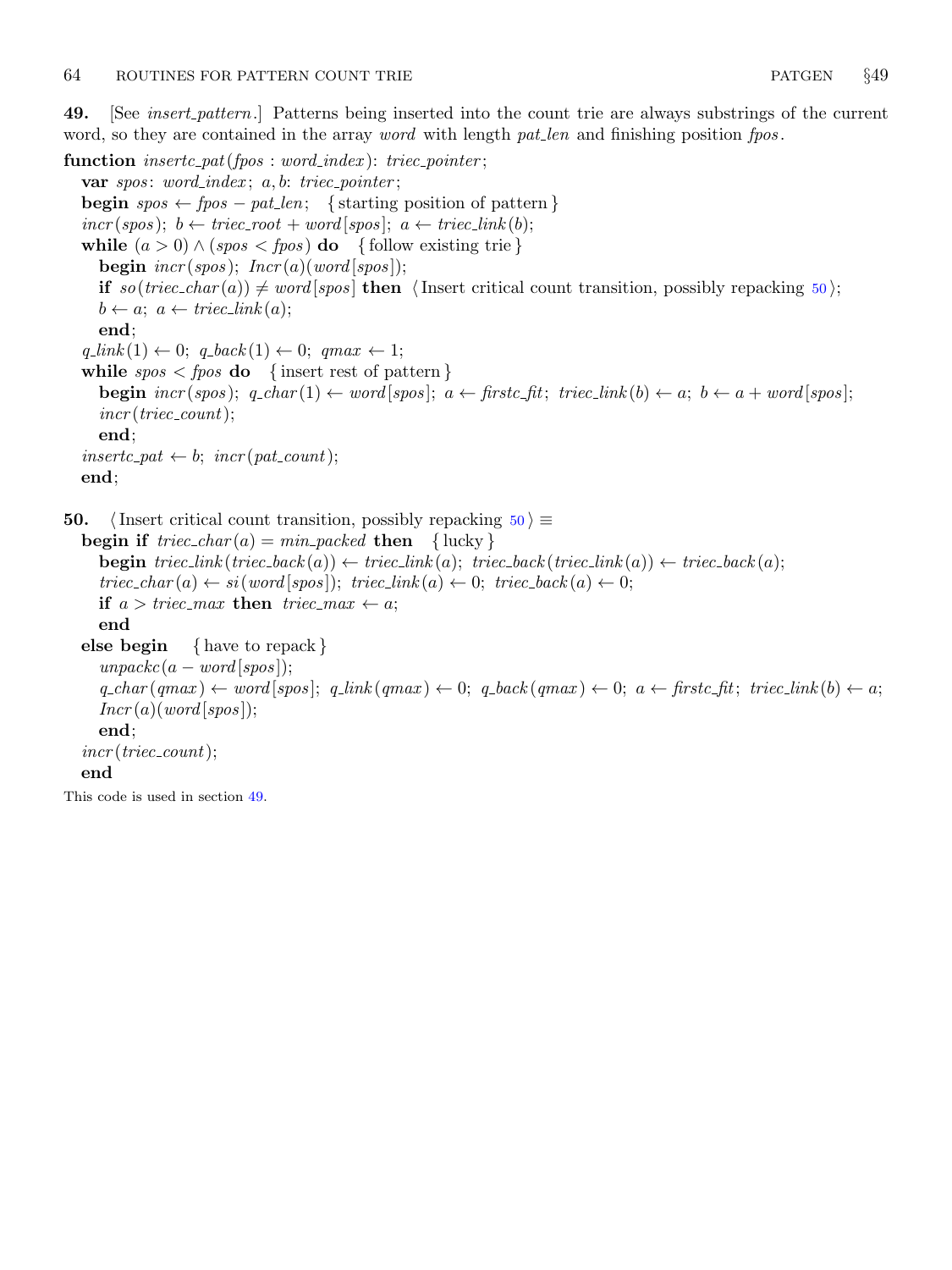<span id="page-20-0"></span>51. Input and output. For some Pascal systems output files must be closed before the program terminates; it may also be necessary to close input files. Since standard Pascal does not provide for this, we use WEB macros and will say  $close\_out(f)$  resp.  $close\_in(f)$ ; these macros should not produce errors or system messages, even if a file could not be opened successfully.

define  $close\_out(\#) \equiv close(\#)$  { close an output file } define  $close_in(\#) \equiv do\_nothing$  { close an input file }  $\langle$  Globals in the outer block [4](#page-2-0)  $\rangle$  +≡  $dictionary, patterns, translate, patout, pattmp: text_file;$ 

52. When reading a line from one of the input files (dictionary, patterns, or translate) the characters read from that line (padded with blanks if necessary) are to be placed into the buf array. Reading lines from the *dictionary* file should be as efficient as possible since this is part of **PATGEN's** "inner loop". Standard Pascal, unfortunately, does not provide for this; consequently the WEB macro read buf defined below should be optimized if possible. For many Pascal's this can be done with  $read\_ln(f, but)$  where buf is declared as Pascal string (i.e., as **packed array**  $[1 \tildot a ny]$  of *char*), for others a string type with dynamic length can be used.

**define** read\_buf (#)  $\equiv$  { reads a line from input file # into buf array } begin  $\text{buf}\_\text{ptr} \leftarrow 0;$ while  $\neg$ *eoln*(#) do begin if  $(buf_ptr \geq max_buf_llen)$  then  $bad_iinput('Line_ltoo_llong');$  $incr (buf\_ptr); \text{ } read (\#, buf [buf\_ptr])$ ; end;  $read\_ln(\#);$ while  $buf\_ptr < max_buf\_len$  do **begin**  $\text{incr}(buf\_ptr); \text{buf}[buf\_ptr] \leftarrow \ulcorner \lrcorner \urcorner;$ end; end  $\langle$  Globals in the outer block [4](#page-2-0)  $\rangle$  +≡

buf:  $array \ [1.. \ max_b$ -buf-len] of text-char; { array to hold lines of input }  $buf_ptr: 0...max_buf_-len; \{index into but\}$ 

53. When an error is caused by bad input data we say  $bad_input(\#)$  in order to display the contents of the buf array before terminating with an error message.

```
define print\_buf \equiv \{ print contents of buf array \}begin \text{buf}\_\text{ptr} \leftarrow 0;repeat \text{incr}( \text{buf}\_ \text{ptr}); \text{ print}(\text{buf}\_ \text{ptr});until buf\_ptr = max_buf\_len;print\_ln(\lceil \_ \rceil);end
define bad\_input(\#) \equivbegin print\_buf; error(#);end
```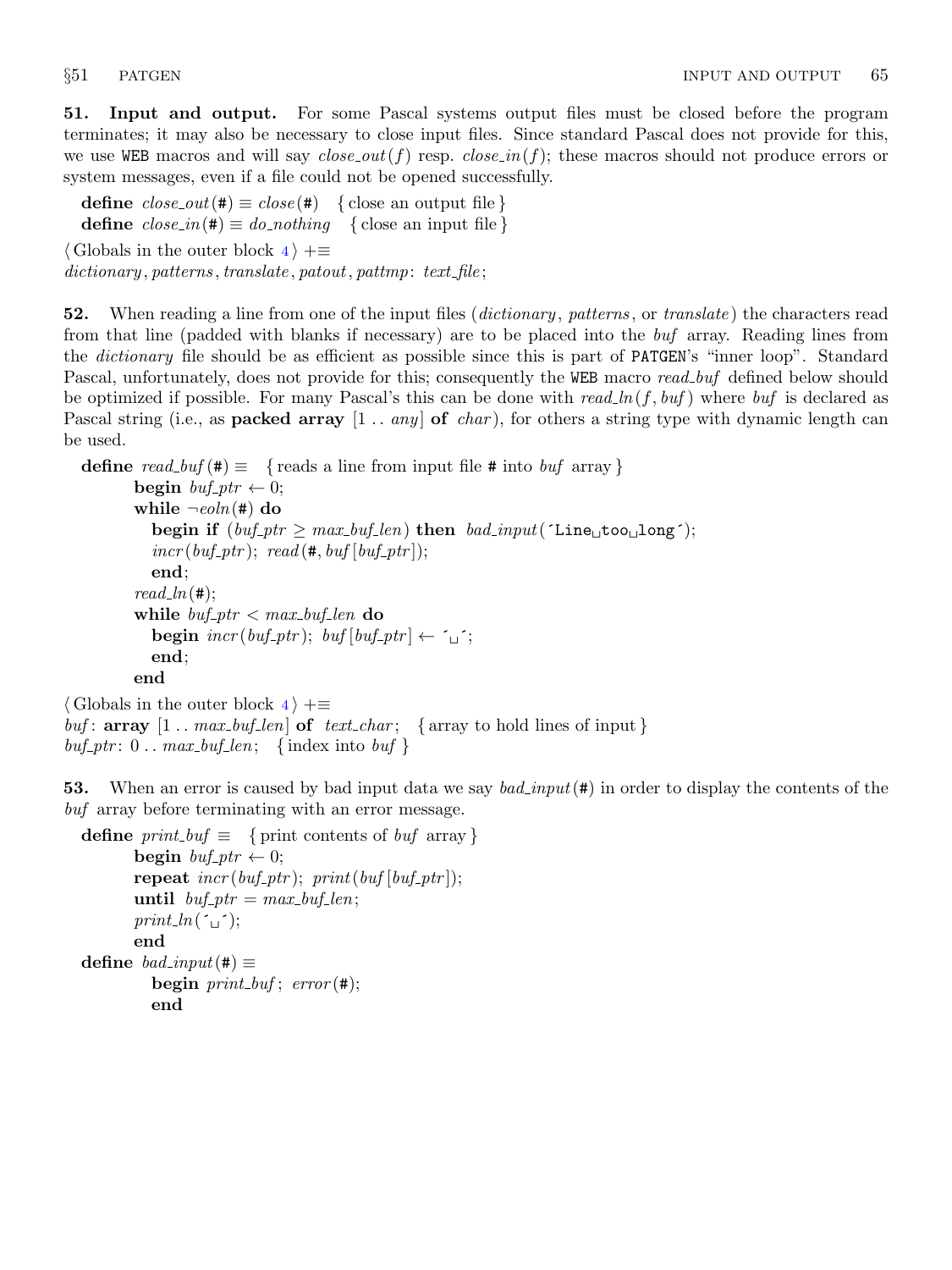<span id="page-21-0"></span>54. The translate file may specify the values of **\lefthyphenmin** and **\righthyphenmin** as well as the external representation and collating sequence of the 'letters' used by the language. In addition replacements may be specified for the characters ´-´, ´\*´, and ´.´ representing hyphens in the word list. If the *translate* file is empty (or does not exist) default values will be used.

#### procedure read\_translate;

```
label done;
```
var  $c: text_{char}$ ; n: integer; j: ASCII-code; bad: boolean; lower: boolean; i:  $dot_type$ ; s, t: trie pointer ;

**begin**  $imax \leftarrow edge_of_world; reset(trainslate);$ 

if eof (translate) then  $\langle$  Set up default character translation tables 56  $\rangle$ 

else begin read buf (translate);  $\langle$  Set up hyphenation data [57](#page-22-0) $\rangle$ ;

 $cmax \leftarrow last\_ASCII\_code-1;$ 

while  $\neg \text{cof}(translate)$  do  $\langle$  Set up representation(s) for a letter [58](#page-23-0) $\rangle$ ;

end;

```
close\_in(trainslate); \ print\_ln('left\_hyphen\_min\_=_\_', left\_hyphen\_min : 1, ', \text{aright\_hyphen\_min\_=_\_',}right_hyphen_min : 1, \ldots, \ldots, max - edge_of_word : 1, \ldots etters'); cmax \leftarrow imax;end;
```
55. (Globals in the outer block  $4$ ) +≡

*imax: internal code*; { largest *internal code* assigned so far }  $left\_hyper.min, right\_hyper.min: dot\_type;$ 

```
56. \langle Set up default character translation tables 56 \rangle \equivbegin left_hyphen_min \leftarrow 2; right_hyphen_min \leftarrow 3;
  for j \leftarrow "A" to "Z" do
     begin incr(imax); c \leftarrow xchr[j + "a" - "A"]; xclass[c] \leftarrow letter\_class; xint[c] \leftarrow imax;
     xext[imax] \leftarrow c; c \leftarrow xchr[j]; xclass[c] \leftarrow letter\_class; xint[c] \leftarrow imax;end;
  end
```
This code is used in section 54.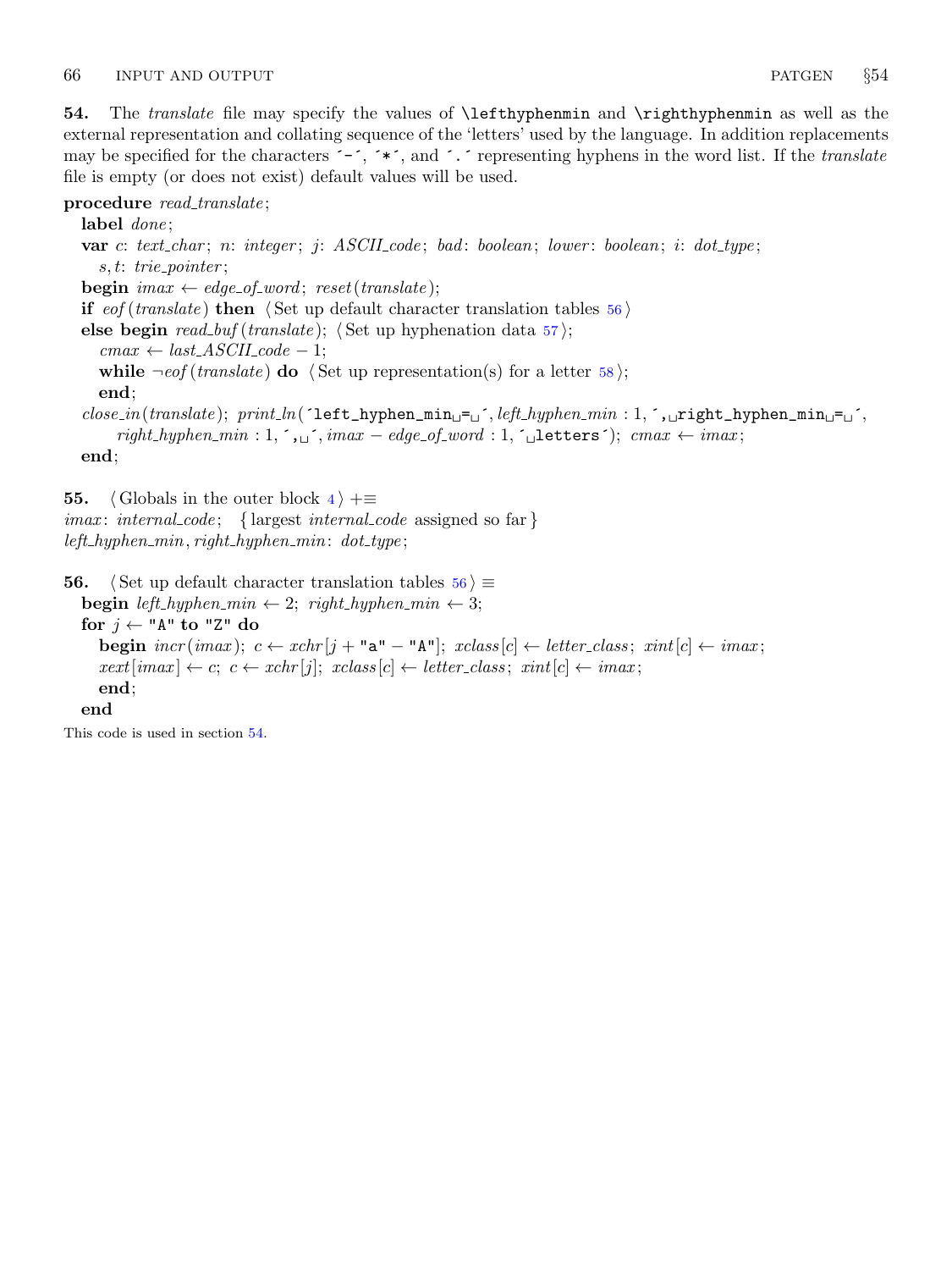<span id="page-22-0"></span>57. The first line of the *translate* file must contain the values of **\lefthyphenmin** and **\righthyphenmin** in columns 1–2 and 3–4. In addition columns 5, 6, and 7 may (optionally) contain replacements for the default characters ´.´, ´−´, and ´\*´ respectively, representing hyphens in the word list. If the values specified for \lefthyphenmin and \righthyphenmin are invalid (e.g., blank) new values are read from the terminal.

 $\langle$  Set up hyphenation data 57 $\rangle \equiv$  $bad \leftarrow false; n \leftarrow 0;$ if  $buf[1] = \frown$  then do\_nothing else if  $xclass[buf[1]] = digit\_class$  then  $n \leftarrow xint[buf[1]]$  else  $bad \leftarrow true;$ if xclass  $[buf[2]] = digit\_class$  then  $n \leftarrow 10*n + xint[buf[2]]$  else bad  $\leftarrow true;$ if  $(n \geq 1) \wedge (n < max\_dot)$  then left\_hyphen\_min  $\leftarrow n$  else bad  $\leftarrow true$ ;  $n \leftarrow 0$ ; if  $buf[3] = \frown$  then do\_nothing else if  $xclass[buf[3]] = digit-class$  then  $n \leftarrow xint[buf[3]]$  else bad  $\leftarrow true;$ if xclass  $[buf[4]] = digit\_{class}$  then  $n \leftarrow 10*n + xint[buf[4]]$  else bad  $\leftarrow true$ ; if  $(n \geq 1) \land (n < max\_dot)$  then right\_hyphen\_min ← n else bad ← true; if bad then begin bad  $\leftarrow$  false; repeat  $print('left\_hyphen\_min, 'right\_hyphen\_min: '')$ ; get\_input(n1, n2); if  $(n1 \geq 1) \wedge (n1 < max\_dot) \wedge (n2 \geq 1) \wedge (n2 < max\_dot)$  then **begin** left\_hyphen\_min  $\leftarrow n1$ ; right\_hyphen\_min  $\leftarrow n2$ ; end else begin  $n1 \leftarrow 0$ ; print ln(´Specify 1<=left\_hyphen\_min,right\_hyphen\_min <= ´,  $max\_dot - 1 : 1,$  ´,'); end; until  $n! > 0$ ; end; for  $j \leftarrow err\_hyf$  to found hyf do begin if  $buf[i+4] \neq \lceil \cdot \rceil$  then  $xhyf[j] \leftarrow \text{buf}[j+4]$ ; if xclass  $[xh y f[j]] = invalid-class$  then  $xclass [xh y f[j]] \leftarrow hyf-class$  else bad  $\leftarrow true$ ; end;  $xclass [\tilde{\ }} \cdot ] \leftarrow hyf-class; \text{ { in case the default has been changed } }$ if bad then  $bad\_input($  "Bad $_l$ hyphenation $_l$ data")

This code is used in section [54](#page-21-0).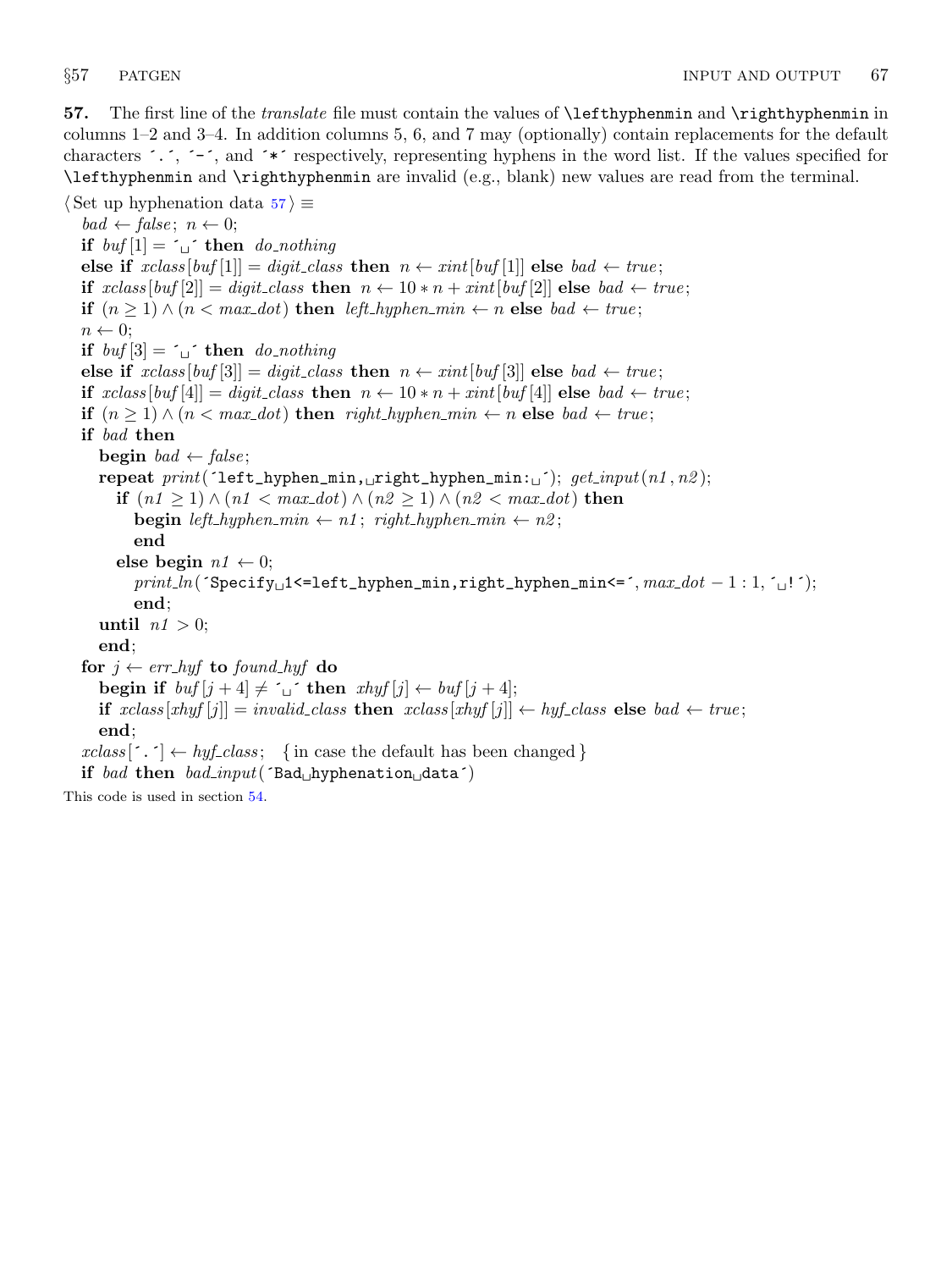<span id="page-23-0"></span>58. Each following line is either a comment or specifies the external representations for one 'letter' used by the language. Comment lines start with two equal characters (e.g., are blank) and are ignored. Other lines contain the external representation of the lower case version and an arbitrary number of 'upper case versions' of a letter preceded and separated by a delimiter and followed by two consecutive delimiters; the delimiter may be any character not occurring in either version.

```
\langle Set up representation(s) for a letter 58 \rangle \equivbegin read_buf (translate); buf_ptr \leftarrow 1; lower \leftarrow true;
  while \neg bad do { lower and then upper case version }
     begin pat\_len \leftarrow 0;repeat if buf\_ptr < max_buf\_len then incr(buf\_ptr) else bad \leftarrow true;
        if buf[buf_ptr] = buf[1] then
           if pat\_len = 0 then goto done
           else begin if lower then
                 begin if imax = last \text{A} \text{S} \text{C} \text{II} \text{A} \text{z} then
                    begin print\_buf; overflow(num\_ASCII\_codes:1, \lceil \lceil \cdot \rceil] letters');
                    end;
                 incr(imax); \; xext[imax] \leftarrow xchr[pat[pat\_len]];end;
              c \leftarrow xchr[pat[1]];if pat\_len = 1 then
                 begin if xclass[c] \neq invalid-class then bad \leftarrow true;xclass[c] \leftarrow letter\_class; xint[c] \leftarrow imax;end
              else \langle59\rangle;
              end
        else if pat\_len = max\_dot then bad \leftarrow trueelse begin \text{incr}(\text{pat\_len}); \text{pat}[\text{pat\_len}] \leftarrow \text{get}\_ASCII(\text{buf}[\text{buf}\_ptr]);
              end;
     until (buf[buf\_ptr] = buf[1]) \vee bad;lower \leftarrow false:
     end;
done: if bad then bad\_input('Bad<sub>u</sub>representation<sup>-</sup>);
  end
This code is used in section 54.
```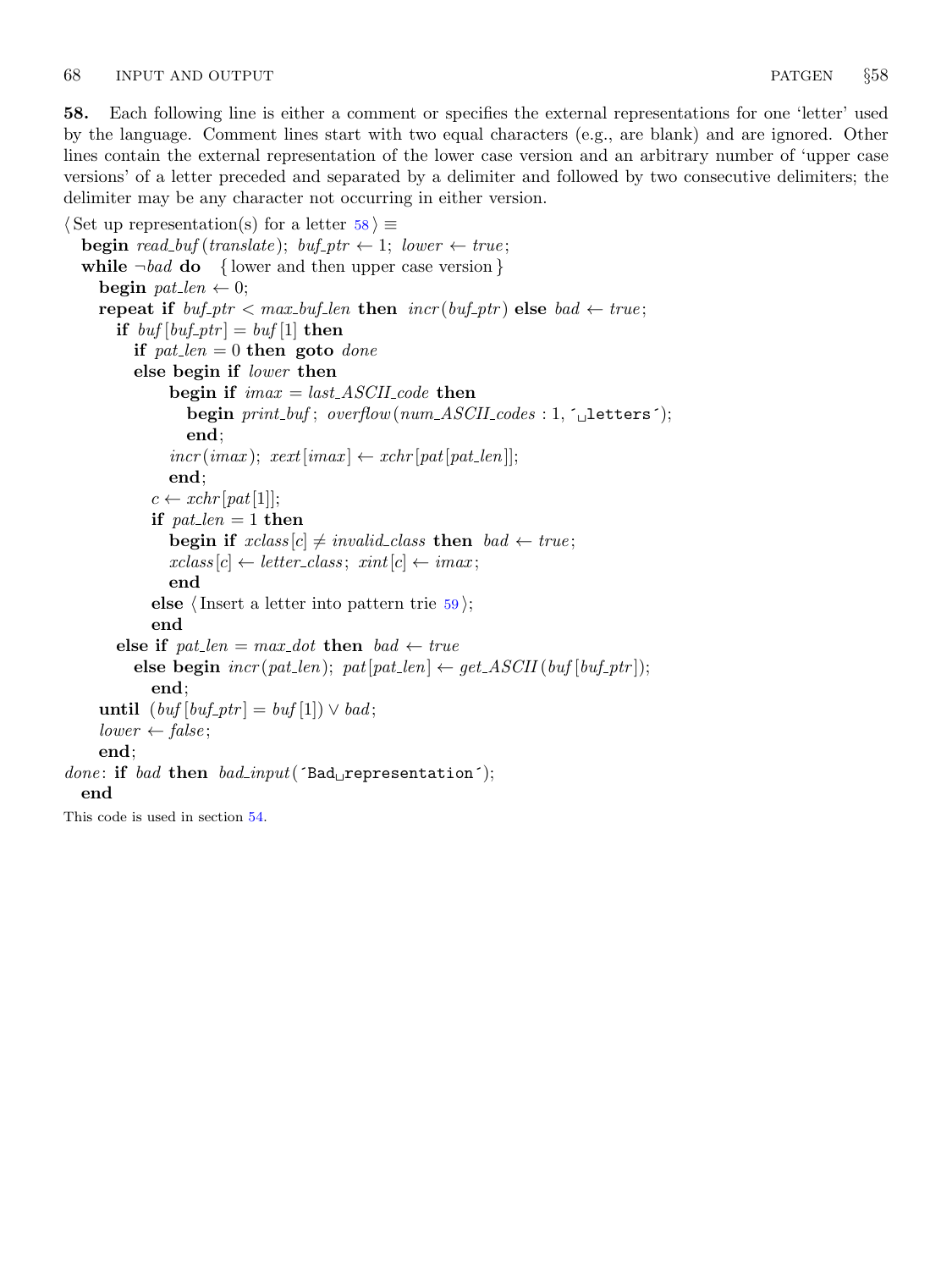<span id="page-24-0"></span>59. When the (lower or upper case) external representation of a letter consists of more than one character and the corresponding *ASCII code* values have been placed into the pat array we store them in the pattern trie. [See *insert\_pattern.*] Since this 'external subtrie' starts at  $trie\_link(trie-root)$  it does not interfere with normal patterns. The output field of leaf nodes contains the *internal code* and the link field distinguishes between lower and upper case letters.

 $\langle$  Insert a letter into pattern trie 59 $\rangle$  ≡ begin if  $xclass[c] = invalid\_class$  then  $xclass[c] \leftarrow escape\_class;$ if  $xclass[c] \neq escape\_class$  then bad  $\leftarrow true;$  $i \leftarrow 0; s \leftarrow trie\_root; t \leftarrow trie\_link(s);$ while  $(t > trie\_root) \wedge (i < pat\_len)$  do { follow existing trie} begin  $\text{incr}(i)$ ;  $\text{Incr}(t)(\text{pat}[i])$ ; if so(trie\_char(t))  $\neq$  pat[i] then  $\langle$  Insert critical transition, possibly repacking [42](#page-16-0) $\rangle$ else if  $trie\_output(t) > 0$  then  $bad \leftarrow true$ ;  $s \leftarrow t$ ;  $t \leftarrow \text{trie\_link}(s)$ ; end; if  $t > \text{trie-root}$  then  $bad \leftarrow \text{true};$  $q\_{link}(1) \leftarrow 0; \ q\_{output}(1) \leftarrow 0; \ qmax \leftarrow 1;$ while  $i < pat\_len$  do { insert rest of pattern } **begin**  $incr(i); q\_char(1) \leftarrow pat[i]; t \leftarrow first\_fit; trie\_link(s) \leftarrow t; s \leftarrow t + pat[i]; incr(trie\_count);$ end;  $trie\_output(s) \leftarrow imax;$ if  $\neg lower$  then  $trie\_link(s) \leftarrow trie\_root;$ end This code is used in section [58](#page-23-0).

60. The get letter WEB macro defined here will be used in read word and read patterns to obtain the internal code corresponding to a letter externally represented by a multi-character sequence (starting with an escape\_class character).

```
define get\_letter (#) \equivbegin t \leftarrow \text{trie-root};loop
              begin t \leftarrow \text{trie\_link}(t) + \text{zord}[c];if so(trie\_char(t)) \neq xord[c] then bad\_input('Bad\_representation');if trie_outp(t) \neq 0 then
                 begin # \leftarrow trie\_output(t); goto done;
                 end;
              if buf\_ptr = max_buf\_len then c \leftarrow \lceil \cdot \rceilelse begin \text{incr}(buf\_ptr); c \leftarrow \text{buf}[buf\_ptr];
                 end;
              end;
         done: end
```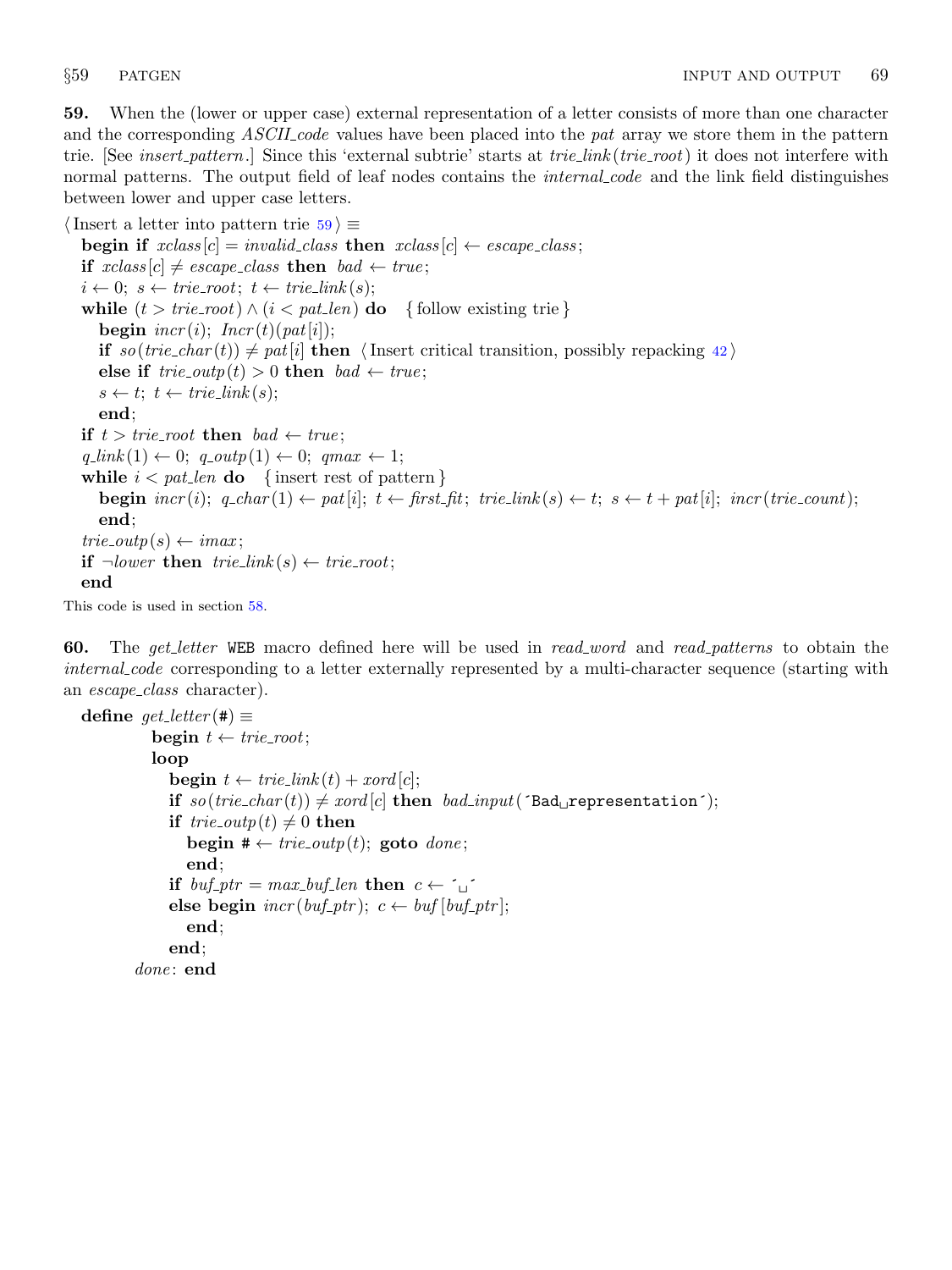<span id="page-25-0"></span>61. In order to prepare for the output phase we store all but the last of the ASCII codes of the external representation of each 'lower case letter' in the pattern count trie which is no longer used at that time. The recursive *find letters* procedure traverses the 'external subtrie'.

procedure  $find\_letters(b:trie\_pointer; i: dot\_type);$ 

{traverse subtries of family  $b$ ; i is current depth in trie} var c:  $ASCH\_{code}$ ; { a local variable that must be saved on recursive calls } a: trie\_pointer; { does not need to be saved } j:  $dot_type$ ; {loop index} l: triec pointer ; begin if  $i = 1$  then *init\_count\_trie*; for  $c \leftarrow cmin$  to last ASCII code do { find transitions belonging to this family } begin  $a \leftarrow b + c$ ; if  $so(trie\_char(a)) = c$  then { found one } begin pat[i]  $\leftarrow c$ ; if  $trie\_outp(a) = 0$  then  $find\_letters(trie\_link(a), i + 1)$ else if  $trie\_link(a) = 0$  then { this is a lower case letter } (Insert external representation for a letter into count trie  $62$ ); end; end; end;

62. Starting from triec root + trie outp(a) we proceed through link fields and store all ASCII codes except the last one in the count trie; the last character has already been stored in the xext array.

(Insert external representation for a letter into count trie  $62$ )  $\equiv$ 

**begin**  $l \leftarrow \text{tree\_root} + \text{trie\_output}(a);$ for  $j$  ← 1 to  $i - 1$  do begin if triec\_max = triec\_size then overflow(triec\_size : 1,  $\sim$  count  $_{\text{u}}$ trie $_{\text{u}}$ nodes');  $inc(rice\_max)$ ;  $triec\_link(l) \leftarrow triec\_max; l \leftarrow triec\_max; triec\_char(l) \leftarrow si(pat[j]);$ end;  $triec\_link(l) \leftarrow 0;$ end This code is used in section 61.

**63.** During the output phase we will say *write.letter*  $(i)(f)$  and *write*  $(f, xext[i])$  to write the lower case external representation of the letter with internal code i to file f:  $xext[i]$  is the last character of the external representation whereas the WEB macro *write\_letter* defined here writes all preceding characters (if any).

```
define write_letter_end(#) \equivwhile l > 0 do
              begin write (\text{#}, xchr[so(triec\_char(l))]); l \leftarrow triec\_link(l);
              end
define write_letter (\sharp) \equiv l \leftarrow triec_link (triec_root + \sharp); write_letter_end
```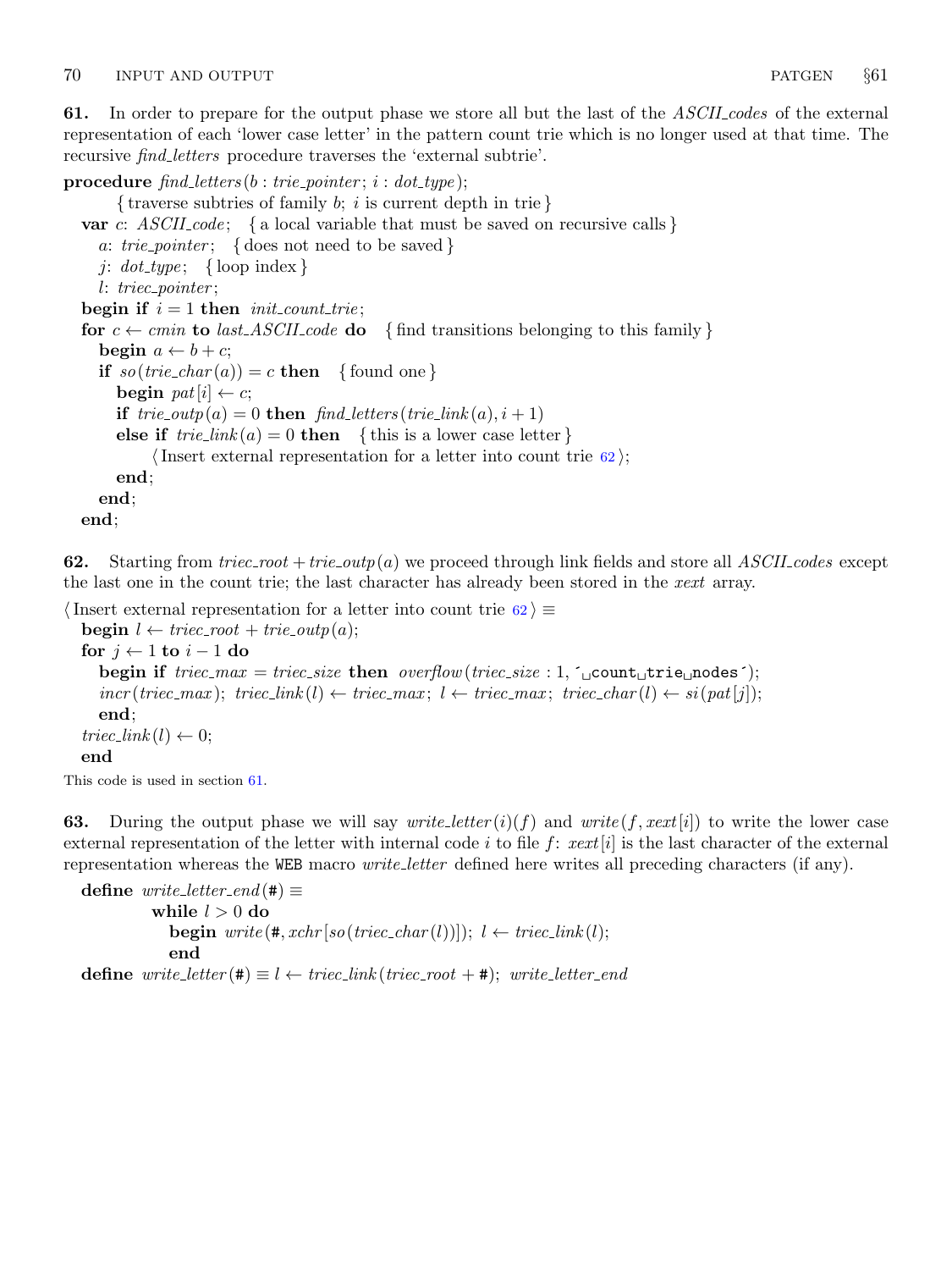<span id="page-26-0"></span>64. Routines for traversing pattern tries. At the end of a pass, we traverse the count trie using the following recursive procedure, selecting good and bad patterns and inserting them into the pattern trie.

```
procedure traverse\_count\_trie(b:triec\_pointer; i: dot\_type);{traverse subtries of family b; i is current depth in trie }
  var c: internal code; { a local variable that must be saved on recursive calls }
    a: triec_pointer; { does not need to be saved }
  begin for c \leftarrow cmin to cmax do {find transitions belonging to this family }
    begin a \leftarrow b + c;
    if so(triec\_char(a)) = c then { found one }
       begin pat[i] \leftarrow c;
       if i < pat\_len then traverse_count_trie(triec_link(a), i + 1)
       else \langle Decide what to do with this pattern 65\rangle;
       end;
    end;
  end;
```
**65.** When we have come to the end of a pattern, *triec\_good* (a) and *triec\_bad* (a) contain the number of times this pattern helps or hinders the cause. We use the counts to determine if this pattern should be selected, or if it is hopeless, or if we can't decide yet. In the latter case, we set more to come true to indicate that there might still be good patterns extending the current type of patterns.

 $\langle$  Decide what to do with this pattern 65  $\rangle \equiv$ if  $good\_wt * triec\_good(a) < thresh$  then { hopeless pattern }  $begined{equation*} \textbf{begin} \textbf{if} \textbf{if} \textbf{if} \textbf{if} \textbf{if} \textbf{if} \textbf{if} \textbf{if} \textbf{if} \textbf{if} \textbf{if} \textbf{if} \textbf{if} \textbf{if} \textbf{if} \textbf{if} \textbf{if} \textbf{if} \textbf{if} \textbf{if} \textbf{if} \textbf{if} \textbf{if} \textbf{if} \textbf{if} \textbf{if} \textbf{if} \textbf{if} \textbf{if} \textbf{if} \textbf{if} \textbf{if} \textbf{if} \textbf{if} \textbf$ end else if  $good\_wt * \text{tricc\_good}(a) - bad\_wt * \text{tricc\_bad}(a) \geq \text{thresh}$  then { good pattern } **begin** insert\_pattern(hyph\_level, pat\_dot); incr(good\_pat\_count);  $Incr(good\_count)(triec\_good(a));$  $Incr (bad\_count)(tree\_bad(a));$ end else more\_to\_come  $\leftarrow$  true

This code is used in section 64.

66. Some global variables are used to accumulate statistics about the performance of a pass.

 $\langle$  Globals in the outer block [4](#page-2-0)  $\rangle$  +≡  $good\_pat_count, bad\_pat_count: integer; \{ number of patterns added at end of pass \}$  $good_count, bad_count, miss_count: integer; \{hyphen counts\}$  $level{\text -}pattern{\text -}count\colon\text{-}integer;\quad\{\text{number of good patterns at level}\}$ more\_to\_come: boolean;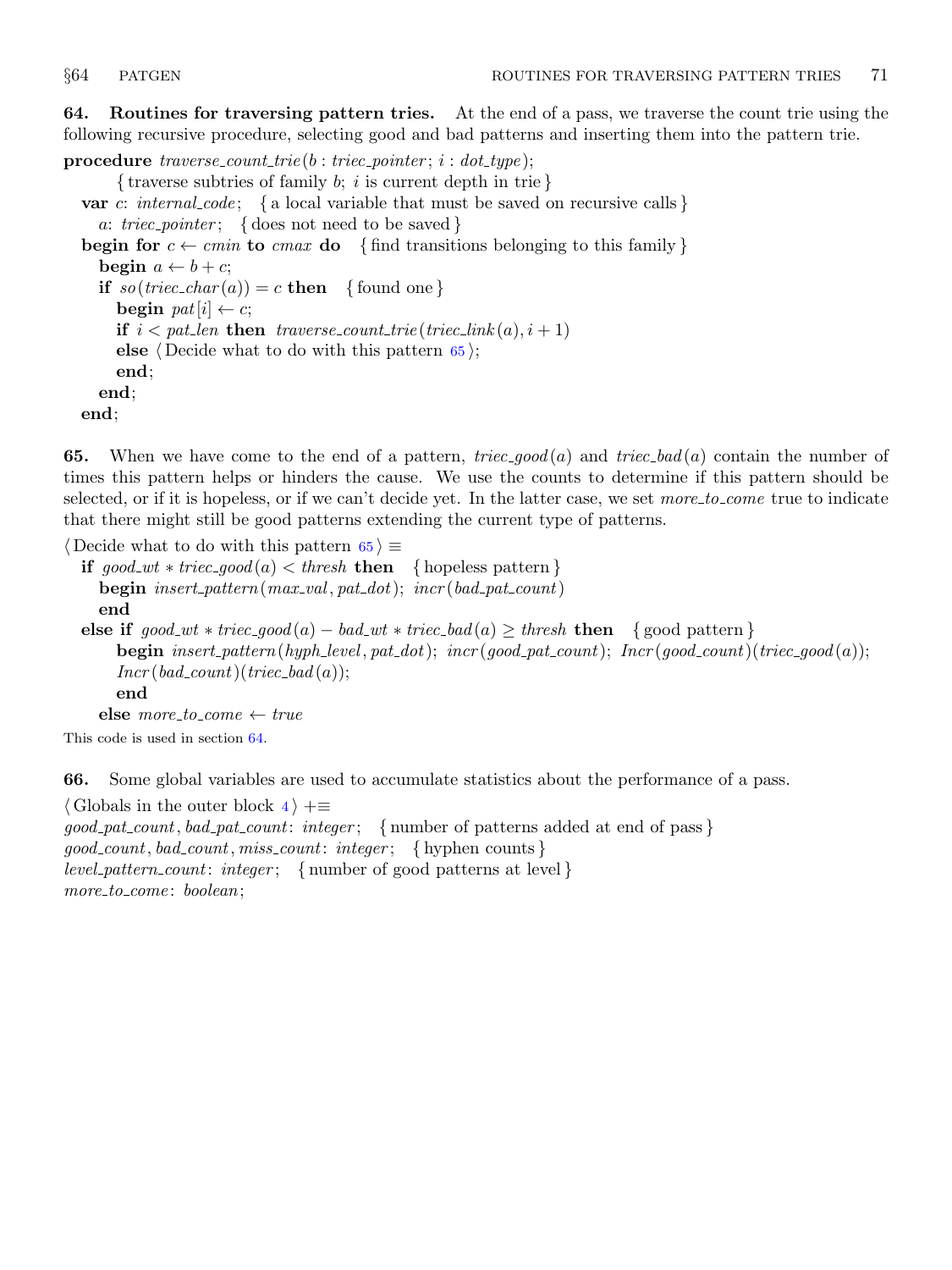<span id="page-27-0"></span>67. The recursion in *traverse\_count\_trie* is initiated by the following procedure, which also prints some statistics about the patterns chosen. The "efficiency" is an estimate of pattern effectiveness.

define bad\_eff  $\equiv$  (thresh /good\_wt)

procedure collect\_count\_trie;

**begin** good\_pat\_count  $\leftarrow 0$ ; bad\_pat\_count  $\leftarrow 0$ ; good\_count  $\leftarrow 0$ ; bad\_count  $\leftarrow 0$ ; more\_to\_come  $\leftarrow$  false;  $traverse\_count\_trie(triec\_root, 1);$ 

```
print(good\_pat.count: 1, \neg_\text{good\_and\_}, bad\_pat_count: 1, \neg_\text{ubad\_pattern\_added'});Incr (level{\textsubscript{}}{\textsubscript{}}) (good{\textsubscript{}}{\textsubscript{}});
```
if more to come then  $print\_ln(\uparrow \text{__(more\_to \text{__cone})'})$  else  $print\_ln(\uparrow \text{__})$ ;

 $print($  finding  $\_$ ,  $good_count : 1,$   $\lceil \lceil \cdot \rfloor$  good  $\lceil \cdot \text{and} \rceil$   $\_$ ,  $bad_count : 1,$   $\lceil \cdot \rfloor$  bad  $\lceil \cdot \rfloor$  hens $\lceil \cdot \rceil$ ;

```
if good_pat_count > 0 then
```
 $print\_ln($ ,  $getficiency\_=_1$ ,  $good_count/(good\_pat_count + bad_count/bad\_eff) : 1 : 2)$ else  $print\_ln(\lceil \rceil)$ ;

```
print\_ln( 'pattern_{\sqcup}trie_{\sqcup}has_{\sqcup}, trie\_count : 1, '{}_{\sqcup}nodes_{\sqcup},
```

```
\text{`trie\_max}_{\sqcup} = \text{`}, \text{trie\_max} : 1, \text{`}, \sqcup \text{`}, \text{op\_count} : 1, \text{`} \sqcup \text{outputs'});
```
end;

68. At the end of a level, we traverse the pattern trie and delete bad patterns by removing their outputs. If no output remains, the node is also deleted.

```
function delete\_patterns(s:trie\_pointer): trie\_pointer;{ delete bad patterns in subtrie s, return 0 if entire subtrie freed, otherwise s }
  var c: internal code; t: trie pointer; all freed: boolean; { must be saved on recursive calls }
     h, n: op_type; { do not need to be saved }
  begin all_freed \leftarrow true;
  for c \leftarrow cmin to cmax do {find transitions belonging to this family}
     begin t \leftarrow s + c;
     if so(trie\_char(t)) = c then
        begin \langle Link around bad outputs 69\rangle;
        if trie_link(t) > 0 then trie_link(t) \leftarrow delete_patterns(trie_link(t));
        if (trie\_link(t) > 0) \vee (trie\_output(t) > 0) \vee (s = trie\_root) then all-freed \leftarrow falseelse \langle Deallocate this node \langle70\rangle;
        end;
     end;
  if all freed then { entire state is freed }
     begin trie_base_used(s) \leftarrow false; s \leftarrow 0;
     end;
   delete_{\text{in}} \leftarrow s;end;
69. (Link around bad outputs 69) \equivbegin h \leftarrow 0; hyf_nxt(0) \leftarrow trie\_output(t); n \leftarrow hyf_nxt(0);while n > 0 do
     begin if hyf\_val(n) = max\_val then hyf\_nxt(h) \leftarrow hyf\_nxt(n)else h \leftarrow n;
     n \leftarrow \text{hyf\_nxt}(h);end;
  trie\_outp(t) \leftarrow hyf_nxt(0);end
This code is used in section 68.
```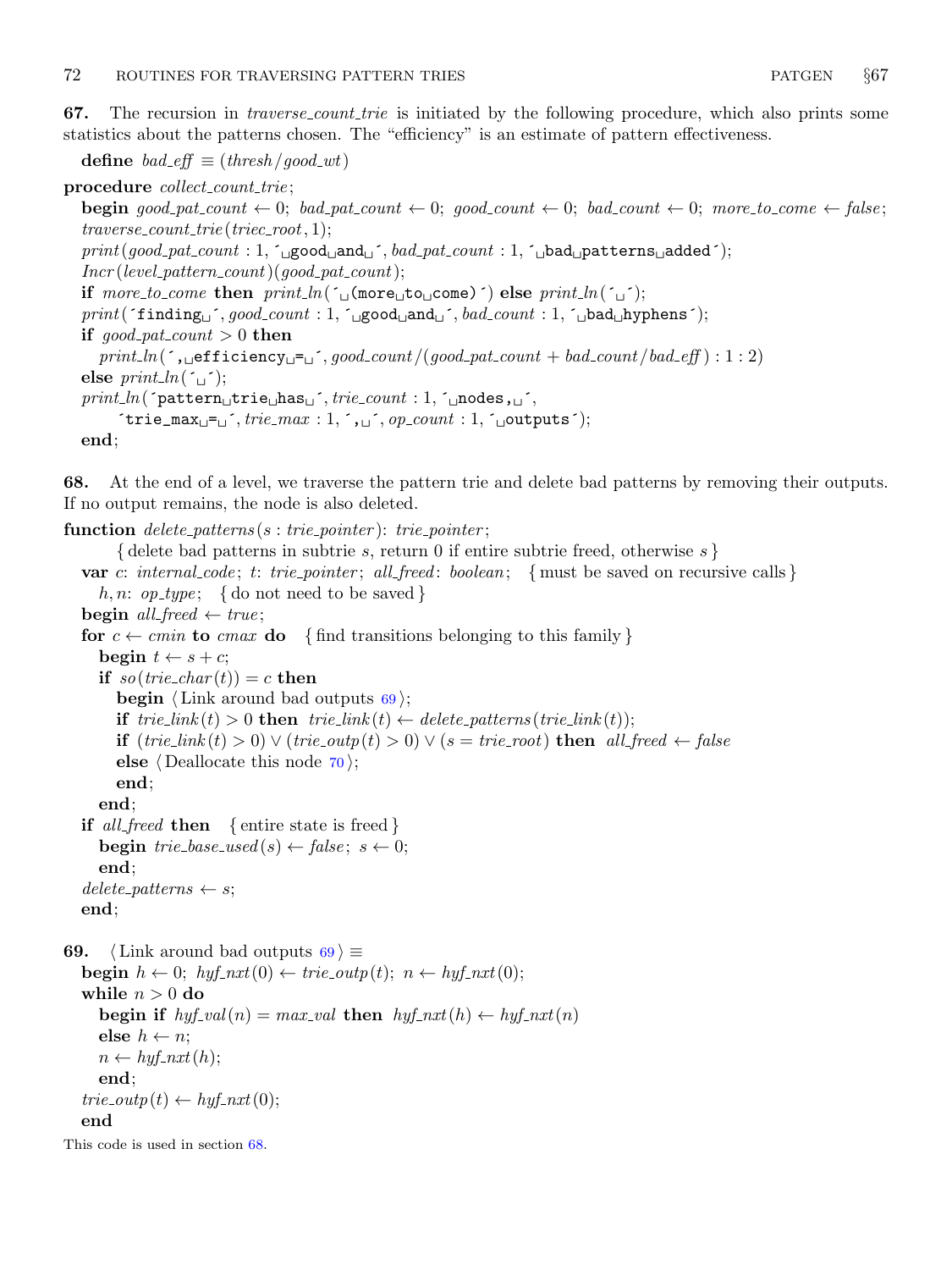<span id="page-28-0"></span>**70.** Cells freed by *delete\_patterns* are put at the end of the free list.

```
\langle Deallocate this node 70 \rangle \equivbegin trie_link (trie_back (trie_max + 1)) \leftarrow t; trie_back (t) \leftarrow trie_back (trie_max + 1);
   trie\_link(t) \leftarrow trie\_max + 1; \; trie\_back(trie\_max + 1) \leftarrow t; \; trie\_char(t) \leftarrow min\_packet;decr (trie\_count);end
```
This code is used in section [68](#page-27-0).

**71.** The recursion in *delete patterns* is initiated by the following procedure, which also prints statistics about the number of nodes deleted, and zeros bad outputs in the hash table. Note that the hash table may become somewhat disorganized when more levels are added, but this defect isn't serious.

#### procedure *delete\_bad\_patterns*;

```
var old op count: op type; old trie count: trie pointer; t: trie pointer; h: op type;
begin old_op_count \leftarrow op_count; old_trie_count \leftarrow trie_count;
t \leftarrow delete\_patterns (trie\_root);for h \leftarrow 1 to max ops do
  if hyf\_val(h) = max\_val then
     begin hyf_val(h) \leftarrow 0; \text{decr}(op_count);end;
print\_ln(old\_trie\_count - trie\_count : 1, \neg_\text{podes\_and\_},old\_op\_count - op\_count : 1, \neg_\Boxoutputs_\Boxdeleted´); qmax\_thresh \leftarrow 7;{ pattern trie will be sparser because of deleted patterns }
end;
```
72. After all patterns have been generated, we will traverse the pattern trie and output all patterns. Note that if a pattern appears more than once, only the maximum value at each position will be output.

```
procedure output\_patterns(s:trie\_pointer; pat\_len:dot\_type);{ output patterns in subtrie s; pat len is current depth in trie}
  var c: internal code; { must be saved on recursive calls }
    t: trie_pointer; h: op\_type; d: dot_type;
    l: triec_pointer; { for write_letter }
  begin for c \leftarrow cmin to cmax do
    begin t \leftarrow s + c;
    if so(trie\_char(t)) = c then
       begin pat[pat\_len] \leftarrow c; h \leftarrow trie\_outp(t);
       if h > 0 then \langle73\rangle;
       if trie\_link(t) > 0 then output patterns (trie link (t), pat len + 1);
       end;
    end;
  end;
```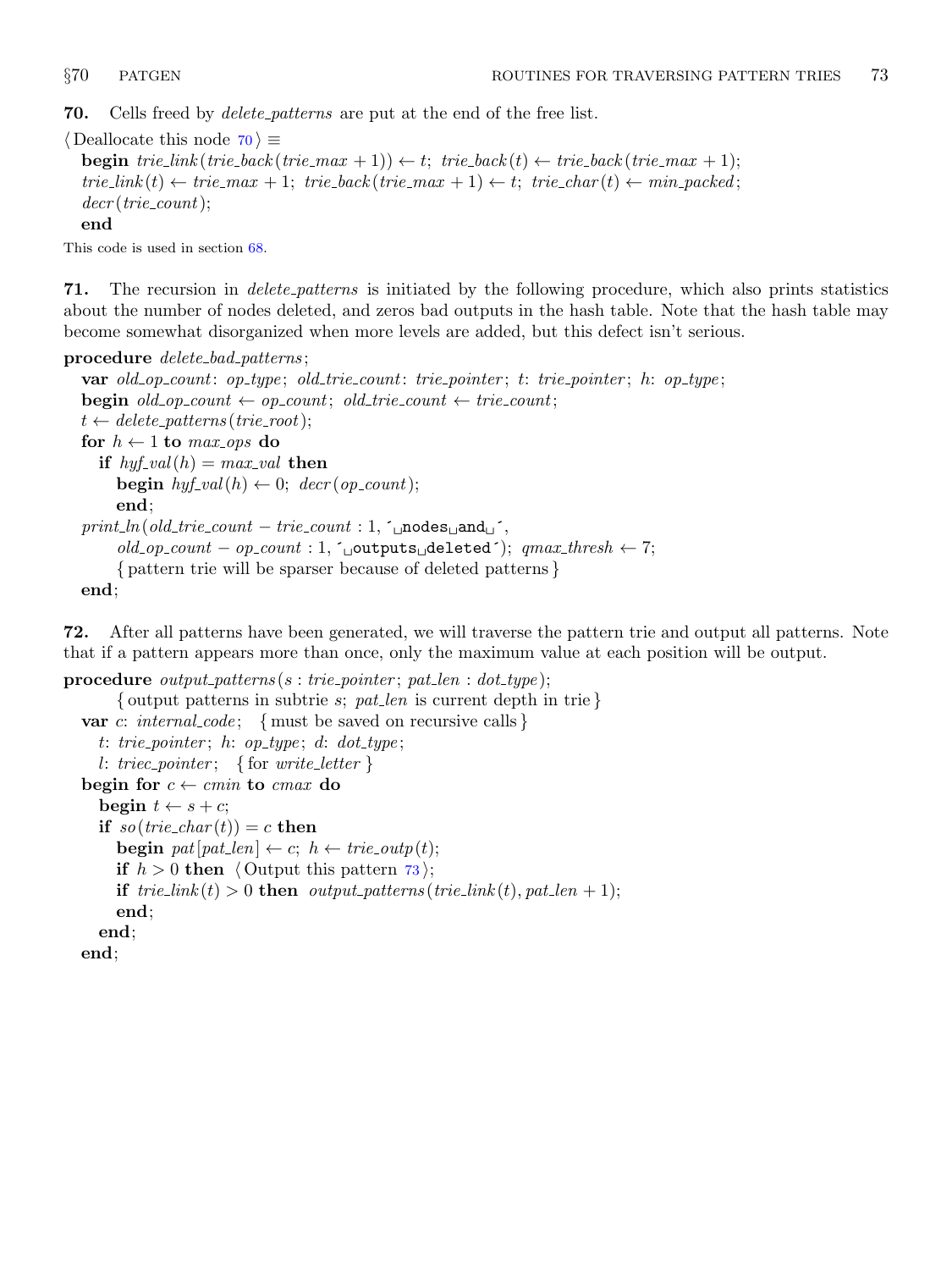<span id="page-29-0"></span>73.  $\langle$  Output this pattern 73  $\rangle \equiv$ begin for  $d \leftarrow 0$  to pat len do hval  $[d] \leftarrow 0$ ; repeat  $d \leftarrow hyf\_dot(h);$ if  $hval[d] < hyf_val(h)$  then  $hval[d] \leftarrow hyf_val(h);$  $h \leftarrow hyf_nxt(h);$ until  $h = 0$ ; if  $hval[0] > 0$  then  $write(path, xdig[hval[0]]);$ for  $d \leftarrow 1$  to pat len do **begin** write\_letter  $pat[d]$ ) $patout)$ ; write  $patout, xext[pat[d]]$ ; if  $hval[d] > 0$  then  $write(path, xdig[hval[d]]);$ end;  $write\_ln(path);$ end

This code is used in section [72](#page-28-0).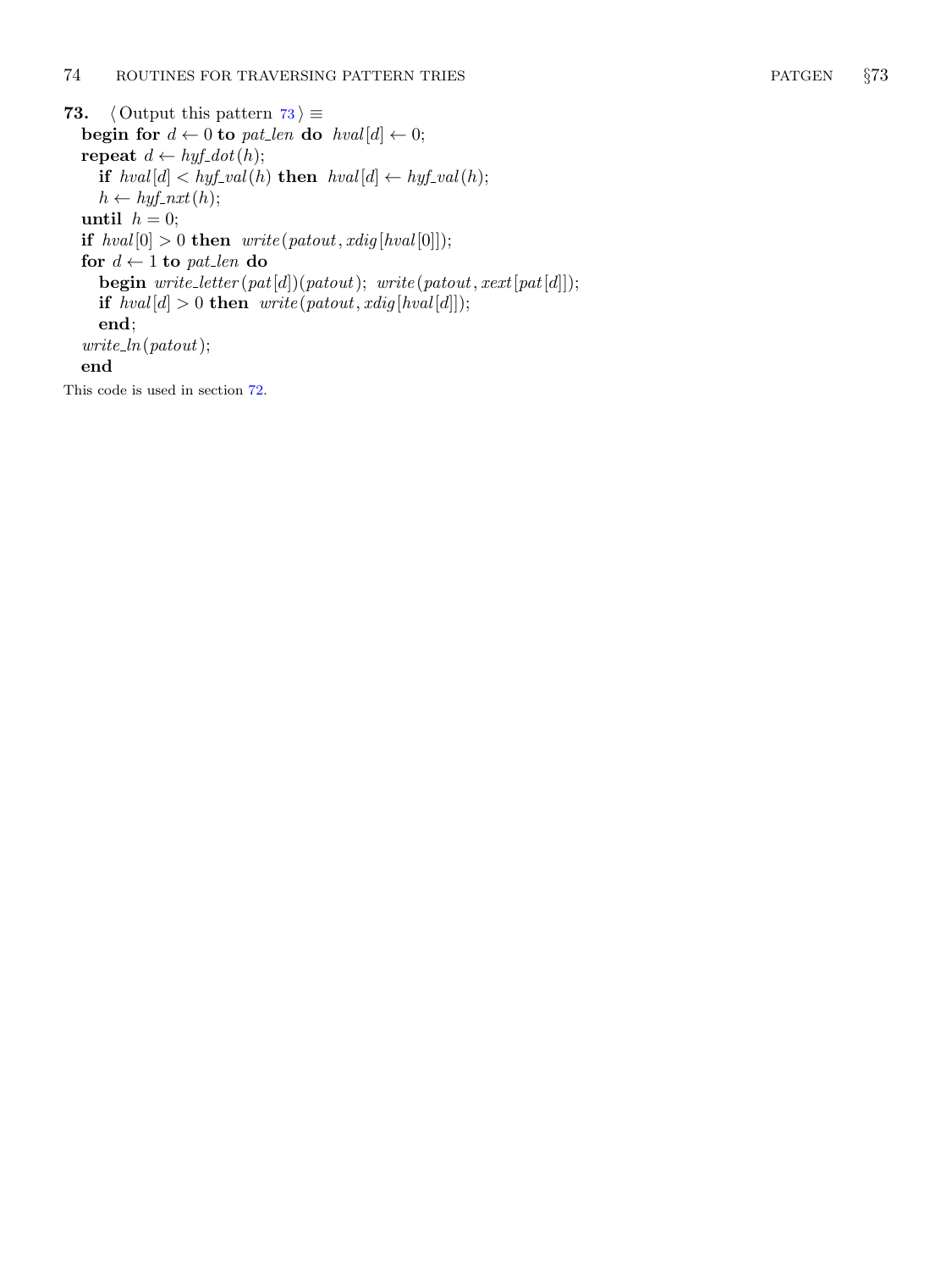<span id="page-30-0"></span>74. Dictionary processing routines. The procedures in this section are the "inner loop" of the pattern generation process. To speed the program up, key parts of these routines could be coded in machine language.

 $\langle$  Globals in the outer block [4](#page-2-0)  $\rangle$  +≡ word:  $array \; [word\_index]$  of  $internal\_code; \{ current \; word \}$  $dots$ : array  $[word\_index]$  of  $hyf_type$ ;  $\{ current hypothesis\}$ *dotw:* array  $[word\_index]$  of *digit*;  $\{ dot weights \}$ hval:  $array \; [word\_index]$  of val\_type; {hyphenation values} no\_more:  $array \; [word\_index]$  of boolean; { positions 'knocked out' } wlen: word\_index; { length of current word } *word\_wt: digit*; { global word weight }  $wt_chg: boolean; \{ indicates word_wt \text{ has changed} \}$ 

75. The words in the dictionary consist of the 'letters' used by the language. "Dots" between letters can be one of four possibilities: ´−´ indicating a hyphen, ´\*´ indicating a found hyphen, ´.´ indicating an error, or nothing; these are represented internally by the four values is hyf, found hyf, err hyf, and no hyf respectively. When reading a word we will, however, convert *err\_hyf* into no\_hyf and found\_hyf into is\_hyf thus ignoring whether a hyphen has or has not been found by a previous set of patterns.

 $\langle$  Prepare to read dictionary 75  $\rangle \equiv$ 

 $xclass [\tilde{\ }}\cdot] \leftarrow invalid\_class; \{ \text{ in case the default has been changed } \}$  $xclass[xyt[err_hyft]] \leftarrow hyf.class; xint[xhyf[err_hyft]] \leftarrow no_hyft; xclass[xhyf[is_hyft]] \leftarrow hyf.class;$  $xint[xhyf [is_hy f]] \leftarrow is_h yf$ ;  $xclass[xyf [found_hy f]] \leftarrow hyf-class$ ;  $xint[xyf [found_hy f]] \leftarrow is_h yf$ ; See also sections [79](#page-32-0) and [85.](#page-34-0)

This code is used in section [88](#page-35-0).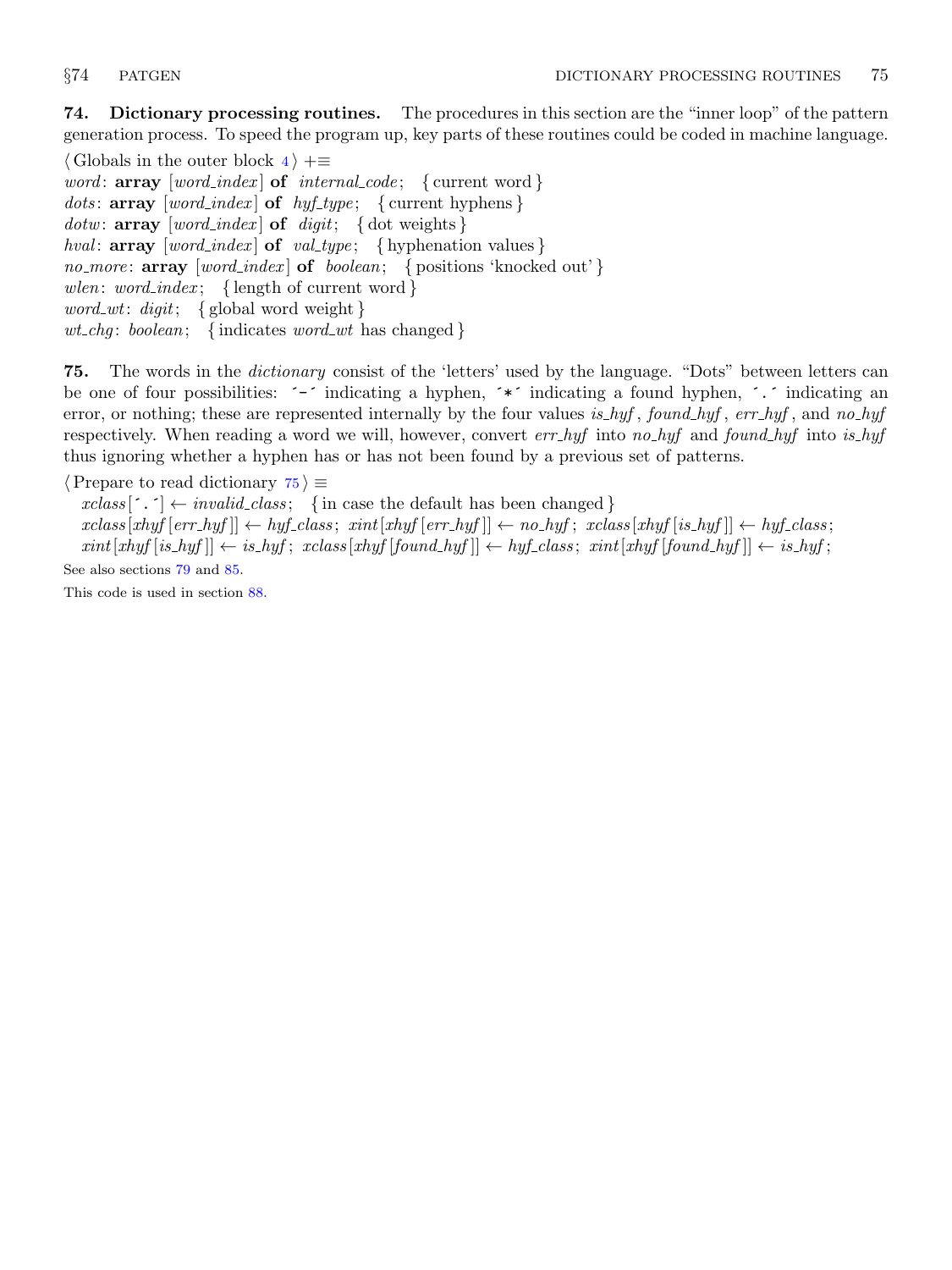<span id="page-31-0"></span>76. Furthermore single-digit word weights are allowed. A digit at the beginning of a word indicates a global word weight that is to be applied to all following words (until the next global word weight). A digit at some intercharacter position indicates a weight for that position only.

The read word procedure scans a line of input representing a word, and places the letters into the array word, with word  $[1] = word[when] = edge_of_world$ . The dot appearing between word  $[dpos]$  and word  $[dpos+1]$ is placed in  $dots [dpos]$ , and the corresponding dot weight in  $dot w [dpos]$ .

#### procedure read\_word;

label done, found; var  $c$ :  $text\_char$ ;  $t$ :  $trie\_pointer$ ; **begin** read\_buf (dictionary); word  $[1] \leftarrow edge\_of\_word$ ; wlen  $\leftarrow 1$ ; buf\_ptr  $\leftarrow 0$ ; repeat  $\text{incr}( \text{buf}\_ \text{ptr});\ c \leftarrow \text{buf}[ \text{buf}\_ \text{ptr}];$ case  $xclass[c]$  of  $space{\_}class:$  goto  $found;$ digit\_class: if wlen = 1 then { global word weight } begin if  $xint[c] \neq word\_wt$  then  $wt_chg \leftarrow true;$  $word\_wt \leftarrow xint[c];$ end else  $dot[w|well \leftarrow xint[c]; \{ dot weight\}$  $h y f_{class}: d o t s [w len] \leftarrow x int [c];$  {record the dot c} *letter\_class*: { record the letter  $c$  } begin  $\textit{incr}(\textit{wlen})$ ; if  $when = max\_len$  then begin  $print\_buf$ ;  $overflow('word\_length=', max\_len : 1);$ end;  $word[when] \leftarrow xint[c]; dots[when] \leftarrow no_hyf;dotw[when] \leftarrow word_wt;$ end;  $\ell = \{\text{record a multi-character sequence starting with } c\}$ begin  $\textit{incr}(\textit{when})$ ; if  $when = max\_len$  then begin  $print\_buf$ ;  $overflow('word\_length=', max\_len : 1);$ end;  $get\_letter(word[when])$ ;  $dots[when] \leftarrow no\_hyf$ ;  $dot[when] \leftarrow word\_wt$ ; end;  $invalid\_class: bad\_input('Bad\_character');$ end; until  $buf_ptr = max_buf_-len;$  $found:~incr(wlen);~word[wlen] \leftarrow edge_of_world;$ end;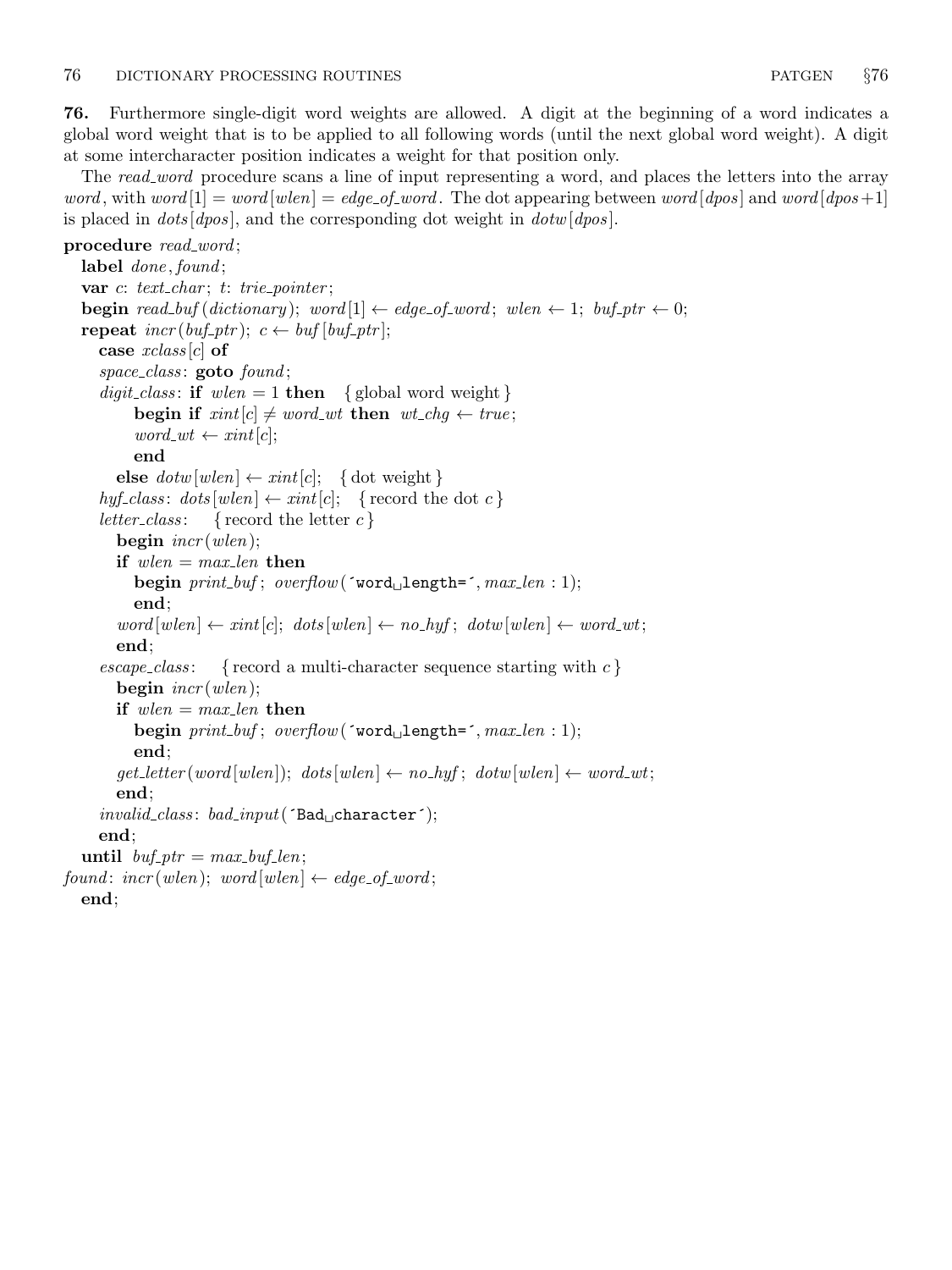<span id="page-32-0"></span>77. Here is a procedure that uses the existing patterns to hyphenate the current word. The hyphenation value applying between the characters word  $[dpos]$  and word  $[dpos + 1]$  is stored in hval  $[dpos]$ .

In addition, no more [dpos] is set to true if this position is "knocked out" by either a good or bad pattern at this level. That is, if the pattern with current length and hyphen position is a superstring of either a good or bad pattern at this level, then we don't need to collect count statistics for the pattern because it can't possibly be chosen in this pass. Thus we don't even need to insert such patterns into the count trie, which saves a good deal of space.

procedure hyphenate;

label *done*; var  $spos, dpos, fpos: word_index; t: trie\_pointer; h: op_type; v: val_type;$ begin for  $spos \leftarrow when - hyf\_max$  downto 0 do **begin** no\_more  $[spos] \leftarrow false$ ; hval  $[spos] \leftarrow 0$ ; fpos  $\leftarrow spos + 1$ ;  $t \leftarrow trie\_root + word [fpos]$ ; repeat  $h \leftarrow \text{trie\_outp}(t);$ while  $h > 0$  do  $\langle$  Store output h in the hval and no more arrays, and advance h 80 $\rangle$ ;  $t \leftarrow \text{trie\_link}(t);$ if  $t = 0$  then goto *done*;  $incr(fpos);$   $Incr(t)(word[fpos]);$ until  $so(trie\_char(t)) \neq word[fpos]$ ;  $done$ : end;

end;

**78.** In order to avoid unnecessary test (and range check violations) the globals  $huf.min$ ,  $huf.max$ , and hyf len are set up such that only positions from hyf min up to wlen – hyf max of the word array need to be checked, and that words with  $wlen < hyf$ len need not to be checked at all.

 $\langle$  Globals in the outer block  $4$   $\rangle$  +≡  $h y f$ <sub>min</sub>,  $h y f$ <sub>max</sub>,  $h y f$ len: word\_index; {limits for legal hyphens}

79. (Prepare to read dictionary  $75$ ) +≡ hyf\_min  $\leftarrow$  left\_hyphen\_min + 1; hyf\_max  $\leftarrow$  right\_hyphen\_min + 1; hyf\_len  $\leftarrow$  hyf\_min + hyf\_max;

80. (Store output h in the hval and no more arrays, and advance h 80)  $\equiv$ **begin**  $dpos \leftarrow spos + hyf\_dot(h); v \leftarrow hyf\_val(h);$ if  $(v < max\_val) \land (hval[dpos] < v)$  then  $hval[dpos] \leftarrow v;$ if  $(v \geq hyph\_level)$  then { check if position knocked out } if  $((\text{fpos} - \text{pat\_len}) \leq (\text{dpos} - \text{pat\_dot})) \wedge ((\text{dpos} - \text{pat\_dot}) \leq \text{spos})$  then  $\text{no\_more}[\text{dpos}] \leftarrow \text{true};$  $h \leftarrow hyf_nxt(h);$ end

This code is used in section 77.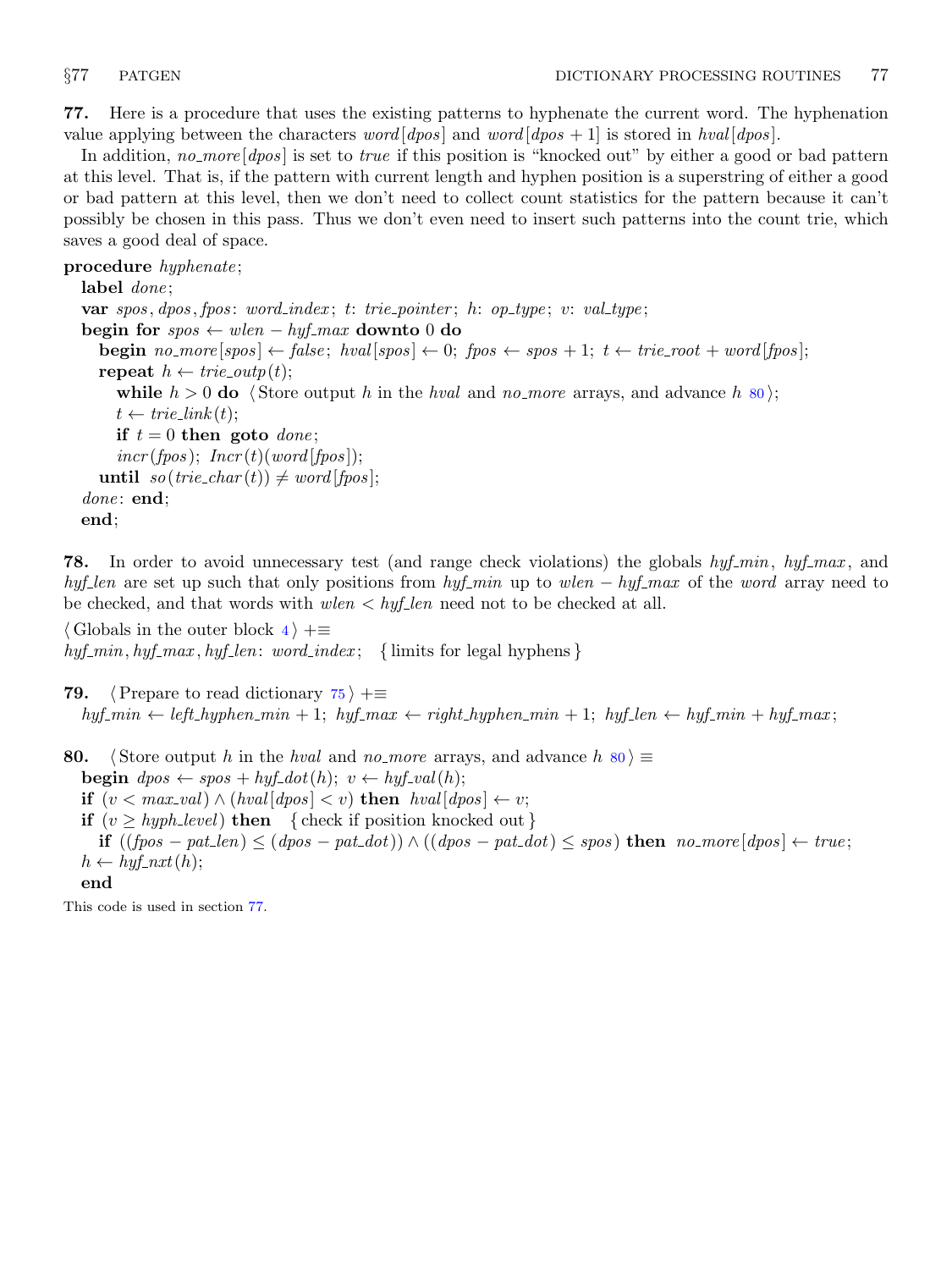<span id="page-33-0"></span>81. The *change\_dots* procedure updates the *dots* array representing the printing values of the hyphens. Initially, hyphens (and correctly found hyphens) in the word list are represented by *is\_hyf* whereas nonhyphen positions (and erroneous hyphens) are represented by  $no_hy$ . Here these values are increased by one for each hyphen found by the current patterns, thus changing no hyperperison err hypersist into found hyperstriangleright. The routine also collects statistics about the number of good, bad, and missed hyphens.

define  $incr\_wt(\#) \equiv Incr(\#)(dotw[dpos])$ 

procedure change\_dots; var dpos: word\_index; begin for  $dpos \leftarrow when - hyf_max$  downto  $hyf.min$  do begin if  $odd(hval[dpos])$  then  $incr(dots[dpos])$ ; if  $dots [dpos] = found_h yf$  then  $incr_wt(good_count)$ else if  $dots[dpos] = err_hyf$  then  $incr_wt(bad_count)$ else if  $dots [dpos] = is_h yf$  then  $incr_wt(miss_count);$ end; end;

82. The following procedure outputs the word as hyphenated by the current patterns, including any word weights. Hyphens inhibited by the values of \lefthyphenmin and \righthyphenmin are output as well.

procedure *output\_hyphenated\_word*; var  $dpos: word_index;$ l: triec\_pointer; { for write\_letter } **begin if** wt\_chg then { output global word weight } **begin** write (pattmp, xdig [word\_wt]); wt\_chg  $\leftarrow$  false end; for  $dpos \leftarrow 2$  to wlen – 2 do **begin** write\_letter  $(word[dpos])(pathpp); write(pathmp, xext[word[dpos]]);$ if  $dots [dpos] \neq no_h yf$  then write (pattmp, xhyf  $[dots [dpos]]);$ if  $dot{w}[dpos] \neq word_{\mathcal{A}}$  with  $\mathcal{A}$  write (pattmp, xdig [dotw[dpos]]); end;  $write\_letter(word[when -1])(pattern); write\_ln(pathmp, xext[word[when -1]]);$ end;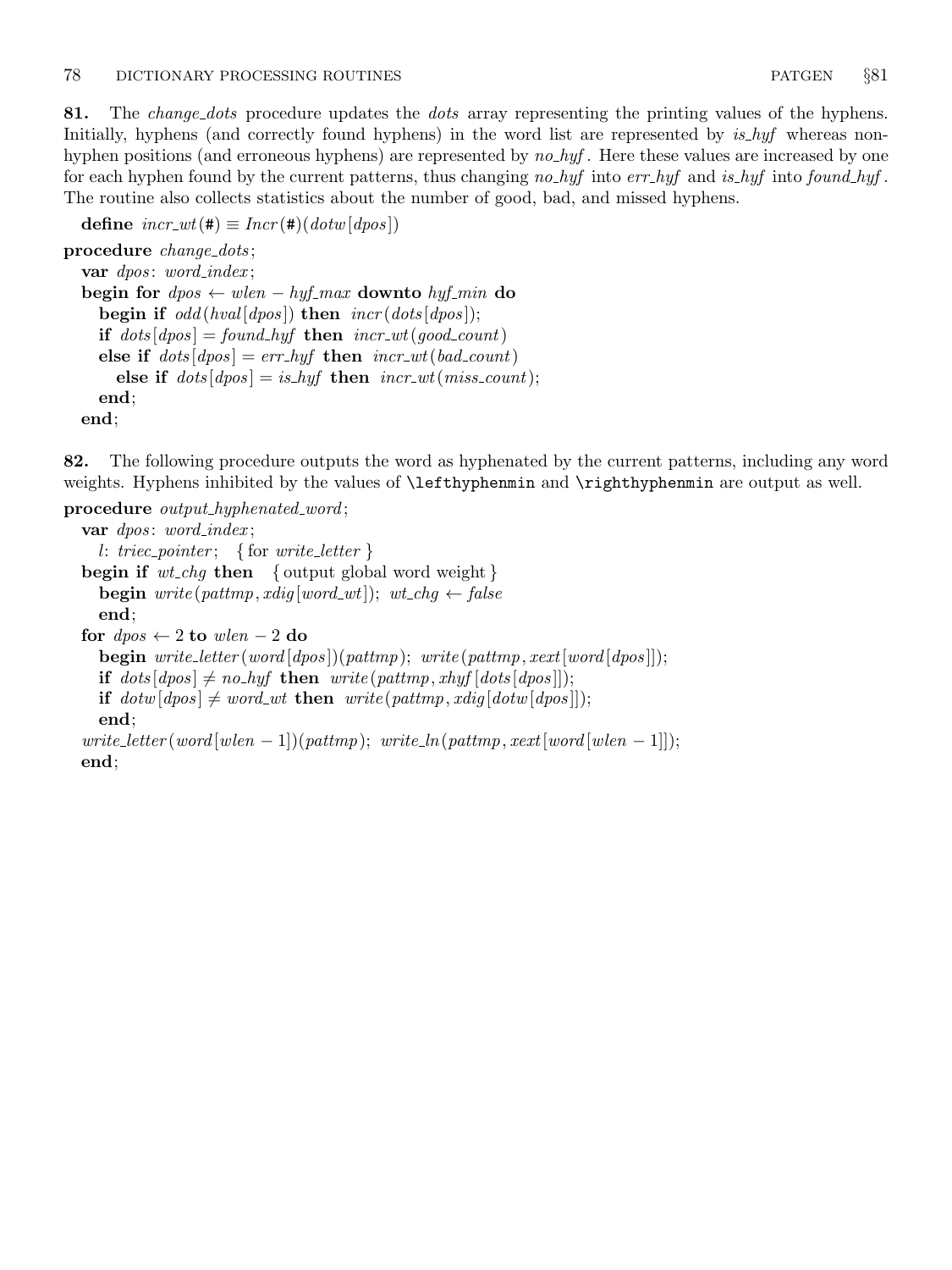<span id="page-34-0"></span>83. For each dot position in the current word, the *do-word* routine first checks to see if we need to consider it. It might be knocked out or a dot we don't care about. That is, when considering hyphenating patterns, for example, we don't need to count hyphens already found. If a relevant dot is found, we increment the count in the count trie for the corresponding pattern, inserting it first if necessary. At this point of the program range check violations may occur if these counts are incremented beyond *triec\_max*; it would, however, be too expensive to prevent this.

### procedure  $do\_word$ ;

```
label continue, done;
var spos, dpos, fpos: word_index; a: triec_pointer; goodp: boolean;
begin for dpos \leftarrow when - dot_max downto dot\_min do
  begin spos \leftarrow dpos - pat\_dot; fpos \leftarrow spos + pat\_len;
  (Check this dot position and goto continue if don't care 86);
  incr(spos); a \leftarrow triec\_root + word[spos];while \textit{spos} < \textit{fpos} do
     begin { follow existing count trie }
     incr(spos); a \leftarrow triec\_link(a) + word[spos];if so(triec\_char(a)) \neq word [spos] then
        begin { insert new count pattern }
        a \leftarrow insertc_pat(fpos); goto done;
       end;
     end;
done: if goodp then \text{incr\_wt}(\text{tree\_good}(a)) else \text{incr\_wt}(\text{tree\_bad}(a));
continue: end;end;
```
84. The globals good dot and bad dot will be set to is hyf and no hyf, or err hyf and found hyf, depending on whether the current level is odd or even, respectively. The globals  $dot_{min}$ ,  $dot_{max}$ , and  $dot_{len}$  are analogous to  $h y f_{\text{min}}$ ,  $h y f_{\text{max}}$ , and  $h y f_{\text{min}}$  defined earlier.

 $\langle$  Globals in the outer block [4](#page-2-0)  $\rangle$  +≡  $good\_dot$ ,  $bad\_dot$ :  $hyf_type$ ; {good and bad hyphens at current level}  $dot_{min}$ ,  $dot_{max}$ ,  $dot_{len}:$   $word\_index$ ; { limits for legal dots }

85.  $\langle$  Prepare to read dictionary [75](#page-30-0)  $\rangle$  +≡

## if procesp then

```
begin dot\_min \leftarrow pat\_dot; dot\_max \leftarrow pat\_len - pat\_dot;if dot_{min} < hyf_{min} then dot_{min} \leftarrow hyf_{min};
if dot\_max < hyf\_max then dot\_max \leftarrow hyf\_max;
dot_{\text{}} + dot_{\text{}} + dot_{\text{}} + dot_{\text{}} + max;
if odd(hyph\_level) then
  begin good_dot \leftarrow is_hyf; bad_dot \leftarrow no_hyf;
  end
else begin good_dot \leftarrow err_h yf; bad_dot \leftarrow found_hyf;
  end;
end;
```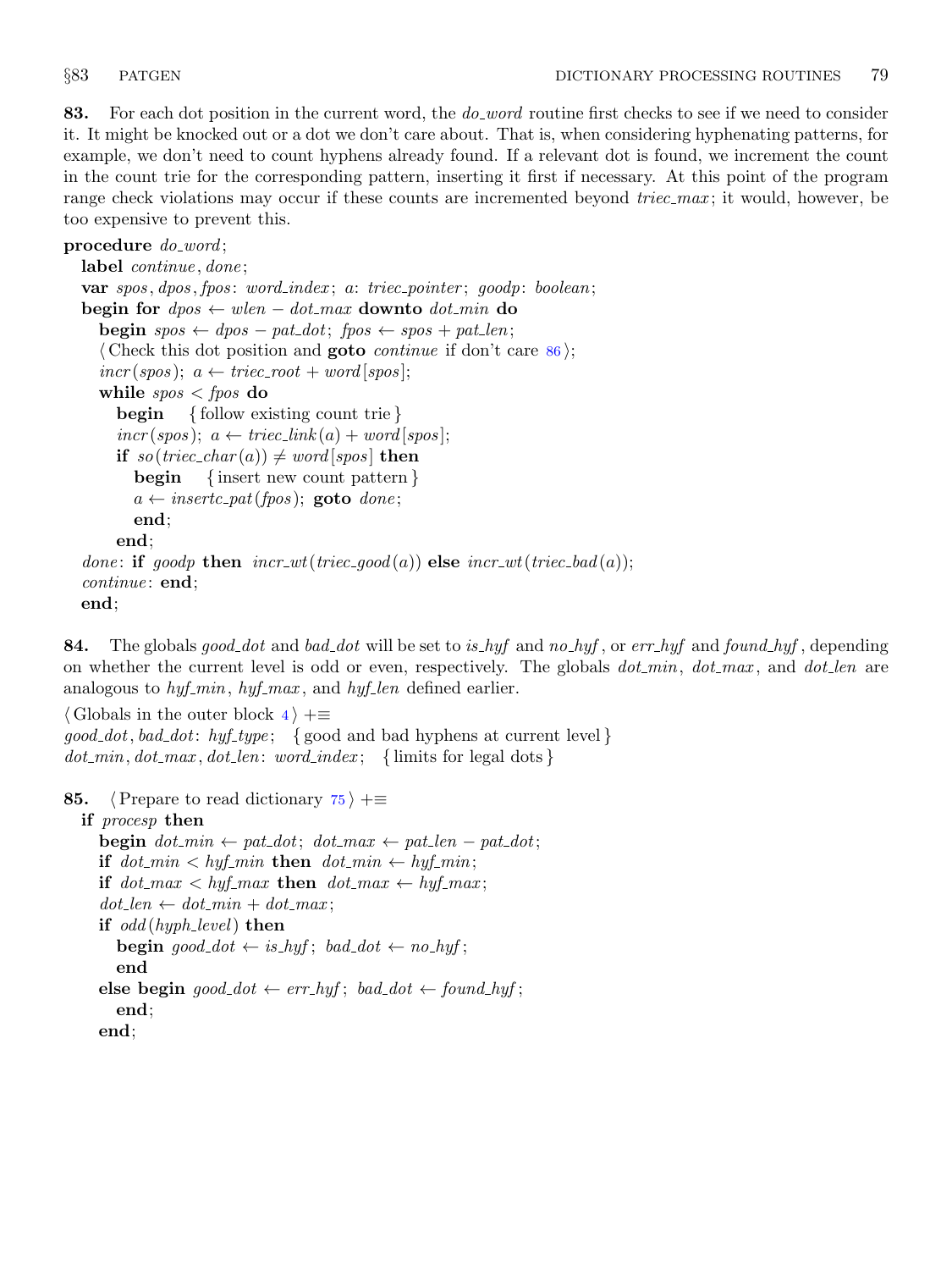<span id="page-35-0"></span>86. If the dot position dpos is out of bounds, knocked out, or a "don't care", we skip this position. Otherwise we set the flag goodp indicating whether this is a good or bad dot.

 $\langle$  Check this dot position and **goto** *continue* if don't care  $86$   $\equiv$ 

if  $no\text{-}more[dpos]$  then goto continue; if  $dots[dpos] = good\_dot$  then  $goodp \leftarrow true$ else if  $dots[dpos] = bad\_dot$  then  $goodp \leftarrow false$ else goto *continue*;

This code is used in section [83](#page-34-0).

87. If hyphp is set to true, do dictionary will write out a copy of the dictionary as hyphenated by the current set of patterns. If procesp is set to true, do dictionary will collect pattern statistics for patterns with length pat len and hyphen position pat  $dot$ , at level hyph level.

 $\langle$  Globals in the outer block [4](#page-2-0)  $\rangle$  +≡ procesp, hyphp: boolean; pat  $dot: dot_type; \{ \text{hyphen position, measured from beginning of pattern} \}$ hyph\_level: val\_type; { hyphenation level } filnam: packed array  $[1 \, . \, . \, 8]$  of *char*; { for pattmp }

88. The following procedure makes a pass through the word list, and also prints out statistics about number of hyphens found and storage used by the count trie.

```
procedure do\_dictionary;
   begin good_count \leftarrow 0; bad_count \leftarrow 0; miss_count \leftarrow 0; word_wt \leftarrow 1; wt_chg \leftarrow false;
   reset(dictionary);
   \langle75 \rangleif procesp then
      begin init_count_trie;
      print\_ln( \gamma processing dictionary with pat len _i, p at len : 1, \gamma, pat dot _i = \gamma, pat -dot : 1;
      end;
  if hyphp then
      begin filnam ← \text{path}, \text{path} \text{path} = \text{width} = \text{width} = \text{width} = \text{width} = \text{width} = \text{width} = \text{width} = \text{width} = \text{width} = \text{width} = \text{width} = \text{width} = \text{width} = \text{width} = \text{width} = \text{width} = \text{width} = \text{width}print\_ln( 'writing pattmp. ', xdig[hyph\_level]);
      end;
   \langle Process words until end of file 89 \rangle;
   close_in(dictionary);print\_ln(\neg \neg'); \ print\_ln(good.count: 1, \neg \text{good}, \neg', bad_count: 1, \neg \text{obs}, \neg', miss_count: 1, \neg \text{missed'});if (good_count + miss_count) > 0 then print ln((100 * good_count / (good_count + miss_count)) : 1 : 2,\mathcal{L}_{\Box}%,\Box,(100 * bad_count/(good_count + miss_count)) : 1 : 2, \ulcorner \Box,
            (100 * miss_count/(good_count + miss_count)): 1: 2, \lceil \cdot \rceil;
  if procesp then print\_ln(path_count : 1, 'upatterns, u', tree_count : 1, 'unodesuinucountutrie, u',
             \text{`triec\_max}_{\sqcup} = \text{`}, \text{triec\_max} : 1);if hyphp then close\_out(pathmp);
  end;
```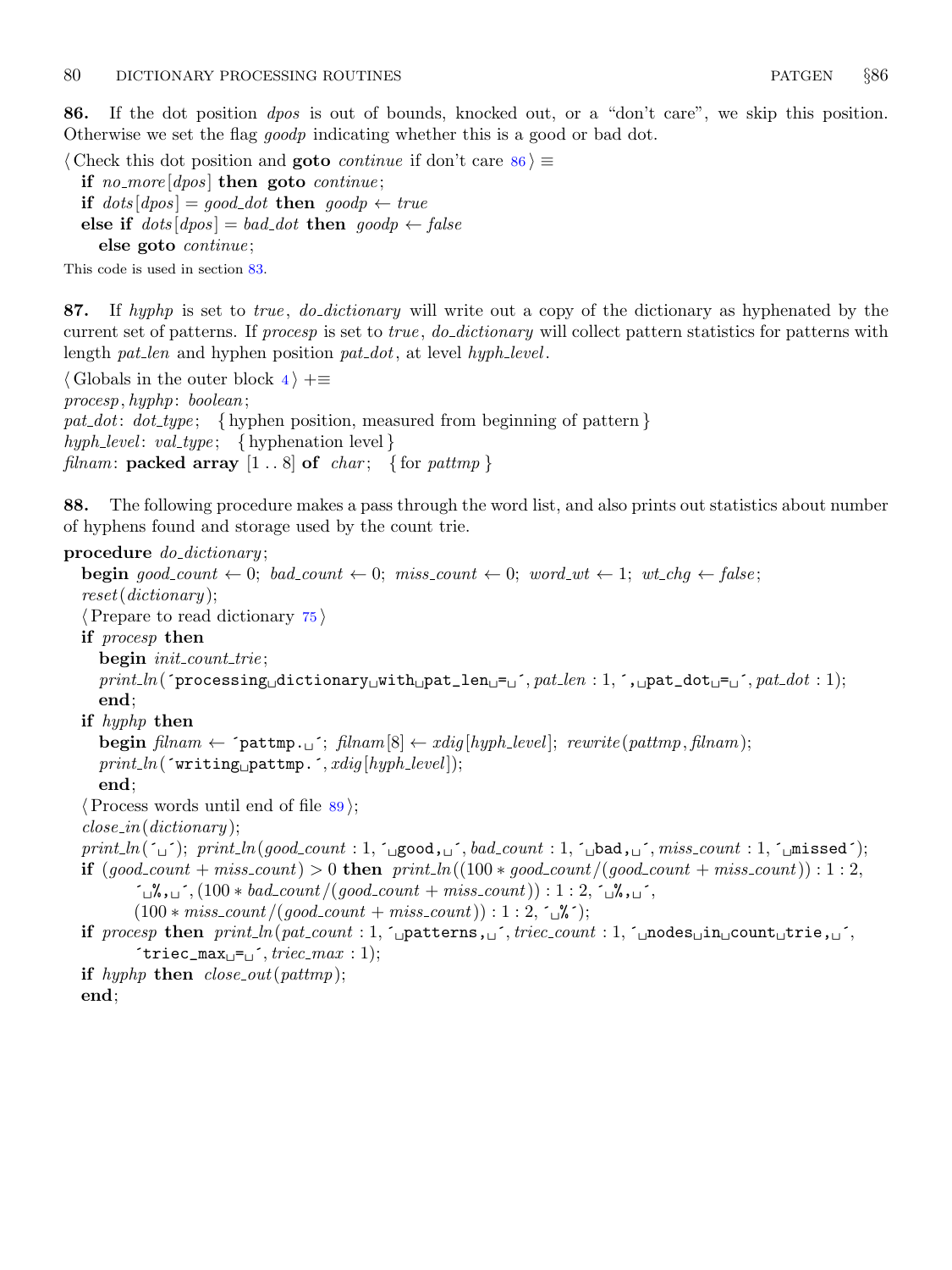<span id="page-36-0"></span>89.  $\langle$  Process words until end of file  $89$   $\equiv$ while  $\neg \textit{eof}$  (dictionary) do

begin read\_word;

if  $\text{when } \geq \text{hyf} \leq \text{then } \{ \text{short words are never hyphenated } \}$ begin hyphenate; change\_dots; end; if hyphp then if  $\omega len > 2$  then *output\_hyphenated\_word*; {empty words are ignored} if procesp then if  $\text{wlen } \geq \text{dot\_len}$  then  $\text{do\_word}$ ;

end

This code is used in section [88](#page-35-0).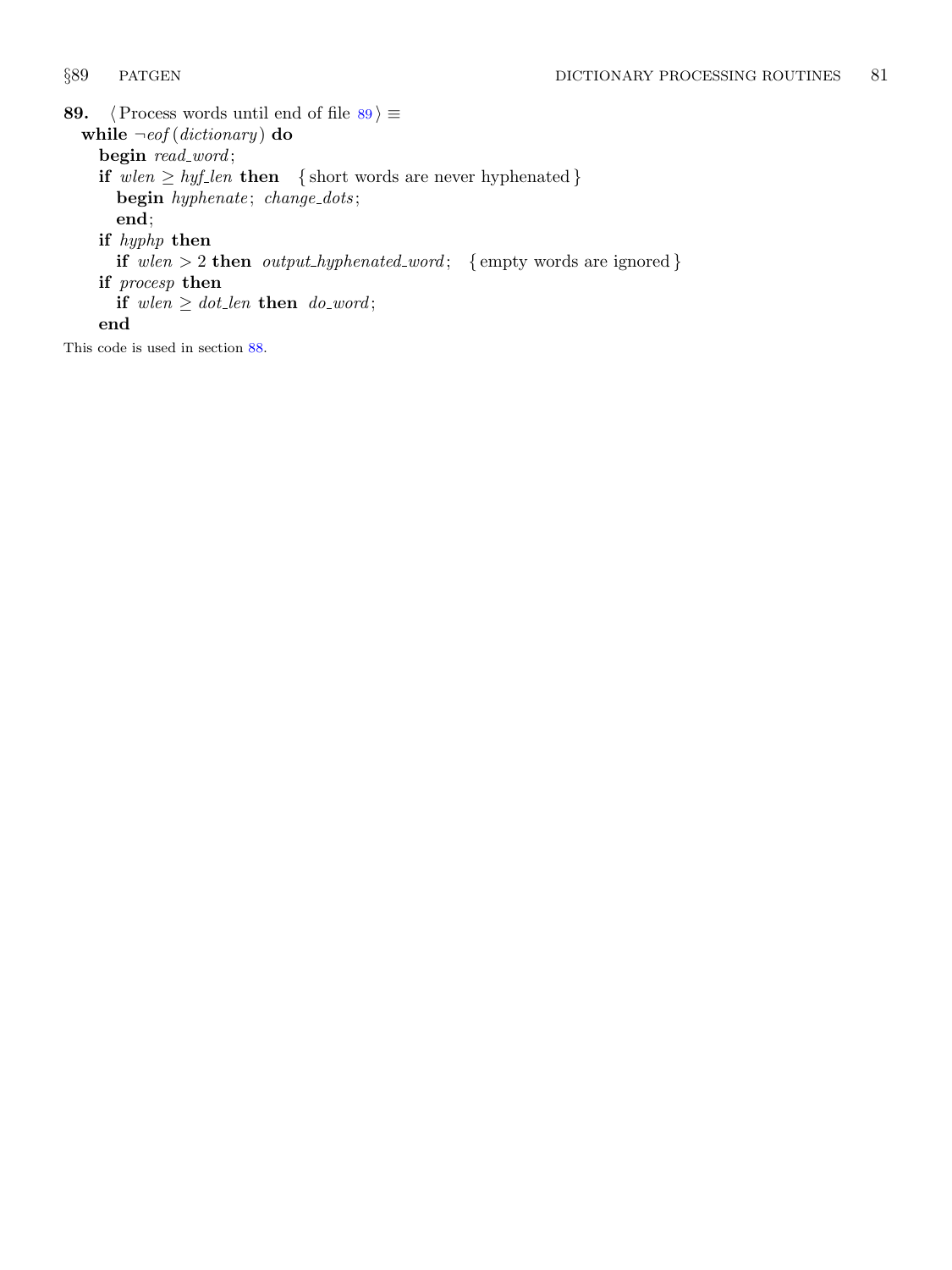<span id="page-37-0"></span>90. Reading patterns. Before beginning a run, we can read in a file of existing patterns. This is useful for extending a previous pattern selection run to get some more levels. (Since these runs are quite time-consuming, it is convenient to choose patterns one level at a time, pausing to look at the results of the previous level, and possibly amending the dictionary.)

#### procedure read\_patterns;

```
label done, found;
var c: text_char; d: digit; i: dot\_type; t: trie_pointer;
begin xclass[. ] \leftarrow letter.class; xint[. ] \leftarrow edge_of_world; level.path\leftarrow 0; max.path \leftarrow 0;reset(patterns );
while \neg\textit{eof} (patterns) do
   begin read_buf (patterns); incr (level_pattern_count);
   \langle Get pattern and dots and goto found 92\rangle;
found: \langle93\rangle;
   end;
close_in(pathterms); print\_ln(level.path.com: 1, \lceil_{\text{upatters}}\rceil, \lceil_{\text{in}}\rceil);print\_ln( {\sf pattern\_trie\_has\_}, trie\_count : 1, \sqcupnodes, \sqcup,
      \text{`trie\_max}_{\sqcup} = \text{`}, \text{trie\_max} : 1, \text{`}, \text{`}, \text{`}, \text{op\_count} : 1, \text{`}, \text{J}end;
```
**91.** The global variable max pat keeps track of the largest hyphenation value found in any pattern.

 $\langle$  Globals in the outer block [4](#page-2-0)  $\rangle$  +≡  $max$ -pat: val\_type;

**92.** When a new pattern has been input into buf, we extract the letters of the pattern, and insert the hyphenation values (digits) into the *hval* array.

```
\langle Get pattern and dots and goto found 92 \equivpat\_len \leftarrow 0; \; buf\_ptr \leftarrow 0; \; hval[0] \leftarrow 0;repeat \text{incr}(\text{buf}\_ptr); c \leftarrow \text{buf}[\text{buf}\_ptr];case xclass[c] of
      space{\_}class: goto found;digit\_class: \textbf{begin} d \leftarrow xint[c];if d \geq max\_val then bad\_input( 'Bad<sub>\sqcup</sub>hyphenation\sqcupvalue');
        if d > max-pat then max-pat \leftarrow d;
         hval[pat\_len] \leftarrow d;end;
      letter_class: begin \text{incr}(pat\_len); \text{hval}[pat\_len] \leftarrow 0; pat[pat\_len] \leftarrow xint[c];
         end;
      escape_class: { record a multi-character sequence starting with c}
         begin \text{incr}(\text{pat\_len}); \text{hval}[\text{pat\_len}] \leftarrow 0; \text{get\_letter}(\text{pat\_len});
         end;
      hyf\_{class}, invalid_class: bad_input(\DeltaBad\Boxcharacter\Delta);
      end;
   until buf\_ptr = max_buf\_lenThis code is used in section 90.
```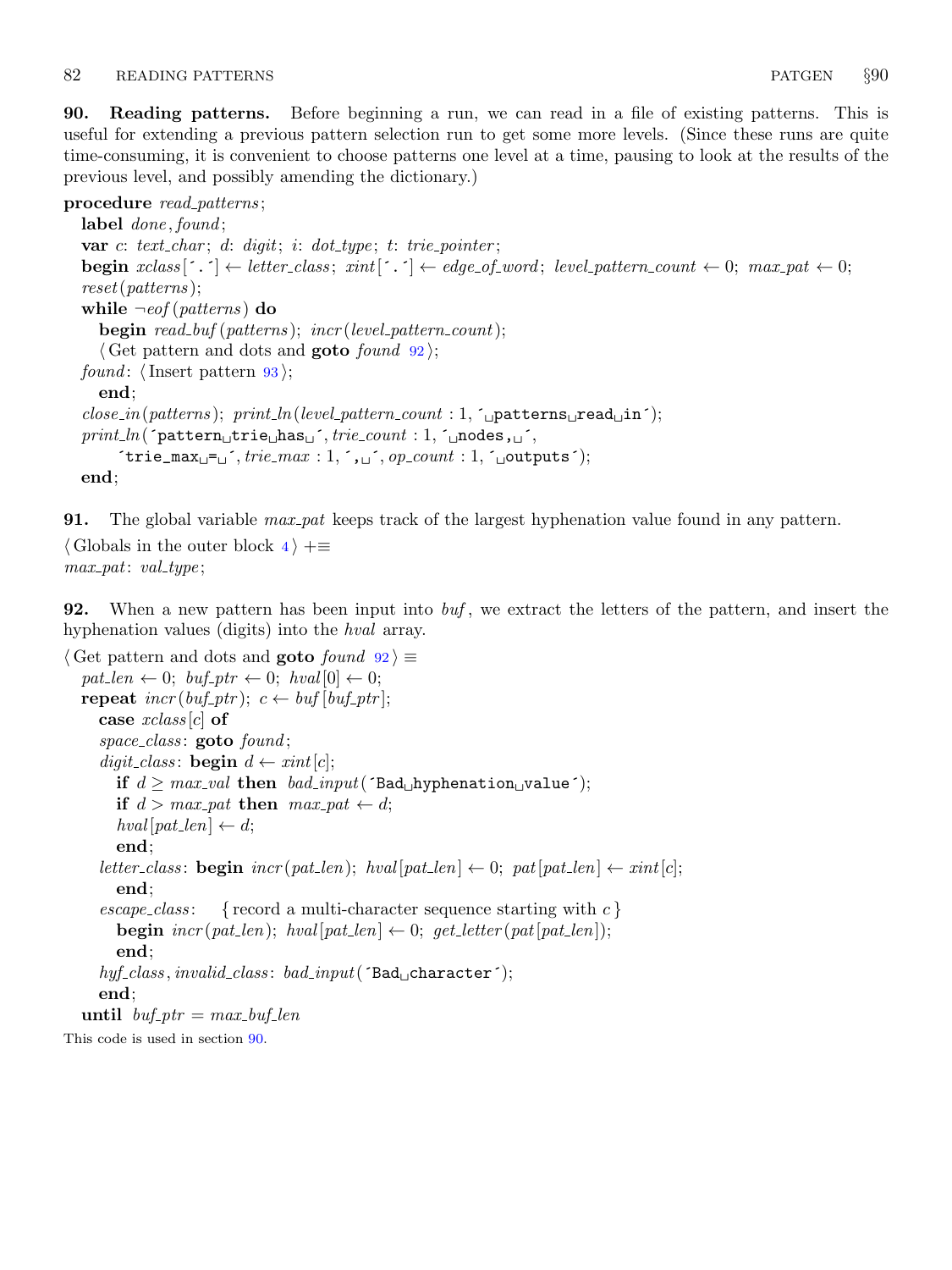<span id="page-38-0"></span>93. Then we insert the pattern for each non-vanishing hyphenation value. In addition we check that edge of word (i.e.,  $\cdot$ .) occurs only as first or last character; otherwise we would have to perform a time consuming test for the end of a word in the hyphenate procedure.

 $\langle$  Insert pattern 93 $\rangle \equiv$ if  $pat\_len > 0$  then { avoid spurious patterns } for  $i \leftarrow 0$  to pat len do begin if  $hval[i] \neq 0$  then  $insert\_pattern(hval[i], i);$ if  $i > 1$  then if  $i < path>path$  then if  $pat[i] = edge_of_world$  then  $bad_info[i] = edge_of_world$ ; end

This code is used in section [90](#page-37-0).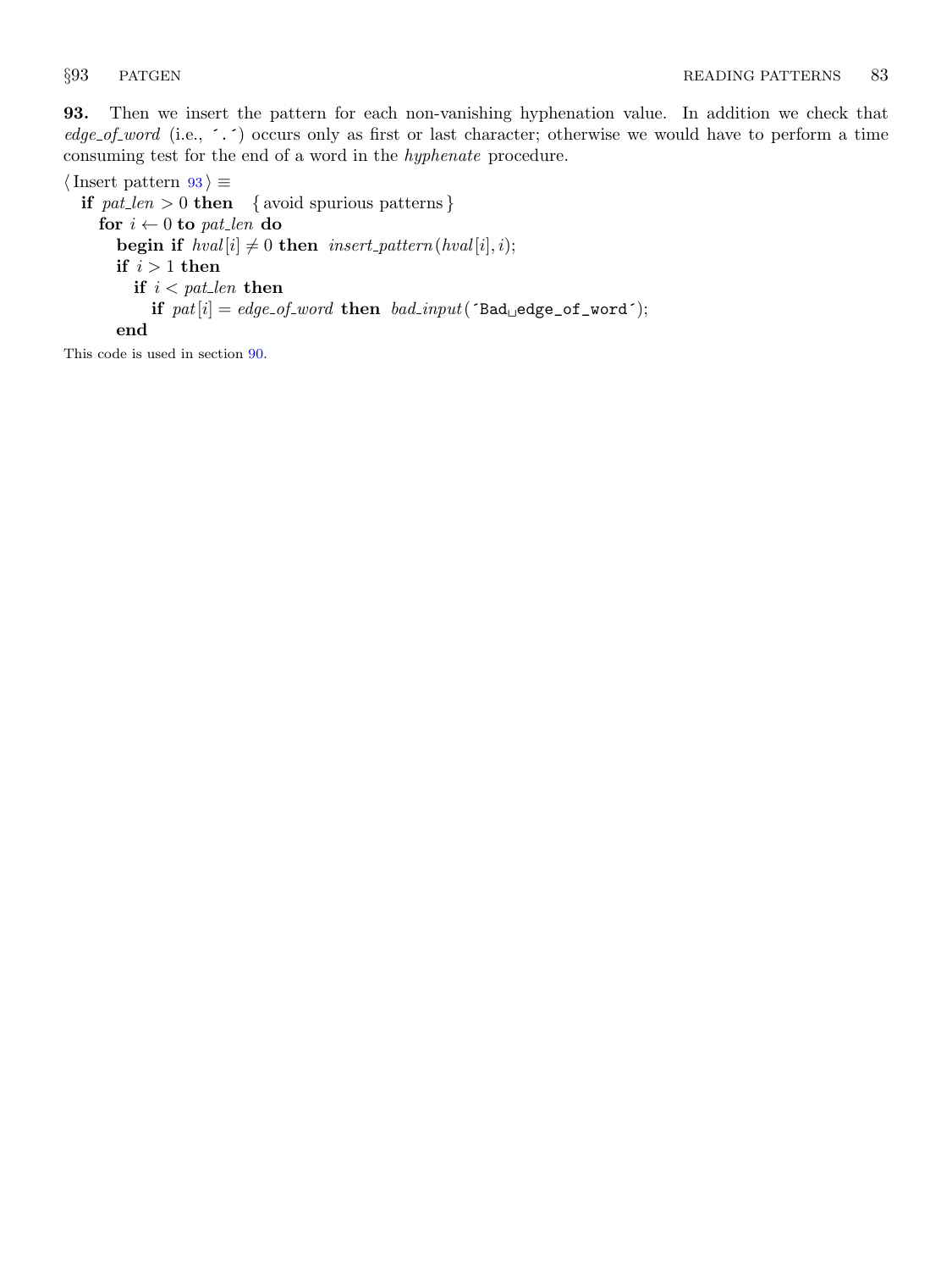<span id="page-39-0"></span>94. The main program. This is where PATGEN actually starts. We initialize the pattern trie, get hyph level and pat len limits from the terminal, and generate patterns.

```
begin initialize; init_pattern_trie; read_translate; read_patterns; procesp \leftarrow true; hyphp \leftarrow false;
  repeat print('hyph\_start, \#yph\_finish: \#; get\_input(n1, n2);if (n1 \geq 1) \wedge (n1 < max\_val) \wedge (n2 \geq 1) \wedge (n2 < max\_val) then
       begin h yph\_start \leftarrow n1; h yph\_finish \leftarrow n2;
        end
     else begin n1 \leftarrow 0; print_ln(´Specify<sub>u</sub>1<=hyph_start,hyph_finish<=´, max_val − 1 : 1, ´<sub>u</sub>!´);
       end;
  until n! > 0;
  hyph_level \leftarrow max_pat; { in case hyph_finish \langle hyph_start }
  for i \leftarrow hyph\_start to hyph_finish do
     begin hyph_level \leftarrow i; level_pattern_count \leftarrow 0;
     if hyph-level > hyph-start then print\_ln(else if hyph.start \leq max.path then print.h('Largest_{\text{unhyphenation\_value\_}}' , max.path : 1,\sim\min<sub>U</sub> patterns<sub>U</sub> should
U be
U ess
U than
U hyph_start
\simrepeat print('pat\_start, \text{ipat\_finish: \text{g'}); get\_input(n1, n2);if (n1 \geq 1) \wedge (n1 \leq n2) \wedge (n2 \leq max\_dot) then
          begin pat_start \leftarrow n1; pat_finish \leftarrow n2;
          end
       else begin n_1 \leftarrow 0; print ln(´Specify 1<=pat_start<=pat_finish <= ´, max dot : 1, ´_,');
          end;
     until n1 > 0;
     repeat print( 'good weight, bad weight, threshold: '); get\_input(n1, n2, n3);
       if (n1 \geq 1) \wedge (n2 \geq 1) \wedge (n3 \geq 1) then
          begin good_wt \leftarrow n1; bad_wt \leftarrow n2; thresh \leftarrow n3;
          end
       else begin n_1 \leftarrow 0; print ln(\text{Specify}_\text{u}good weight, \text{index}_{\text{u}}(n_1, n_2) threshold>=1\text{1}_\text{u}!
          end;
     until n! > 0;
     \langle Generate a level 96 :
     delete\_bad\_patterns;print\_ln('total\_of\_', level\_pattern\_count: 1, 'upatters\_at\_hypph\_level\_', hyph\_level: 1);end;
  find\_letters (trie\_link (trie\_root), 1); { prepare for output }
  rewrite (patout); output_patterns (trie_root, 1); close_out(patout);
  \langle Make final pass to hyphenate word list 97;
end\_of\_PATGEN: end.
```
95. The patterns of a given length (at a given level) are chosen with dot positions ordered in an "organpipe" fashion. For example, for  $pat\_{len} = 4$  we choose patterns for different dot positions in the order 2, 1, 3, 0, 4. The variable dot1 controls this iteration in a clever manner.

 $\langle$  Globals in the outer block [4](#page-2-0)  $\rangle$  +≡  $n1, n2, n3: integer; \{ accumulators\}$ i:  $val_type$ ; {loop index: hyphenation level} j:  $dot_type$ ; {loop index: pattern length } k:  $dot_type$ ; {loop index: hyphen position}  $dot1: dot\_type;$ more\_this\_level:  $array [dot_type]$  of boolean;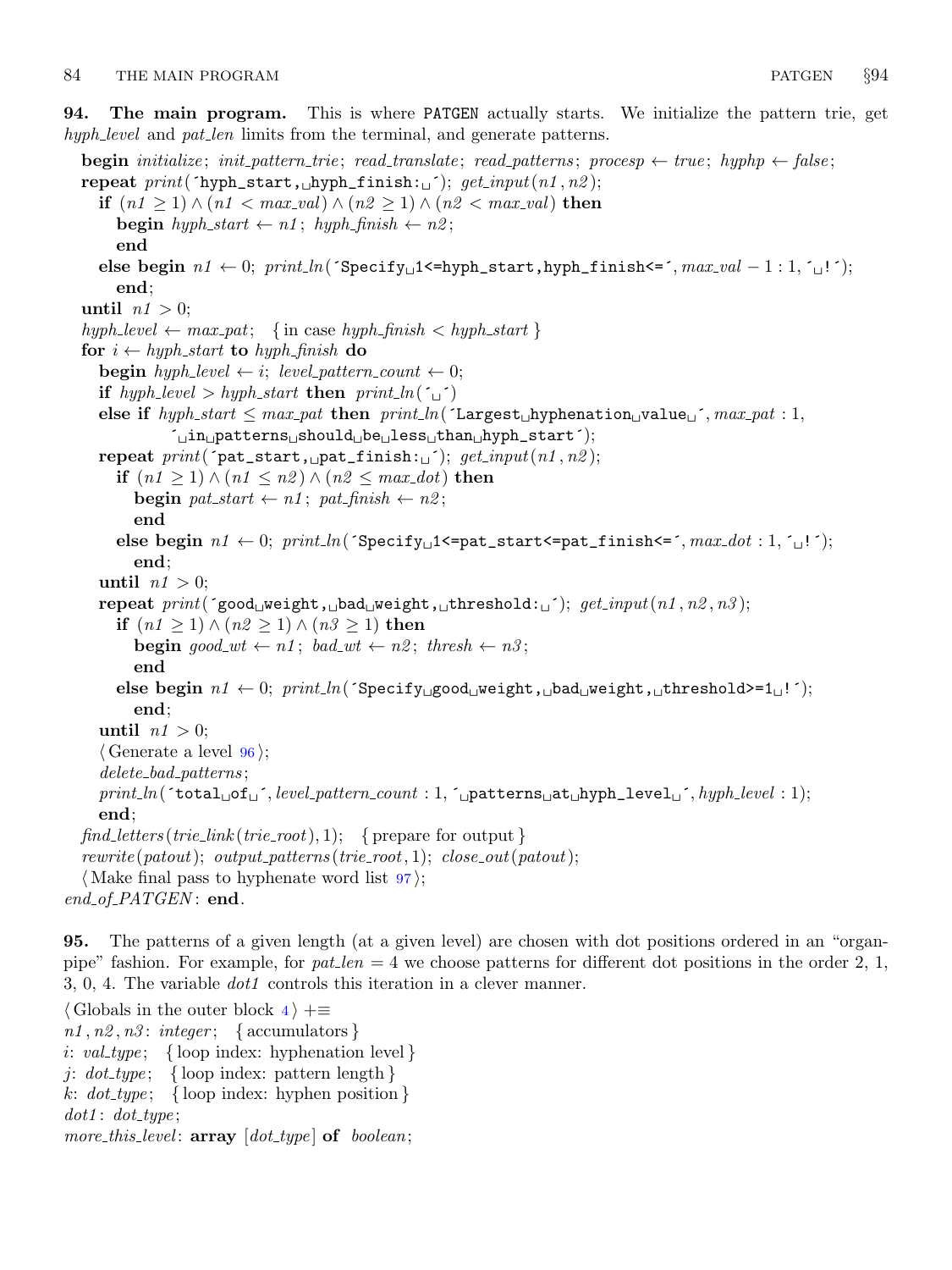<span id="page-40-0"></span>96. The array more this level remembers which positions are permanently "knocked out". That is, if there aren't any possible good patterns remaining at a certain dot position, we don't need to consider longer patterns at this level containing that position.

 $\langle$  Generate a level  $96 \rangle \equiv$ for  $k \leftarrow 0$  to max-dot do more-this-level  $[k] \leftarrow true$ ; for  $j \leftarrow pat\_start$  to pat\_finish do **begin** pat\_len  $\leftarrow j$ ; pat\_dot  $\leftarrow$  pat\_len **div** 2; dot1  $\leftarrow$  pat\_dot  $* 2$ ; repeat pat\_dot  $\leftarrow dot1 - pat\_dot; dot1 \leftarrow pat\_len * 2 - dot1 - 1;$ if more\_this\_level  $[pat\_dot]$  then **begin** do dictionary; collect count trie; more this level  $[pat\_dot] \leftarrow more\_to\_come;$ end; until  $pat\_dot = pat\_len$ ; for  $k \leftarrow max\_dot$  downto 1 do **if**  $\neg more\_this\_level[k-1]$  **then** more\_this\_level[k] ← false; end This code is used in section [94](#page-39-0).

97. When all patterns have been found, the user has a chance to see what they do. The resulting pattmp file can be used as the new 'dictionary' if we want to continue pattern generation from this point.

 $\langle$  Make final pass to hyphenate word list 97 $\rangle \equiv$  $\textit{processp} \leftarrow \textit{false}; \textit{hyphp} \leftarrow \textit{true};$  $print('hyphenate \cup word \cup list? \cup'); get\_input\_ln(buf[1]);$ if  $(buf[1] = \Upsilon') \vee (buf[1] = \Upsilon')$  then do\_dictionary This code is used in section [94](#page-39-0).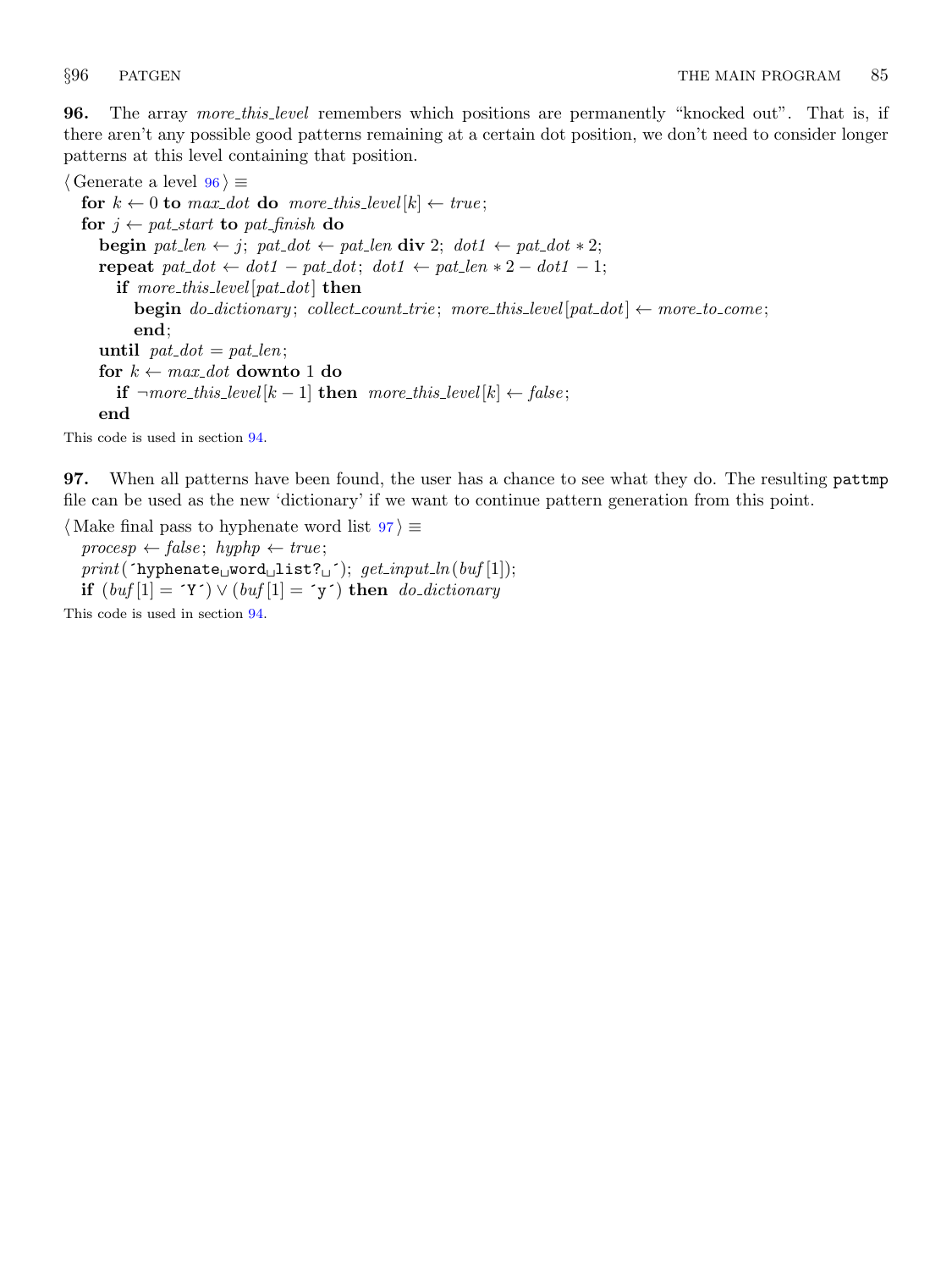<span id="page-41-0"></span>98. System-dependent changes. This section should be replaced, if necessary, by changes to the program that are necessary to make PATGEN work at a particular installation. It is usually best to design your change file so that all changes to previous sections preserve the section numbering; then everybody's version will be consistent with the printed program. More extensive changes, which introduce new sections, can be inserted here; then only the index itself will get a new section number.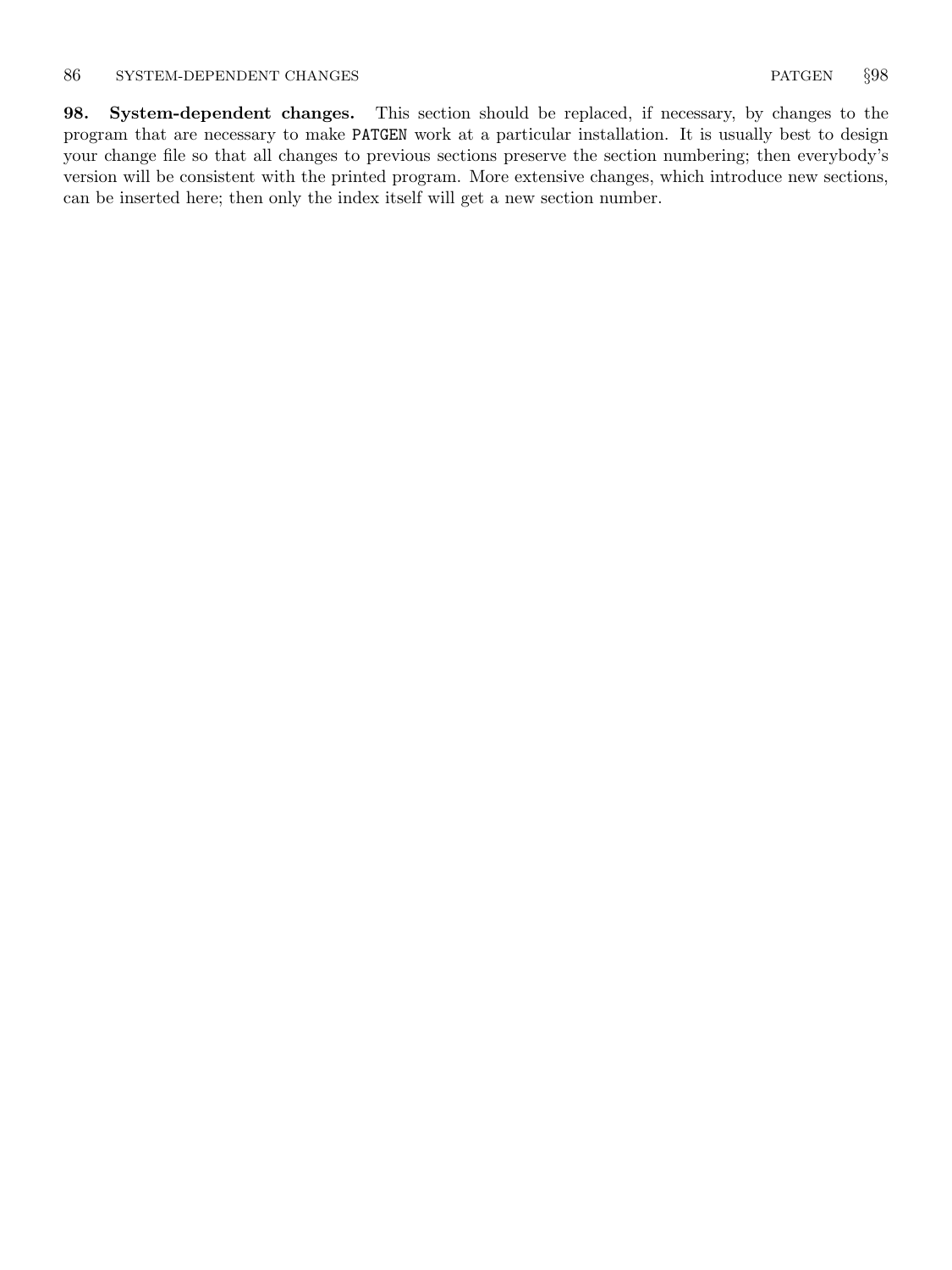<span id="page-42-0"></span>99. Index. Pointers to error messages appear here together with the section numbers where each identifier is used.

a: [45,](#page-17-0) [48](#page-18-0), [49,](#page-19-0) [61](#page-25-0), [64,](#page-26-0) [83](#page-34-0). all freed : [68.](#page-27-0) any:  $52$ . ASCII<sub>-code</sub>: [2,](#page-1-0) [12](#page-5-0), [13](#page-5-0), [14,](#page-5-0) [15,](#page-6-0) [16](#page-6-0), [18](#page-6-0), [19,](#page-7-0) [20,](#page-7-0) [21,](#page-8-0) [22](#page-9-0), [25,](#page-10-0) [54](#page-21-0), [59,](#page-24-0) [61.](#page-25-0) b: [45,](#page-17-0) [48,](#page-18-0) [49](#page-19-0), [61,](#page-25-0) [64.](#page-26-0)  $bad: 4, 14, 15, 28, 54, 57, 58, 59.$  $bad: 4, 14, 15, 28, 54, 57, 58, 59.$  $bad: 4, 14, 15, 28, 54, 57, 58, 59.$  $bad: 4, 14, 15, 28, 54, 57, 58, 59.$  $bad: 4, 14, 15, 28, 54, 57, 58, 59.$  $bad: 4, 14, 15, 28, 54, 57, 58, 59.$  $bad: 4, 14, 15, 28, 54, 57, 58, 59.$  $bad: 4, 14, 15, 28, 54, 57, 58, 59.$  $bad: 4, 14, 15, 28, 54, 57, 58, 59.$  $bad: 4, 14, 15, 28, 54, 57, 58, 59.$  $bad: 4, 14, 15, 28, 54, 57, 58, 59.$  $bad: 4, 14, 15, 28, 54, 57, 58, 59.$  $bad: 4, 14, 15, 28, 54, 57, 58, 59.$  $bad: 4, 14, 15, 28, 54, 57, 58, 59.$  $bad: 4, 14, 15, 28, 54, 57, 58, 59.$  $bad: 4, 14, 15, 28, 54, 57, 58, 59.$  $bad: 4, 14, 15, 28, 54, 57, 58, 59.$ Bad character: [76,](#page-31-0) [92](#page-37-0). Bad constants : [14.](#page-5-0) Bad edge\_of\_word : [93](#page-38-0). Bad hyphenation data : [57](#page-22-0). Bad hyphenation value : [92.](#page-37-0) Bad representation : [58,](#page-23-0) [60](#page-24-0). bad\_count: [65](#page-26-0), [66,](#page-26-0) [67,](#page-27-0) [81](#page-33-0), [88](#page-35-0). bad dot: [84,](#page-34-0) [85](#page-34-0), [86](#page-35-0).  $bad\_eff$ : [67.](#page-27-0)  $bad\_input: 52, 53, 57, 58, 60, 76, 92, 93.$  $bad\_input: 52, 53, 57, 58, 60, 76, 92, 93.$  $bad\_input: 52, 53, 57, 58, 60, 76, 92, 93.$  $bad\_input: 52, 53, 57, 58, 60, 76, 92, 93.$  $bad\_input: 52, 53, 57, 58, 60, 76, 92, 93.$  $bad\_input: 52, 53, 57, 58, 60, 76, 92, 93.$  $bad\_input: 52, 53, 57, 58, 60, 76, 92, 93.$  $bad\_input: 52, 53, 57, 58, 60, 76, 92, 93.$  $bad\_input: 52, 53, 57, 58, 60, 76, 92, 93.$  $bad\_input: 52, 53, 57, 58, 60, 76, 92, 93.$  $bad\_input: 52, 53, 57, 58, 60, 76, 92, 93.$  $bad\_input: 52, 53, 57, 58, 60, 76, 92, 93.$  $bad\_input: 52, 53, 57, 58, 60, 76, 92, 93.$  $bad\_input: 52, 53, 57, 58, 60, 76, 92, 93.$  $bad\_input: 52, 53, 57, 58, 60, 76, 92, 93.$  $bad\_input: 52, 53, 57, 58, 60, 76, 92, 93.$  $bad\_pat\_count: 65, 66, 67.$  $bad\_pat\_count: 65, 66, 67.$  $bad\_pat\_count: 65, 66, 67.$  $bad\_pat\_count: 65, 66, 67.$  $bad\_pat\_count: 65, 66, 67.$  $bad\_pat\_count: 65, 66, 67.$  $bad\_wt: 4, 65, 94.$  $bad\_wt: 4, 65, 94.$  $bad\_wt: 4, 65, 94.$  $bad\_wt: 4, 65, 94.$  $bad\_wt: 4, 65, 94.$  $bad\_wt: 4, 65, 94.$ banner:  $\mathbf{1}, \mathbf{3}.$  $\mathbf{1}, \mathbf{3}.$  $\mathbf{1}, \mathbf{3}.$ boolean: [30](#page-12-0), [54,](#page-21-0) [66](#page-26-0), [68](#page-27-0), [74,](#page-30-0) [83](#page-34-0), [87](#page-35-0), [95.](#page-39-0) Breitenlohner, Peter: [2.](#page-1-0) buf:  $\frac{52}{53}$  $\frac{52}{53}$  $\frac{52}{53}$  $\frac{52}{53}$  $\frac{52}{53}$ , [57](#page-22-0), [58,](#page-23-0) [60,](#page-24-0) [76,](#page-31-0) [92,](#page-37-0) [97.](#page-40-0)  $\textit{buf\_ptr}: \quad 52, \; 53, \; 58, \; 60, \; 76, \; 92.$  $\textit{buf\_ptr}: \quad 52, \; 53, \; 58, \; 60, \; 76, \; 92.$  $\textit{buf\_ptr}: \quad 52, \; 53, \; 58, \; 60, \; 76, \; 92.$  $\textit{buf\_ptr}: \quad 52, \; 53, \; 58, \; 60, \; 76, \; 92.$  $\textit{buf\_ptr}: \quad 52, \; 53, \; 58, \; 60, \; 76, \; 92.$  $\textit{buf\_ptr}: \quad 52, \; 53, \; 58, \; 60, \; 76, \; 92.$  $\textit{buf\_ptr}: \quad 52, \; 53, \; 58, \; 60, \; 76, \; 92.$  $\textit{buf\_ptr}: \quad 52, \; 53, \; 58, \; 60, \; 76, \; 92.$  $\textit{buf\_ptr}: \quad 52, \; 53, \; 58, \; 60, \; 76, \; 92.$  $\textit{buf\_ptr}: \quad 52, \; 53, \; 58, \; 60, \; 76, \; 92.$  $\textit{buf\_ptr}: \quad 52, \; 53, \; 58, \; 60, \; 76, \; 92.$  $\textit{buf\_ptr}: \quad 52, \; 53, \; 58, \; 60, \; 76, \; 92.$  $\textit{buf\_ptr}: \quad 52, \; 53, \; 58, \; 60, \; 76, \; 92.$ c: [19](#page-7-0), [34](#page-13-0), [38,](#page-14-0) [44,](#page-17-0) [48](#page-18-0), [54](#page-21-0), [61,](#page-25-0) [64,](#page-26-0) [68](#page-27-0), [72](#page-28-0), [76,](#page-31-0) [90.](#page-37-0)  $change\_dots$ :  $81, 89$  $81, 89$ .  $char: 12, 13, 52, 87.$  $char: 12, 13, 52, 87.$  $char: 12, 13, 52, 87.$  $char: 12, 13, 52, 87.$  $char: 12, 13, 52, 87.$  $char: 12, 13, 52, 87.$  $char: 12, 13, 52, 87.$  $char: 12, 13, 52, 87.$  $char: 12, 13, 52, 87.$ character set dependencies: [12,](#page-5-0) [18.](#page-6-0)  $chr: 12, 16, 18, 24.$  $chr: 12, 16, 18, 24.$  $chr: 12, 16, 18, 24.$  $chr: 12, 16, 18, 24.$  $chr: 12, 16, 18, 24.$  $chr: 12, 16, 18, 24.$  $chr: 12, 16, 18, 24.$  $chr: 12, 16, 18, 24.$  $chr: 12, 16, 18, 24.$  $class\_type: \quad 22, 23.$  $class\_type: \quad 22, 23.$  $class\_type: \quad 22, 23.$  $class\_type: \quad 22, 23.$  $class\_type: \quad 22, 23.$  $close: 51.$  $close: 51.$  $close\_in: 51, 54, 88, 90.$  $close\_in: 51, 54, 88, 90.$  $close\_in: 51, 54, 88, 90.$  $close\_in: 51, 54, 88, 90.$  $close\_in: 51, 54, 88, 90.$  $close\_in: 51, 54, 88, 90.$  $close\_in: 51, 54, 88, 90.$  $close\_in: 51, 54, 88, 90.$  $close_$ : [51](#page-20-0), [88](#page-35-0), [94.](#page-39-0)  $cmax: \quad \underline{25}, \ 38, \ 48, \ 54, \ 64, \ 68, \ 72.$  $cmax: \quad \underline{25}, \ 38, \ 48, \ 54, \ 64, \ 68, \ 72.$  $cmax: \quad \underline{25}, \ 38, \ 48, \ 54, \ 64, \ 68, \ 72.$  $cmax: \quad \underline{25}, \ 38, \ 48, \ 54, \ 64, \ 68, \ 72.$  $cmax: \quad \underline{25}, \ 38, \ 48, \ 54, \ 64, \ 68, \ 72.$  $cmax: \quad \underline{25}, \ 38, \ 48, \ 54, \ 64, \ 68, \ 72.$  $cmax: \quad \underline{25}, \ 38, \ 48, \ 54, \ 64, \ 68, \ 72.$  $cmax: \quad \underline{25}, \ 38, \ 48, \ 54, \ 64, \ 68, \ 72.$  $cmax: \quad \underline{25}, \ 38, \ 48, \ 54, \ 64, \ 68, \ 72.$  $cmax: \quad \underline{25}, \ 38, \ 48, \ 54, \ 64, \ 68, \ 72.$  $cmax: \quad \underline{25}, \ 38, \ 48, \ 54, \ 64, \ 68, \ 72.$  $cmax: \quad \underline{25}, \ 38, \ 48, \ 54, \ 64, \ 68, \ 72.$  $cmin: \quad 25, \ 38, \ 48, \ 61, \ 64, \ 68, \ 72.$  $cmin: \quad 25, \ 38, \ 48, \ 61, \ 64, \ 68, \ 72.$  $cmin: \quad 25, \ 38, \ 48, \ 61, \ 64, \ 68, \ 72.$  $cmin: \quad 25, \ 38, \ 48, \ 61, \ 64, \ 68, \ 72.$  $cmin: \quad 25, \ 38, \ 48, \ 61, \ 64, \ 68, \ 72.$  $cmin: \quad 25, \ 38, \ 48, \ 61, \ 64, \ 68, \ 72.$  $cmin: \quad 25, \ 38, \ 48, \ 61, \ 64, \ 68, \ 72.$  $cmin: \quad 25, \ 38, \ 48, \ 61, \ 64, \ 68, \ 72.$  $cmin: \quad 25, \ 38, \ 48, \ 61, \ 64, \ 68, \ 72.$  $cmin: \quad 25, \ 38, \ 48, \ 61, \ 64, \ 68, \ 72.$  $cmin: \quad 25, \ 38, \ 48, \ 61, \ 64, \ 68, \ 72.$  $cmin: \quad 25, \ 38, \ 48, \ 61, \ 64, \ 68, \ 72.$  $cmin: \quad 25, \ 38, \ 48, \ 61, \ 64, \ 68, \ 72.$  $cmin: \quad 25, \ 38, \ 48, \ 61, \ 64, \ 68, \ 72.$  $cmin: \quad 25, \ 38, \ 48, \ 61, \ 64, \ 68, \ 72.$  $collect\_count\_trie: 67, 96.$  $collect\_count\_trie: 67, 96.$  $collect\_count\_trie: 67, 96.$  $collect\_count\_trie: 67, 96.$  $collect\_count\_trie: 67, 96.$ *continue*:  $8, 83, 86$  $8, 83, 86$  $8, 83, 86$  $8, 83, 86$  $8, 83, 86$ . d:  $\frac{39}{72}$ ,  $\frac{90}{5}$  $\frac{90}{5}$  $\frac{90}{5}$ .  $decr: \frac{9}{9}, 39, 70, 71.$  $decr: \frac{9}{9}, 39, 70, 71.$  $decr: \frac{9}{9}, 39, 70, 71.$  $decr: \frac{9}{9}, 39, 70, 71.$  $decr: \frac{9}{9}, 39, 70, 71.$  $decr: \frac{9}{9}, 39, 70, 71.$  $decr: \frac{9}{9}, 39, 70, 71.$  $decr: \frac{9}{9}, 39, 70, 71.$ Decr: [9.](#page-4-0)  $delete\_bad\_patterns: 36, 71, 94.$  $delete\_bad\_patterns: 36, 71, 94.$  $delete\_bad\_patterns: 36, 71, 94.$  $delete\_bad\_patterns: 36, 71, 94.$  $delete\_bad\_patterns: 36, 71, 94.$  $delete\_bad\_patterns: 36, 71, 94.$  $delete\_bad\_patterns: 36, 71, 94.$  $delete\_patterns: 68, 70, 71.$  $delete\_patterns: 68, 70, 71.$  $delete\_patterns: 68, 70, 71.$  $delete\_patterns: 68, 70, 71.$  $delete\_patterns: 68, 70, 71.$  $delete\_patterns: 68, 70, 71.$ dictionary:  $\frac{3}{2}$  $\frac{3}{2}$  $\frac{3}{2}$ , [21](#page-8-0), [22,](#page-9-0) [51](#page-20-0), [52,](#page-20-0) [75](#page-30-0), [76](#page-31-0), [88,](#page-35-0) [89](#page-36-0). digit:  $22, 74, 90$  $22, 74, 90$  $22, 74, 90$  $22, 74, 90$  $22, 74, 90$ . digit\_class:  $22, 24, 57, 76, 92$  $22, 24, 57, 76, 92$  $22, 24, 57, 76, 92$  $22, 24, 57, 76, 92$  $22, 24, 57, 76, 92$  $22, 24, 57, 76, 92$  $22, 24, 57, 76, 92$  $22, 24, 57, 76, 92$ .  $do\_dictionary: 87, 88, 96, 97.$  $do\_dictionary: 87, 88, 96, 97.$  $do\_dictionary: 87, 88, 96, 97.$  $do\_dictionary: 87, 88, 96, 97.$  $do\_dictionary: 87, 88, 96, 97.$  $do\_dictionary: 87, 88, 96, 97.$  $do\_dictionary: 87, 88, 96, 97.$  $do\_dictionary: 87, 88, 96, 97.$  $do\_dictionary: 87, 88, 96, 97.$  $do\_nothinging: 9, 51, 57.$  $do\_nothinging: 9, 51, 57.$  $do\_nothinging: 9, 51, 57.$  $do\_nothinging: 9, 51, 57.$  $do\_nothinging: 9, 51, 57.$  $do\_nothinging: 9, 51, 57.$  $do\_word: 83, 89.$  $do\_word: 83, 89.$  $do\_word: 83, 89.$  $do\_word: 83, 89.$ done:  $8, 54, 58, 60, 76, 77, 83, 90.$  $8, 54, 58, 60, 76, 77, 83, 90.$  $8, 54, 58, 60, 76, 77, 83, 90.$  $8, 54, 58, 60, 76, 77, 83, 90.$  $8, 54, 58, 60, 76, 77, 83, 90.$  $8, 54, 58, 60, 76, 77, 83, 90.$  $8, 54, 58, 60, 76, 77, 83, 90.$  $8, 54, 58, 60, 76, 77, 83, 90.$  $8, 54, 58, 60, 76, 77, 83, 90.$  $8, 54, 58, 60, 76, 77, 83, 90.$  $8, 54, 58, 60, 76, 77, 83, 90.$  $8, 54, 58, 60, 76, 77, 83, 90.$  $8, 54, 58, 60, 76, 77, 83, 90.$  $8, 54, 58, 60, 76, 77, 83, 90.$  $8, 54, 58, 60, 76, 77, 83, 90.$ dot: [29,](#page-11-0) [32,](#page-12-0)  $\underline{41}$ .

dot<sub>-len: [84,](#page-34-0) [85,](#page-34-0) [89](#page-36-0).</sub>  $dot_{max}$ : [83](#page-34-0), [84](#page-34-0), [85.](#page-34-0) dot\_min: [83,](#page-34-0) [84,](#page-34-0) [85](#page-34-0).  $dot_type: 4, 29, 39, 40, 41, 54, 55, 61, 64, 72,$  $dot_type: 4, 29, 39, 40, 41, 54, 55, 61, 64, 72,$  $dot_type: 4, 29, 39, 40, 41, 54, 55, 61, 64, 72,$  $dot_type: 4, 29, 39, 40, 41, 54, 55, 61, 64, 72,$  $dot_type: 4, 29, 39, 40, 41, 54, 55, 61, 64, 72,$  $dot_type: 4, 29, 39, 40, 41, 54, 55, 61, 64, 72,$  $dot_type: 4, 29, 39, 40, 41, 54, 55, 61, 64, 72,$  $dot_type: 4, 29, 39, 40, 41, 54, 55, 61, 64, 72,$  $dot_type: 4, 29, 39, 40, 41, 54, 55, 61, 64, 72,$  $dot_type: 4, 29, 39, 40, 41, 54, 55, 61, 64, 72,$  $dot_type: 4, 29, 39, 40, 41, 54, 55, 61, 64, 72,$  $dot_type: 4, 29, 39, 40, 41, 54, 55, 61, 64, 72,$  $dot_type: 4, 29, 39, 40, 41, 54, 55, 61, 64, 72,$  $dot_type: 4, 29, 39, 40, 41, 54, 55, 61, 64, 72,$  $dot_type: 4, 29, 39, 40, 41, 54, 55, 61, 64, 72,$  $dot_type: 4, 29, 39, 40, 41, 54, 55, 61, 64, 72,$  $dot_type: 4, 29, 39, 40, 41, 54, 55, 61, 64, 72,$  $dot_type: 4, 29, 39, 40, 41, 54, 55, 61, 64, 72,$  $dot_type: 4, 29, 39, 40, 41, 54, 55, 61, 64, 72,$  $dot_type: 4, 29, 39, 40, 41, 54, 55, 61, 64, 72,$ [87,](#page-35-0) [90,](#page-37-0) [95.](#page-39-0) dots:  $74, 76, 81, 82, 86$  $74, 76, 81, 82, 86$  $74, 76, 81, 82, 86$  $74, 76, 81, 82, 86$  $74, 76, 81, 82, 86$  $74, 76, 81, 82, 86$  $74, 76, 81, 82, 86$  $74, 76, 81, 82, 86$  $74, 76, 81, 82, 86$ . dotw: [74](#page-30-0), [76](#page-31-0), [81,](#page-33-0) [82](#page-33-0).  $dot1: 95, 96.$  $dot1: 95, 96.$  $dot1: 95, 96.$  $dot1: 95, 96.$  $dot1: 95, 96.$ dpos: [76,](#page-31-0) [77,](#page-32-0) [80,](#page-32-0) [81,](#page-33-0) [82,](#page-33-0) [83](#page-34-0), [86](#page-35-0).  $edge\_of\_word$ :  $20, 24, 25, 54, 76, 90, 93.$  $20, 24, 25, 54, 76, 90, 93.$  $20, 24, 25, 54, 76, 90, 93.$  $20, 24, 25, 54, 76, 90, 93.$  $20, 24, 25, 54, 76, 90, 93.$  $20, 24, 25, 54, 76, 90, 93.$  $20, 24, 25, 54, 76, 90, 93.$  $20, 24, 25, 54, 76, 90, 93.$  $20, 24, 25, 54, 76, 90, 93.$  $20, 24, 25, 54, 76, 90, 93.$  $20, 24, 25, 54, 76, 90, 93.$  $20, 24, 25, 54, 76, 90, 93.$  $20, 24, 25, 54, 76, 90, 93.$  $20, 24, 25, 54, 76, 90, 93.$  $end_of_PATGEN: 3, 10, 94.$  $end_of_PATGEN: 3, 10, 94.$  $end_of_PATGEN: 3, 10, 94.$  $end_of_PATGEN: 3, 10, 94.$  $end_of_PATGEN: 3, 10, 94.$  $end_of_PATGEN: 3, 10, 94.$  $eof: 54, 89, 90.$  $eof: 54, 89, 90.$  $eof: 54, 89, 90.$  $eof: 54, 89, 90.$  $eof: 54, 89, 90.$  $eof: 54, 89, 90.$  $eof: 54, 89, 90.$ eoln: [3](#page-1-0), [52](#page-20-0). err hyf : [22,](#page-9-0) [23,](#page-9-0) [24](#page-9-0), [57,](#page-22-0) [75,](#page-30-0) [81](#page-33-0), [84](#page-34-0), [85.](#page-34-0) error: [10](#page-4-0), [14,](#page-5-0) [53.](#page-20-0) escape\_class: [22](#page-9-0), [59](#page-24-0), [60](#page-24-0), [76](#page-31-0), [92](#page-37-0). exit: [8,](#page-4-0) [9,](#page-4-0) [39.](#page-15-0) false: [34](#page-13-0), [37](#page-14-0), [38,](#page-14-0) [44,](#page-17-0) [47,](#page-18-0) [48](#page-18-0), [57](#page-22-0), [58](#page-23-0), [67](#page-27-0), [68,](#page-27-0) [77,](#page-32-0) [82,](#page-33-0) [86](#page-35-0), [88,](#page-35-0) [94](#page-39-0), [96](#page-40-0), [97.](#page-40-0) filnam: [87,](#page-35-0) [88.](#page-35-0) find letters:  $61, 94$  $61, 94$  $61, 94$ . first fit: [35,](#page-13-0) [41](#page-15-0), [42,](#page-16-0) [45,](#page-17-0) [59](#page-24-0). first\_text\_char: [12,](#page-5-0) [18,](#page-6-0) [24](#page-9-0). firstc fit:  $\frac{45}{10}$  $\frac{45}{10}$  $\frac{45}{10}$ , [49](#page-19-0), [50.](#page-19-0) found:  $8, 19, 35, 36, 45, 46, 76, 90, 92.$  $8, 19, 35, 36, 45, 46, 76, 90, 92.$  $8, 19, 35, 36, 45, 46, 76, 90, 92.$  $8, 19, 35, 36, 45, 46, 76, 90, 92.$  $8, 19, 35, 36, 45, 46, 76, 90, 92.$  $8, 19, 35, 36, 45, 46, 76, 90, 92.$  $8, 19, 35, 36, 45, 46, 76, 90, 92.$  $8, 19, 35, 36, 45, 46, 76, 90, 92.$  $8, 19, 35, 36, 45, 46, 76, 90, 92.$  $8, 19, 35, 36, 45, 46, 76, 90, 92.$  $8, 19, 35, 36, 45, 46, 76, 90, 92.$  $8, 19, 35, 36, 45, 46, 76, 90, 92.$  $8, 19, 35, 36, 45, 46, 76, 90, 92.$  $8, 19, 35, 36, 45, 46, 76, 90, 92.$  $8, 19, 35, 36, 45, 46, 76, 90, 92.$  $8, 19, 35, 36, 45, 46, 76, 90, 92.$  $8, 19, 35, 36, 45, 46, 76, 90, 92.$  $8, 19, 35, 36, 45, 46, 76, 90, 92.$ found\_hyf:  $22, 23, 24, 57, 75, 81, 84, 85$  $22, 23, 24, 57, 75, 81, 84, 85$  $22, 23, 24, 57, 75, 81, 84, 85$  $22, 23, 24, 57, 75, 81, 84, 85$  $22, 23, 24, 57, 75, 81, 84, 85$  $22, 23, 24, 57, 75, 81, 84, 85$  $22, 23, 24, 57, 75, 81, 84, 85$  $22, 23, 24, 57, 75, 81, 84, 85$  $22, 23, 24, 57, 75, 81, 84, 85$  $22, 23, 24, 57, 75, 81, 84, 85$  $22, 23, 24, 57, 75, 81, 84, 85$  $22, 23, 24, 57, 75, 81, 84, 85$  $22, 23, 24, 57, 75, 81, 84, 85$  $22, 23, 24, 57, 75, 81, 84, 85$  $22, 23, 24, 57, 75, 81, 84, 85$ . fpos:  $\frac{49}{77}$  $\frac{49}{77}$  $\frac{49}{77}$ , [80](#page-32-0), [83.](#page-34-0)  $get\_ASCII: 19, 58.$  $get\_ASCII: 19, 58.$  $get\_ASCII: 19, 58.$  $get\_ASCII: 19, 58.$  $get\_input: \frac{3}{2}, 57, 94.$  $get\_input: \frac{3}{2}, 57, 94.$  $get\_input: \frac{3}{2}, 57, 94.$  $get\_input: \frac{3}{2}, 57, 94.$  $get\_input: \frac{3}{2}, 57, 94.$  $get\_input\_ln: \quad \underline{3}, \; 97.$  $get\_input\_ln: \quad \underline{3}, \; 97.$  $get\_input\_ln: \quad \underline{3}, \; 97.$  $get\_input\_ln: \quad \underline{3}, \; 97.$  $get\_input\_ln: \quad \underline{3}, \; 97.$  $get_{\text{letter}}: 60, 76, 92.$  $get_{\text{letter}}: 60, 76, 92.$  $get_{\text{letter}}: 60, 76, 92.$  $get_{\text{letter}}: 60, 76, 92.$  $get_{\text{letter}}: 60, 76, 92.$  $get_{\text{letter}}: 60, 76, 92.$  $get_{\text{letter}}: 60, 76, 92.$  $good: 4.$  $good: 4.$  $good: 4.$  $good\_count: 65, 66, 67, 81, 88.$  $good\_count: 65, 66, 67, 81, 88.$  $good\_count: 65, 66, 67, 81, 88.$  $good\_count: 65, 66, 67, 81, 88.$  $good\_count: 65, 66, 67, 81, 88.$  $good\_count: 65, 66, 67, 81, 88.$  $good\_count: 65, 66, 67, 81, 88.$  $good\_count: 65, 66, 67, 81, 88.$  $good\_count: 65, 66, 67, 81, 88.$  $good\_count: 65, 66, 67, 81, 88.$  $good\_dot: 84, 85, 86.$  $good\_dot: 84, 85, 86.$  $good\_dot: 84, 85, 86.$  $good\_dot: 84, 85, 86.$  $good\_dot: 84, 85, 86.$  $good\_dot: 84, 85, 86.$  $good\_dot: 84, 85, 86.$  $good\_pat\_count: 65, 66, 67.$  $good\_pat\_count: 65, 66, 67.$  $good\_pat\_count: 65, 66, 67.$  $good\_pat\_count: 65, 66, 67.$  $good\_pat\_count: 65, 66, 67.$  $good\_pat\_count: 65, 66, 67.$  $good\_pat\_count: 65, 66, 67.$  $good\_wt: \underline{4}, 65, 67, 94.$  $good\_wt: \underline{4}, 65, 67, 94.$  $good\_wt: \underline{4}, 65, 67, 94.$  $good\_wt: \underline{4}, 65, 67, 94.$  $good\_wt: \underline{4}, 65, 67, 94.$  $good\_wt: \underline{4}, 65, 67, 94.$  $good\_wt: \underline{4}, 65, 67, 94.$  $\mathit{goodp}: 83, 86.$  $\mathit{goodp}: 83, 86.$  $\mathit{goodp}: 83, 86.$  $\mathit{goodp}: 83, 86.$ goto:  $10$ . h:  $\frac{34}{9}, \frac{39}{68}, \frac{68}{71}, \frac{72}{72}, \frac{77}{71}$  $\frac{34}{9}, \frac{39}{68}, \frac{68}{71}, \frac{72}{72}, \frac{77}{71}$  $\frac{34}{9}, \frac{39}{68}, \frac{68}{71}, \frac{72}{72}, \frac{77}{71}$  $\frac{34}{9}, \frac{39}{68}, \frac{68}{71}, \frac{72}{72}, \frac{77}{71}$  $\frac{34}{9}, \frac{39}{68}, \frac{68}{71}, \frac{72}{72}, \frac{77}{71}$  $\frac{34}{9}, \frac{39}{68}, \frac{68}{71}, \frac{72}{72}, \frac{77}{71}$  $\frac{34}{9}, \frac{39}{68}, \frac{68}{71}, \frac{72}{72}, \frac{77}{71}$ hval:  $73, \frac{74}{7}, 77, 80, 81, 92, 93.$  $73, \frac{74}{7}, 77, 80, 81, 92, 93.$  $73, \frac{74}{7}, 77, 80, 81, 92, 93.$  $73, \frac{74}{7}, 77, 80, 81, 92, 93.$  $73, \frac{74}{7}, 77, 80, 81, 92, 93.$  $73, \frac{74}{7}, 77, 80, 81, 92, 93.$  $73, \frac{74}{7}, 77, 80, 81, 92, 93.$  $73, \frac{74}{7}, 77, 80, 81, 92, 93.$  $73, \frac{74}{7}, 77, 80, 81, 92, 93.$  $73, \frac{74}{7}, 77, 80, 81, 92, 93.$  $73, \frac{74}{7}, 77, 80, 81, 92, 93.$  $h$ *yf<sub>-class</sub>*:  $22, 57, 75, 76, 92$  $22, 57, 75, 76, 92$  $22, 57, 75, 76, 92$  $22, 57, 75, 76, 92$  $22, 57, 75, 76, 92$  $22, 57, 75, 76, 92$  $22, 57, 75, 76, 92$  $22, 57, 75, 76, 92$ .  $hyf\_dot:$   $\frac{32}{39}$  $\frac{32}{39}$  $\frac{32}{39}$ , [39,](#page-15-0) [73](#page-29-0), [80.](#page-32-0)  $hyf\_len: 78, 79, 84, 89.$  $hyf\_len: 78, 79, 84, 89.$  $hyf\_len: 78, 79, 84, 89.$  $hyf\_len: 78, 79, 84, 89.$  $hyf\_len: 78, 79, 84, 89.$  $hyf\_len: 78, 79, 84, 89.$  $hyf\_len: 78, 79, 84, 89.$  $hyf\_len: 78, 79, 84, 89.$  $hyf\_max$ : [77,](#page-32-0) [78,](#page-32-0) [79,](#page-32-0) [81](#page-33-0), [84](#page-34-0), [85](#page-34-0).  $hyf\_min: 78, 79, 81, 84, 85.$  $hyf\_min: 78, 79, 81, 84, 85.$  $hyf\_min: 78, 79, 81, 84, 85.$  $hyf\_min: 78, 79, 81, 84, 85.$  $hyf\_min: 78, 79, 81, 84, 85.$  $hyf\_min: 78, 79, 81, 84, 85.$  $hyf\_min: 78, 79, 81, 84, 85.$  $hyf\_min: 78, 79, 81, 84, 85.$  $hyf\_min: 78, 79, 81, 84, 85.$  $hyf\_min: 78, 79, 81, 84, 85.$  $hyf_nxt: \frac{32}{99}, 39, 69, 73, 80.$  $hyf_nxt: \frac{32}{99}, 39, 69, 73, 80.$  $hyf_nxt: \frac{32}{99}, 39, 69, 73, 80.$  $hyf_nxt: \frac{32}{99}, 39, 69, 73, 80.$  $hyf_nxt: \frac{32}{99}, 39, 69, 73, 80.$  $hyf_nxt: \frac{32}{99}, 39, 69, 73, 80.$  $hyf_nxt: \frac{32}{99}, 39, 69, 73, 80.$  $hyf_nxt: \frac{32}{99}, 39, 69, 73, 80.$  $hyf_nxt: \frac{32}{99}, 39, 69, 73, 80.$  $hyf_nxt: \frac{32}{99}, 39, 69, 73, 80.$  $h y f_{\text{y}} f_{\text{y}} = 22, 74, 84.$  $h y f_{\text{y}} f_{\text{y}} = 22, 74, 84.$  $h y f_{\text{y}} f_{\text{y}} = 22, 74, 84.$  $h y f_{\text{y}} f_{\text{y}} = 22, 74, 84.$  $h y f_{\text{y}} f_{\text{y}} = 22, 74, 84.$  $h y f_{\text{y}} f_{\text{y}} = 22, 74, 84.$  $h y f_{\text{y}} f_{\text{y}} = 22, 74, 84.$  $hyf_val: \frac{32}{34}$  $hyf_val: \frac{32}{34}$  $hyf_val: \frac{32}{34}$ , [39,](#page-15-0) [69,](#page-27-0) [71,](#page-28-0) [73,](#page-29-0) [80.](#page-32-0) hyph finish:  $\frac{4}{94}$  $\frac{4}{94}$  $\frac{4}{94}$ . hyph<sub>-level</sub>: [65,](#page-26-0) [80,](#page-32-0) [85,](#page-34-0) <u>87</u>, [88,](#page-35-0) [94.](#page-39-0)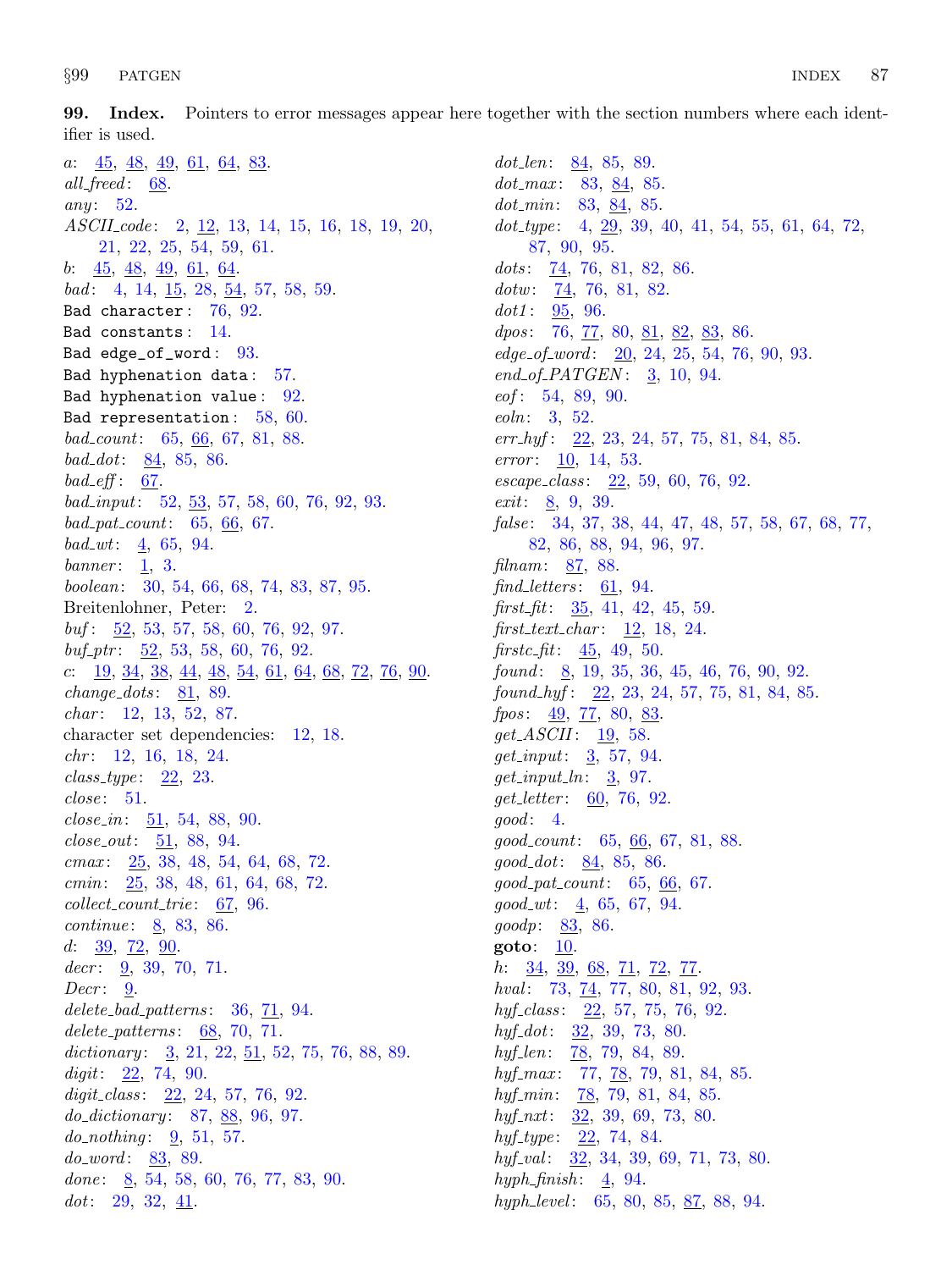hyph\_start:  $\frac{4}{6}$ , [6,](#page-3-0) [94](#page-39-0).  $hyphenate: 77, 89, 93.$  $hyphenate: 77, 89, 93.$  $hyphenate: 77, 89, 93.$  $hyphenate: 77, 89, 93.$  $hyphenate: 77, 89, 93.$  $hyphenate: 77, 89, 93.$  $hyphenate: 77, 89, 93.$ hyphp: [87](#page-35-0), [88](#page-35-0), [89,](#page-36-0) [94](#page-39-0), [97.](#page-40-0) i:  $\frac{15}{15}$  $\frac{15}{15}$  $\frac{15}{15}$ ,  $\frac{19}{41}$  $\frac{19}{41}$  $\frac{19}{41}$  $\frac{19}{41}$  $\frac{19}{41}$ ,  $\frac{54}{54}$  $\frac{54}{54}$  $\frac{54}{54}$ ,  $\frac{61}{64}$  $\frac{61}{64}$  $\frac{61}{64}$  $\frac{61}{64}$  $\frac{61}{64}$ ,  $\frac{90}{95}$  $\frac{90}{95}$  $\frac{90}{95}$  $\frac{90}{95}$  $\frac{90}{95}$ . *imax*:  $54, 55, 56, 58, 59$  $54, 55, 56, 58, 59$  $54, 55, 56, 58, 59$  $54, 55, 56, 58, 59$  $54, 55, 56, 58, 59$  $54, 55, 56, 58, 59$  $54, 55, 56, 58, 59$  $54, 55, 56, 58, 59$  $54, 55, 56, 58, 59$ . *incr*:  $\frac{9}{2}$ , 1[9,](#page-4-0) [37,](#page-14-0) [38,](#page-14-0) [39](#page-15-0), [41,](#page-15-0) [42](#page-16-0), [47,](#page-18-0) [48,](#page-18-0) [49](#page-19-0), [50,](#page-19-0) [52](#page-20-0), [53,](#page-20-0) [56,](#page-21-0) [58,](#page-23-0) [59,](#page-24-0) [60,](#page-24-0) [62,](#page-25-0) [65,](#page-26-0) [76,](#page-31-0) [77](#page-32-0), [81](#page-33-0), [83](#page-34-0), [90](#page-37-0), [92](#page-37-0).  $Incr: \underline{9}, 41, 42, 47, 49, 50, 59, 65, 67, 77, 81.$  $Incr: \underline{9}, 41, 42, 47, 49, 50, 59, 65, 67, 77, 81.$  $Incr: \underline{9}, 41, 42, 47, 49, 50, 59, 65, 67, 77, 81.$  $Incr: \underline{9}, 41, 42, 47, 49, 50, 59, 65, 67, 77, 81.$  $Incr: \underline{9}, 41, 42, 47, 49, 50, 59, 65, 67, 77, 81.$  $Incr: \underline{9}, 41, 42, 47, 49, 50, 59, 65, 67, 77, 81.$  $Incr: \underline{9}, 41, 42, 47, 49, 50, 59, 65, 67, 77, 81.$  $Incr: \underline{9}, 41, 42, 47, 49, 50, 59, 65, 67, 77, 81.$  $Incr: \underline{9}, 41, 42, 47, 49, 50, 59, 65, 67, 77, 81.$  $Incr: \underline{9}, 41, 42, 47, 49, 50, 59, 65, 67, 77, 81.$  $Incr: \underline{9}, 41, 42, 47, 49, 50, 59, 65, 67, 77, 81.$  $Incr: \underline{9}, 41, 42, 47, 49, 50, 59, 65, 67, 77, 81.$  $Incr: \underline{9}, 41, 42, 47, 49, 50, 59, 65, 67, 77, 81.$  $Incr: \underline{9}, 41, 42, 47, 49, 50, 59, 65, 67, 77, 81.$  $Incr\_Decr\_end:$  [9](#page-4-0).  $\textit{incr\_wt}: \quad 81, \, 83.$  $\textit{incr\_wt}: \quad 81, \, 83.$  $\textit{incr\_wt}: \quad 81, \, 83.$  $\textit{incr\_wt}: \quad 81, \, 83.$  $\textit{incr\_wt}: \quad 81, \, 83.$  $init\_count\_trie:$  [44,](#page-17-0) [61](#page-25-0), [88.](#page-35-0) init\_pattern\_trie: [34](#page-13-0), [44](#page-17-0), [94.](#page-39-0) initialize: [3](#page-1-0), [94](#page-39-0). inner loop: [22,](#page-9-0) [52,](#page-20-0) [74](#page-30-0). input: [3.](#page-1-0) insert pattern: [41](#page-15-0), [49](#page-19-0), [59](#page-24-0), [65](#page-26-0), [93](#page-38-0). insertc pat: [49](#page-19-0), [83.](#page-34-0)  $integer: 4, 15, 43, 54, 66, 95.$  $integer: 4, 15, 43, 54, 66, 95.$  $integer: 4, 15, 43, 54, 66, 95.$  $integer: 4, 15, 43, 54, 66, 95.$  $integer: 4, 15, 43, 54, 66, 95.$  $integer: 4, 15, 43, 54, 66, 95.$  $integer: 4, 15, 43, 54, 66, 95.$  $integer: 4, 15, 43, 54, 66, 95.$  $integer: 4, 15, 43, 54, 66, 95.$  $integer: 4, 15, 43, 54, 66, 95.$  $integer: 4, 15, 43, 54, 66, 95.$  $integer: 4, 15, 43, 54, 66, 95.$ internal\_code: [20,](#page-7-0) [21,](#page-8-0) [22](#page-9-0), [23](#page-9-0), [25,](#page-10-0) [31](#page-12-0), [34](#page-13-0), [38,](#page-14-0) [40,](#page-15-0) [44,](#page-17-0) [48,](#page-18-0) [55](#page-21-0), [59](#page-24-0), [60](#page-24-0), [64,](#page-26-0) [68,](#page-27-0) [72](#page-28-0), [74](#page-30-0). invalid class : [22](#page-9-0), [24,](#page-9-0) [57,](#page-22-0) [58](#page-23-0), [59,](#page-24-0) [75](#page-30-0), [76,](#page-31-0) [92](#page-37-0).  $invalid\_code: 18, 19.$  $invalid\_code: 18, 19.$  $invalid\_code: 18, 19.$  $invalid\_code: 18, 19.$  $is_h yf: \underline{22}, 24, 75, 81, 84, 85.$  $is_h yf: \underline{22}, 24, 75, 81, 84, 85.$  $is_h yf: \underline{22}, 24, 75, 81, 84, 85.$  $is_h yf: \underline{22}, 24, 75, 81, 84, 85.$  $is_h yf: \underline{22}, 24, 75, 81, 84, 85.$  $is_h yf: \underline{22}, 24, 75, 81, 84, 85.$  $is_h yf: \underline{22}, 24, 75, 81, 84, 85.$  $is_h yf: \underline{22}, 24, 75, 81, 84, 85.$  $is_h yf: \underline{22}, 24, 75, 81, 84, 85.$  $is_h yf: \underline{22}, 24, 75, 81, 84, 85.$  $is_h yf: \underline{22}, 24, 75, 81, 84, 85.$  $is_h yf: \underline{22}, 24, 75, 81, 84, 85.$ j:  $\frac{15}{54}$  $\frac{15}{54}$  $\frac{15}{54}$  $\frac{15}{54}$  $\frac{15}{54}$ ,  $\frac{61}{54}$  $\frac{61}{54}$  $\frac{61}{54}$ ,  $\frac{95}{54}$  $\frac{95}{54}$  $\frac{95}{54}$ .  $jump_out: 10.$  $jump_out: 10.$  $jump_out: 10.$  $k: 95.$  $k: 95.$  $k: 95.$  $l: \underline{61}, \underline{72}, \underline{82}.$  $l: \underline{61}, \underline{72}, \underline{82}.$  $l: \underline{61}, \underline{72}, \underline{82}.$ Largest hyphenation value: [94.](#page-39-0)  $last\_ASCII\_code: \underline{12}, 13, 14, 17, 18, 19, 20, 24,$  $last\_ASCII\_code: \underline{12}, 13, 14, 17, 18, 19, 20, 24,$  $last\_ASCII\_code: \underline{12}, 13, 14, 17, 18, 19, 20, 24,$  $last\_ASCII\_code: \underline{12}, 13, 14, 17, 18, 19, 20, 24,$  $last\_ASCII\_code: \underline{12}, 13, 14, 17, 18, 19, 20, 24,$  $last\_ASCII\_code: \underline{12}, 13, 14, 17, 18, 19, 20, 24,$  $last\_ASCII\_code: \underline{12}, 13, 14, 17, 18, 19, 20, 24,$  $last\_ASCII\_code: \underline{12}, 13, 14, 17, 18, 19, 20, 24,$  $last\_ASCII\_code: \underline{12}, 13, 14, 17, 18, 19, 20, 24,$  $last\_ASCII\_code: \underline{12}, 13, 14, 17, 18, 19, 20, 24,$  $last\_ASCII\_code: \underline{12}, 13, 14, 17, 18, 19, 20, 24,$  $last\_ASCII\_code: \underline{12}, 13, 14, 17, 18, 19, 20, 24,$  $last\_ASCII\_code: \underline{12}, 13, 14, 17, 18, 19, 20, 24,$  $last\_ASCII\_code: \underline{12}, 13, 14, 17, 18, 19, 20, 24,$  $last\_ASCII\_code: \underline{12}, 13, 14, 17, 18, 19, 20, 24,$  $last\_ASCII\_code: \underline{12}, 13, 14, 17, 18, 19, 20, 24,$ [29,](#page-11-0) [34,](#page-13-0) [37,](#page-14-0) [44,](#page-17-0) [47,](#page-18-0) [54,](#page-21-0) [58,](#page-23-0) [61.](#page-25-0)  $last\_text\_char: 12, 18, 24.$  $last\_text\_char: 12, 18, 24.$  $last\_text\_char: 12, 18, 24.$  $last\_text\_char: 12, 18, 24.$  $last\_text\_char: 12, 18, 24.$  $last\_text\_char: 12, 18, 24.$  $last\_text\_char: 12, 18, 24.$  $left\_hyphen\_min: 54, 55, 56, 57, 79.$  $left\_hyphen\_min: 54, 55, 56, 57, 79.$  $left\_hyphen\_min: 54, 55, 56, 57, 79.$  $left\_hyphen\_min: 54, 55, 56, 57, 79.$  $left\_hyphen\_min: 54, 55, 56, 57, 79.$  $left\_hyphen\_min: 54, 55, 56, 57, 79.$  $left\_hyphen\_min: 54, 55, 56, 57, 79.$  $left\_hyphen\_min: 54, 55, 56, 57, 79.$  $left\_hyphen\_min: 54, 55, 56, 57, 79.$  $left\_hyphen\_min: 54, 55, 56, 57, 79.$  $left\_hyphen\_min: 54, 55, 56, 57, 79.$  $letter\_class: \quad 22, 56, 58, 76, 90, 92.$  $letter\_class: \quad 22, 56, 58, 76, 90, 92.$  $letter\_class: \quad 22, 56, 58, 76, 90, 92.$  $letter\_class: \quad 22, 56, 58, 76, 90, 92.$  $letter\_class: \quad 22, 56, 58, 76, 90, 92.$  $letter\_class: \quad 22, 56, 58, 76, 90, 92.$  $letter\_class: \quad 22, 56, 58, 76, 90, 92.$  $letter\_class: \quad 22, 56, 58, 76, 90, 92.$  $letter\_class: \quad 22, 56, 58, 76, 90, 92.$  $letter\_class: \quad 22, 56, 58, 76, 90, 92.$  $letter\_class: \quad 22, 56, 58, 76, 90, 92.$  $letter\_class: \quad 22, 56, 58, 76, 90, 92.$  $letter\_class: \quad 22, 56, 58, 76, 90, 92.$  $level{\_}pattern{\_}count: 66, 67, 90, 94.$  $level{\_}pattern{\_}count: 66, 67, 90, 94.$  $level{\_}pattern{\_}count: 66, 67, 90, 94.$  $level{\_}pattern{\_}count: 66, 67, 90, 94.$  $level{\_}pattern{\_}count: 66, 67, 90, 94.$  $level{\_}pattern{\_}count: 66, 67, 90, 94.$  $level{\_}pattern{\_}count: 66, 67, 90, 94.$  $level{\_}pattern{\_}count: 66, 67, 90, 94.$  $level{\_}pattern{\_}count: 66, 67, 90, 94.$ Liang, Franklin Mark: [2.](#page-1-0) Line too long:  $52$ .  $loop: 9.$  $loop: 9.$ lower: [54](#page-21-0), [58](#page-23-0), [59](#page-24-0). max buf len: [27,](#page-11-0) [28](#page-11-0), [52,](#page-20-0) [53](#page-20-0), [58,](#page-23-0) [60](#page-24-0), [76,](#page-31-0) [92](#page-37-0). max dot: [27](#page-11-0), [29](#page-11-0), [57](#page-22-0), [58](#page-23-0), [94](#page-39-0), [96](#page-40-0). max len: [27](#page-11-0), [28,](#page-11-0) [29](#page-11-0), [76.](#page-31-0) max\_ops: [27,](#page-11-0) [28,](#page-11-0) [29,](#page-11-0) [34,](#page-13-0) [39,](#page-15-0) [71](#page-28-0).  $max$ -pat: [90,](#page-37-0) [91](#page-37-0), [92,](#page-37-0) [94](#page-39-0). max\_val: [27,](#page-11-0) [28](#page-11-0), [29,](#page-11-0) [65](#page-26-0), [69,](#page-27-0) [71](#page-28-0), [80,](#page-32-0) [92](#page-37-0), [94.](#page-39-0) min packed: [13,](#page-5-0) [14,](#page-5-0) [26,](#page-11-0) [36,](#page-14-0) [37,](#page-14-0) [38](#page-14-0), [42](#page-16-0), [46](#page-18-0), [47](#page-18-0), [48,](#page-18-0) [50,](#page-19-0) [70](#page-28-0). miss\_count: [66,](#page-26-0) [81](#page-33-0), [88.](#page-35-0) more\_this\_level: [95](#page-39-0), [96](#page-40-0). more\_to\_come:  $65, 66, 67, 96$  $65, 66, 67, 96$  $65, 66, 67, 96$  $65, 66, 67, 96$  $65, 66, 67, 96$  $65, 66, 67, 96$ .  $n: \frac{39}{54}, \frac{54}{68}.$  $new\_trie\_op: 39, 41.$  $new\_trie\_op: 39, 41.$  $new\_trie\_op: 39, 41.$  $new\_trie\_op: 39, 41.$  $new\_trie\_op: 39, 41.$ nil: [9](#page-4-0).

 $no_1, \underline{b}1, \underline{c}2, \underline{75}, \underline{76}, \underline{81}, \underline{82}, \underline{84}, \underline{85}.$  $no_1, \underline{b}1, \underline{c}2, \underline{75}, \underline{76}, \underline{81}, \underline{82}, \underline{84}, \underline{85}.$  $no_1, \underline{b}1, \underline{c}2, \underline{75}, \underline{76}, \underline{81}, \underline{82}, \underline{84}, \underline{85}.$  $no_1, \underline{b}1, \underline{c}2, \underline{75}, \underline{76}, \underline{81}, \underline{82}, \underline{84}, \underline{85}.$  $no_1, \underline{b}1, \underline{c}2, \underline{75}, \underline{76}, \underline{81}, \underline{82}, \underline{84}, \underline{85}.$  $no_1, \underline{b}1, \underline{c}2, \underline{75}, \underline{76}, \underline{81}, \underline{82}, \underline{84}, \underline{85}.$  $no_1, \underline{b}1, \underline{c}2, \underline{75}, \underline{76}, \underline{81}, \underline{82}, \underline{84}, \underline{85}.$  $no_1, \underline{b}1, \underline{c}2, \underline{75}, \underline{76}, \underline{81}, \underline{82}, \underline{84}, \underline{85}.$  $no_1, \underline{b}1, \underline{c}2, \underline{75}, \underline{76}, \underline{81}, \underline{82}, \underline{84}, \underline{85}.$  $no_1, \underline{b}1, \underline{c}2, \underline{75}, \underline{76}, \underline{81}, \underline{82}, \underline{84}, \underline{85}.$  $no_1, \underline{b}1, \underline{c}2, \underline{75}, \underline{76}, \underline{81}, \underline{82}, \underline{84}, \underline{85}.$  $no\_more: \quad \underline{74}, \ 77, \ 80, \ 86.$  $no\_more: \quad \underline{74}, \ 77, \ 80, \ 86.$  $no\_more: \quad \underline{74}, \ 77, \ 80, \ 86.$  $no\_more: \quad \underline{74}, \ 77, \ 80, \ 86.$  $no\_more: \quad \underline{74}, \ 77, \ 80, \ 86.$  $no\_more: \quad \underline{74}, \ 77, \ 80, \ 86.$  $no\_more: \quad \underline{74}, \ 77, \ 80, \ 86.$ not\_found: [8](#page-4-0), [35](#page-13-0), [36,](#page-14-0) [45,](#page-17-0) [46](#page-18-0). num ASCII codes: [19,](#page-7-0) [34](#page-13-0), [37,](#page-14-0) [44](#page-17-0), [47,](#page-18-0) [58](#page-23-0).  $n1: 57, 94, 95.$  $n1: 57, 94, 95.$  $n1: 57, 94, 95.$  $n1: 57, 94, 95.$  $n1: 57, 94, 95.$  $n1: 57, 94, 95.$  $n1: 57, 94, 95.$  $n2: 57, 94, 95.$  $n2: 57, 94, 95.$  $n2: 57, 94, 95.$  $n2: 57, 94, 95.$  $n2: 57, 94, 95.$  $n2: 57, 94, 95.$  $n2: 57, 94, 95.$  $n3$ : [94](#page-39-0), [95](#page-39-0). odd: [81,](#page-33-0) [85](#page-34-0).  $old\_op\_count: 71$ .  $old\_trie\_count: 71$ . op: [29,](#page-11-0) [32](#page-12-0). op count: [33](#page-13-0), [34](#page-13-0), [39](#page-15-0), [67](#page-27-0), [71](#page-28-0), [90.](#page-37-0)  $op_type: \underline{29}$  $op_type: \underline{29}$  $op_type: \underline{29}$ , [30,](#page-12-0) [33](#page-13-0), [34,](#page-13-0) [39](#page-15-0), [68,](#page-27-0) [71](#page-28-0), [72,](#page-28-0) [77](#page-32-0).  $op_{\sim} word: \quad 29, \; 30.$  $op_{\sim} word: \quad 29, \; 30.$  $op_{\sim} word: \quad 29, \; 30.$  $op_{\sim} word: \quad 29, \; 30.$  $op_{\sim} word: \quad 29, \; 30.$ ops: [30](#page-12-0), [32](#page-12-0). ord: [16](#page-6-0), [18](#page-6-0). output: [3.](#page-1-0)  $output\_hyphended\_word: 82, 89.$  $output\_hyphended\_word: 82, 89.$  $output\_hyphended\_word: 82, 89.$  $output\_hyphended\_word: 82, 89.$  $output\_hyphended\_word: 82, 89.$ output\_patterns:  $\overline{72}$ , [94](#page-39-0). overflow: [10](#page-4-0), [19,](#page-7-0) [37,](#page-14-0) [39](#page-15-0), [47,](#page-18-0) [58](#page-23-0), [62](#page-25-0), [76.](#page-31-0) packed  $ASCII\_{code}: 13, 14, 20.$  $ASCII\_{code}: 13, 14, 20.$  $ASCII\_{code}: 13, 14, 20.$  $ASCII\_{code}: 13, 14, 20.$  $ASCII\_{code}: 13, 14, 20.$  $ASCII\_{code}: 13, 14, 20.$ packed internal code: [20,](#page-7-0) [30.](#page-12-0) pat:  $\underline{40}$  $\underline{40}$  $\underline{40}$ , [41](#page-15-0), [42](#page-16-0), [58,](#page-23-0) [59,](#page-24-0) [61,](#page-25-0) [62,](#page-25-0) [64](#page-26-0), [72](#page-28-0), [73](#page-29-0), [92](#page-37-0), [93.](#page-38-0) pat<sub>-count: [43](#page-17-0)</sub>, [44,](#page-17-0) [49](#page-19-0), [88](#page-35-0). pat dot: [65](#page-26-0), [80](#page-32-0), [83](#page-34-0), [85,](#page-34-0) [87,](#page-35-0) [88,](#page-35-0) [96.](#page-40-0) pat  $\text{f} \text{in} \{ \text{in} \}$ . [4](#page-2-0), [94,](#page-39-0) [96](#page-40-0). pat len:  $\underline{40}$  $\underline{40}$  $\underline{40}$ , [41,](#page-15-0) [49](#page-19-0), [58](#page-23-0), [59,](#page-24-0) [64](#page-26-0),  $\underline{72}$ , [73](#page-29-0), [80](#page-32-0), [83,](#page-34-0) [85](#page-34-0), [87,](#page-35-0) [88](#page-35-0), [92](#page-37-0), [93](#page-38-0), [94,](#page-39-0) [95,](#page-39-0) [96](#page-40-0). pat\_start:  $\frac{4}{94}$ , 9[4,](#page-2-0) [96](#page-40-0). PATGEN: [3](#page-1-0). PATGEN capacity exceeded ...: [10](#page-4-0). patout:  $\frac{3}{2}, 21, \frac{51}{2}, 73, 94.$  $\frac{3}{2}, 21, \frac{51}{2}, 73, 94.$  $\frac{3}{2}, 21, \frac{51}{2}, 73, 94.$  $\frac{3}{2}, 21, \frac{51}{2}, 73, 94.$ patterns:  $\frac{3}{2}, \frac{21}{22}, \frac{51}{52}, \frac{52}{90}.$  $\frac{3}{2}, \frac{21}{22}, \frac{51}{52}, \frac{52}{90}.$  $\frac{3}{2}, \frac{21}{22}, \frac{51}{52}, \frac{52}{90}.$  $\frac{3}{2}, \frac{21}{22}, \frac{51}{52}, \frac{52}{90}.$  $\frac{3}{2}, \frac{21}{22}, \frac{51}{52}, \frac{52}{90}.$  $\frac{3}{2}, \frac{21}{22}, \frac{51}{52}, \frac{52}{90}.$  $\frac{3}{2}, \frac{21}{22}, \frac{51}{52}, \frac{52}{90}.$ pattmp: [21](#page-8-0), [51,](#page-20-0) [82,](#page-33-0) [87](#page-35-0), [88.](#page-35-0) print:  $3, 47, 53, 57, 67, 94, 97$  $3, 47, 53, 57, 67, 94, 97$  $3, 47, 53, 57, 67, 94, 97$  $3, 47, 53, 57, 67, 94, 97$  $3, 47, 53, 57, 67, 94, 97$  $3, 47, 53, 57, 67, 94, 97$  $3, 47, 53, 57, 67, 94, 97$  $3, 47, 53, 57, 67, 94, 97$  $3, 47, 53, 57, 67, 94, 97$  $3, 47, 53, 57, 67, 94, 97$  $3, 47, 53, 57, 67, 94, 97$  $3, 47, 53, 57, 67, 94, 97$ . print buf:  $53, 58, 76$  $53, 58, 76$  $53, 58, 76$  $53, 58, 76$  $53, 58, 76$ . print  $\ln$ : [3](#page-1-0), [10](#page-4-0), [53,](#page-20-0) [54](#page-21-0), [57](#page-22-0), [67,](#page-27-0) [71](#page-28-0), [88](#page-35-0), [90,](#page-37-0) [94](#page-39-0). procesp: [85,](#page-34-0) [87](#page-35-0), [88](#page-35-0), [89](#page-36-0), [94](#page-39-0), [97](#page-40-0). q: [35](#page-13-0), [45.](#page-17-0)  $q\_back:$  [32,](#page-12-0) [45](#page-17-0), [48,](#page-18-0) [49,](#page-19-0) [50](#page-19-0).  $q_{\text{z}} char: \quad \underline{32}, 35, 36, 38, 41, 42, 45, 46, 48, 49, 50, 59.$  $q_{\text{z}} char: \quad \underline{32}, 35, 36, 38, 41, 42, 45, 46, 48, 49, 50, 59.$  $q_{\text{z}} char: \quad \underline{32}, 35, 36, 38, 41, 42, 45, 46, 48, 49, 50, 59.$  $q_{\text{z}} char: \quad \underline{32}, 35, 36, 38, 41, 42, 45, 46, 48, 49, 50, 59.$  $q_{\text{z}} char: \quad \underline{32}, 35, 36, 38, 41, 42, 45, 46, 48, 49, 50, 59.$  $q_{\text{z}} char: \quad \underline{32}, 35, 36, 38, 41, 42, 45, 46, 48, 49, 50, 59.$  $q_{\text{z}} char: \quad \underline{32}, 35, 36, 38, 41, 42, 45, 46, 48, 49, 50, 59.$  $q_{\text{z}} char: \quad \underline{32}, 35, 36, 38, 41, 42, 45, 46, 48, 49, 50, 59.$  $q_{\text{z}} char: \quad \underline{32}, 35, 36, 38, 41, 42, 45, 46, 48, 49, 50, 59.$  $q_{\text{z}} char: \quad \underline{32}, 35, 36, 38, 41, 42, 45, 46, 48, 49, 50, 59.$  $q_{\text{z}} char: \quad \underline{32}, 35, 36, 38, 41, 42, 45, 46, 48, 49, 50, 59.$  $q_{\text{z}} char: \quad \underline{32}, 35, 36, 38, 41, 42, 45, 46, 48, 49, 50, 59.$  $q_{\text{z}} char: \quad \underline{32}, 35, 36, 38, 41, 42, 45, 46, 48, 49, 50, 59.$  $q_{\text{z}} char: \quad \underline{32}, 35, 36, 38, 41, 42, 45, 46, 48, 49, 50, 59.$  $q_{\text{z}} char: \quad \underline{32}, 35, 36, 38, 41, 42, 45, 46, 48, 49, 50, 59.$  $q_{\text{z}} char: \quad \underline{32}, 35, 36, 38, 41, 42, 45, 46, 48, 49, 50, 59.$  $q_{\text{z}} char: \quad \underline{32}, 35, 36, 38, 41, 42, 45, 46, 48, 49, 50, 59.$  $q_{\text{z}} char: \quad \underline{32}, 35, 36, 38, 41, 42, 45, 46, 48, 49, 50, 59.$  $q_{\text{z}} char: \quad \underline{32}, 35, 36, 38, 41, 42, 45, 46, 48, 49, 50, 59.$  $q_{\text{z}} char: \quad \underline{32}, 35, 36, 38, 41, 42, 45, 46, 48, 49, 50, 59.$  $q_{\text{z}} char: \quad \underline{32}, 35, 36, 38, 41, 42, 45, 46, 48, 49, 50, 59.$  $q_{\text{z}} char: \quad \underline{32}, 35, 36, 38, 41, 42, 45, 46, 48, 49, 50, 59.$  $q_{\text{z}} char: \quad \underline{32}, 35, 36, 38, 41, 42, 45, 46, 48, 49, 50, 59.$  $q_{\text{z}} char: \quad \underline{32}, 35, 36, 38, 41, 42, 45, 46, 48, 49, 50, 59.$  $q_{\text{z}} char: \quad \underline{32}, 35, 36, 38, 41, 42, 45, 46, 48, 49, 50, 59.$  $q\_index: \quad 29, \; 31, \; 35, \; 45.$  $q\_index: \quad 29, \; 31, \; 35, \; 45.$  $q\_index: \quad 29, \; 31, \; 35, \; 45.$  $q\_index: \quad 29, \; 31, \; 35, \; 45.$  $q\_index: \quad 29, \; 31, \; 35, \; 45.$  $q\_index: \quad 29, \; 31, \; 35, \; 45.$  $q\_index: \quad 29, \; 31, \; 35, \; 45.$  $q\_index: \quad 29, \; 31, \; 35, \; 45.$  $q\_index: \quad 29, \; 31, \; 35, \; 45.$  $q\_{link:}\quad \underline{32},\, 35,\, 38,\, 41,\, 42,\, 45,\, 48,\, 49,\, 50,\, 59.$  $q\_{link:}\quad \underline{32},\, 35,\, 38,\, 41,\, 42,\, 45,\, 48,\, 49,\, 50,\, 59.$  $q\_{link:}\quad \underline{32},\, 35,\, 38,\, 41,\, 42,\, 45,\, 48,\, 49,\, 50,\, 59.$  $q\_{link:}\quad \underline{32},\, 35,\, 38,\, 41,\, 42,\, 45,\, 48,\, 49,\, 50,\, 59.$  $q\_{link:}\quad \underline{32},\, 35,\, 38,\, 41,\, 42,\, 45,\, 48,\, 49,\, 50,\, 59.$  $q\_{link:}\quad \underline{32},\, 35,\, 38,\, 41,\, 42,\, 45,\, 48,\, 49,\, 50,\, 59.$  $q\_{link:}\quad \underline{32},\, 35,\, 38,\, 41,\, 42,\, 45,\, 48,\, 49,\, 50,\, 59.$  $q\_{link:}\quad \underline{32},\, 35,\, 38,\, 41,\, 42,\, 45,\, 48,\, 49,\, 50,\, 59.$  $q\_{link:}\quad \underline{32},\, 35,\, 38,\, 41,\, 42,\, 45,\, 48,\, 49,\, 50,\, 59.$  $q\_{link:}\quad \underline{32},\, 35,\, 38,\, 41,\, 42,\, 45,\, 48,\, 49,\, 50,\, 59.$  $q\_{link:}\quad \underline{32},\, 35,\, 38,\, 41,\, 42,\, 45,\, 48,\, 49,\, 50,\, 59.$  $q\_{link:}\quad \underline{32},\, 35,\, 38,\, 41,\, 42,\, 45,\, 48,\, 49,\, 50,\, 59.$  $q\_{link:}\quad \underline{32},\, 35,\, 38,\, 41,\, 42,\, 45,\, 48,\, 49,\, 50,\, 59.$  $q\_{link:}\quad \underline{32},\, 35,\, 38,\, 41,\, 42,\, 45,\, 48,\, 49,\, 50,\, 59.$  $q\_{link:}\quad \underline{32},\, 35,\, 38,\, 41,\, 42,\, 45,\, 48,\, 49,\, 50,\, 59.$  $q\_{link:}\quad \underline{32},\, 35,\, 38,\, 41,\, 42,\, 45,\, 48,\, 49,\, 50,\, 59.$  $q\_{link:}\quad \underline{32},\, 35,\, 38,\, 41,\, 42,\, 45,\, 48,\, 49,\, 50,\, 59.$  $q\_{link:}\quad \underline{32},\, 35,\, 38,\, 41,\, 42,\, 45,\, 48,\, 49,\, 50,\, 59.$  $q\_{link:}\quad \underline{32},\, 35,\, 38,\, 41,\, 42,\, 45,\, 48,\, 49,\, 50,\, 59.$  $q\_{link:}\quad \underline{32},\, 35,\, 38,\, 41,\, 42,\, 45,\, 48,\, 49,\, 50,\, 59.$  $q\_output$ :  $\frac{32}{35}$  $\frac{32}{35}$  $\frac{32}{35}$ ,  $\frac{35}{38}$  $\frac{35}{38}$  $\frac{35}{38}$ ,  $\frac{41}{42}$  $\frac{41}{42}$  $\frac{41}{42}$  $\frac{41}{42}$  $\frac{41}{42}$ ,  $\frac{42}{59}$ . qmax: [31,](#page-12-0) [35,](#page-13-0) [36,](#page-14-0) [38](#page-14-0), [41](#page-15-0), [42](#page-16-0), [45,](#page-17-0) [46,](#page-18-0) [48,](#page-18-0) [49,](#page-19-0) [50](#page-19-0), [59](#page-24-0). qmax\_thresh: [31,](#page-12-0) [34](#page-13-0), [36](#page-14-0), [71.](#page-28-0) range check violations: [2](#page-1-0), [14](#page-5-0), [83.](#page-34-0) read: [3](#page-1-0), [52](#page-20-0).  $read_buf: 52, 54, 58, 76, 90.$  $read_buf: 52, 54, 58, 76, 90.$  $read_buf: 52, 54, 58, 76, 90.$  $read_buf: 52, 54, 58, 76, 90.$  $read_buf: 52, 54, 58, 76, 90.$  $read_buf: 52, 54, 58, 76, 90.$  $read_buf: 52, 54, 58, 76, 90.$  $read_buf: 52, 54, 58, 76, 90.$  $read_buf: 52, 54, 58, 76, 90.$  $read_buf: 52, 54, 58, 76, 90.$ read ln: [3,](#page-1-0) [52.](#page-20-0) read *patterns* : [60](#page-24-0), [90,](#page-37-0) [94](#page-39-0). read translate:  $\frac{54}{94}$  $\frac{54}{94}$  $\frac{54}{94}$ .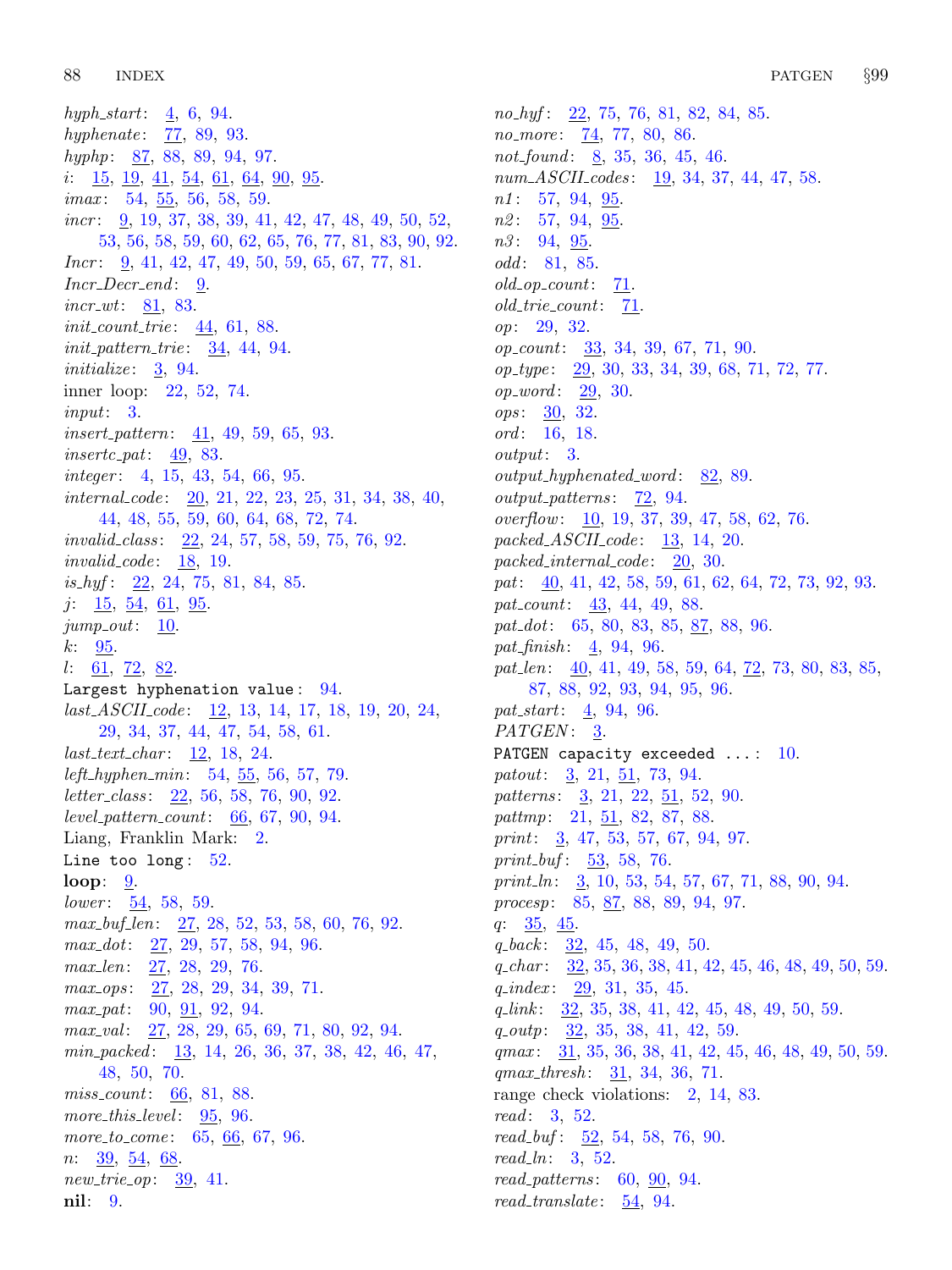read\_word: [60](#page-24-0), [76,](#page-31-0) [89.](#page-36-0) reset: [54](#page-21-0), [88](#page-35-0), [90](#page-37-0). return:  $9$ . rewrite: [88,](#page-35-0) [94.](#page-39-0)  $right\_hyphen\_min: 54, 55, 56, 57, 79.$  $right\_hyphen\_min: 54, 55, 56, 57, 79.$  $right\_hyphen\_min: 54, 55, 56, 57, 79.$  $right\_hyphen\_min: 54, 55, 56, 57, 79.$  $right\_hyphen\_min: 54, 55, 56, 57, 79.$  $right\_hyphen\_min: 54, 55, 56, 57, 79.$  $right\_hyphen\_min: 54, 55, 56, 57, 79.$  $right\_hyphen\_min: 54, 55, 56, 57, 79.$  $right\_hyphen\_min: 54, 55, 56, 57, 79.$  $right\_hyphen\_min: 54, 55, 56, 57, 79.$ s: [35](#page-13-0), [38,](#page-14-0) [41](#page-15-0), [54,](#page-21-0) [68](#page-27-0), [72.](#page-28-0)  $si: \underline{13}$  $si: \underline{13}$  $si: \underline{13}$ , [14](#page-5-0), [34,](#page-13-0) [35,](#page-13-0) [42](#page-16-0), [44](#page-17-0), [45](#page-17-0), [50,](#page-19-0) [62.](#page-25-0) so: [13,](#page-5-0) [14](#page-5-0), [38,](#page-14-0) [41,](#page-15-0) [48](#page-18-0), [49,](#page-19-0) [59,](#page-24-0) [60](#page-24-0), [61,](#page-25-0) [63,](#page-25-0) [64](#page-26-0), [68,](#page-27-0) [72,](#page-28-0) [77,](#page-32-0) [83](#page-34-0). space\_class: [22](#page-9-0), [24,](#page-9-0) [76](#page-31-0), [92](#page-37-0).  $spos: \quad \underline{49}, \; 50, \; \underline{77}, \; 80, \; \underline{83}.$  $spos: \quad \underline{49}, \; 50, \; \underline{77}, \; 80, \; \underline{83}.$  $spos: \quad \underline{49}, \; 50, \; \underline{77}, \; 80, \; \underline{83}.$  $spos: \quad \underline{49}, \; 50, \; \underline{77}, \; 80, \; \underline{83}.$  $spos: \quad \underline{49}, \; 50, \; \underline{77}, \; 80, \; \underline{83}.$ system dependencies: [3](#page-1-0), [10,](#page-4-0) [11,](#page-4-0) [12,](#page-5-0) [13,](#page-5-0) [18,](#page-6-0) [51,](#page-20-0) [52,](#page-20-0) [98](#page-41-0). t:  $35, 38, 41, 54, 68, 71, 72, 76, 77, 90.$  $35, 38, 41, 54, 68, 71, 72, 76, 77, 90.$  $35, 38, 41, 54, 68, 71, 72, 76, 77, 90.$  $35, 38, 41, 54, 68, 71, 72, 76, 77, 90.$  $35, 38, 41, 54, 68, 71, 72, 76, 77, 90.$  $35, 38, 41, 54, 68, 71, 72, 76, 77, 90.$  $35, 38, 41, 54, 68, 71, 72, 76, 77, 90.$  $35, 38, 41, 54, 68, 71, 72, 76, 77, 90.$  $35, 38, 41, 54, 68, 71, 72, 76, 77, 90.$  $35, 38, 41, 54, 68, 71, 72, 76, 77, 90.$  $35, 38, 41, 54, 68, 71, 72, 76, 77, 90.$  $35, 38, 41, 54, 68, 71, 72, 76, 77, 90.$  $35, 38, 41, 54, 68, 71, 72, 76, 77, 90.$  $35, 38, 41, 54, 68, 71, 72, 76, 77, 90.$  $35, 38, 41, 54, 68, 71, 72, 76, 77, 90.$  $35, 38, 41, 54, 68, 71, 72, 76, 77, 90.$  $35, 38, 41, 54, 68, 71, 72, 76, 77, 90.$  $35, 38, 41, 54, 68, 71, 72, 76, 77, 90.$  $35, 38, 41, 54, 68, 71, 72, 76, 77, 90.$  $35, 38, 41, 54, 68, 71, 72, 76, 77, 90.$  $tab\_char: 18.$  $tab\_char: 18.$ text: [12.](#page-5-0) text\_char:  $\underline{12}$ , [15](#page-6-0), [16,](#page-6-0) [19,](#page-7-0) [23](#page-9-0), [52,](#page-20-0) [54](#page-21-0), [76,](#page-31-0) [90.](#page-37-0) text file:  $\frac{12}{51}$  $\frac{12}{51}$  $\frac{12}{51}$  $\frac{12}{51}$  $\frac{12}{51}$ . *thresh*:  $4, 65, 67, 94$  $4, 65, 67, 94$  $4, 65, 67, 94$  $4, 65, 67, 94$  $4, 65, 67, 94$  $4, 65, 67, 94$ . translate:  $2, \underline{3}, 6, 12, 19, 21, \underline{51}, 52, 54, 57, 58.$  $2, \underline{3}, 6, 12, 19, 21, \underline{51}, 52, 54, 57, 58.$  $2, \underline{3}, 6, 12, 19, 21, \underline{51}, 52, 54, 57, 58.$  $2, \underline{3}, 6, 12, 19, 21, \underline{51}, 52, 54, 57, 58.$  $2, \underline{3}, 6, 12, 19, 21, \underline{51}, 52, 54, 57, 58.$  $2, \underline{3}, 6, 12, 19, 21, \underline{51}, 52, 54, 57, 58.$  $2, \underline{3}, 6, 12, 19, 21, \underline{51}, 52, 54, 57, 58.$  $2, \underline{3}, 6, 12, 19, 21, \underline{51}, 52, 54, 57, 58.$  $2, \underline{3}, 6, 12, 19, 21, \underline{51}, 52, 54, 57, 58.$  $2, \underline{3}, 6, 12, 19, 21, \underline{51}, 52, 54, 57, 58.$  $2, \underline{3}, 6, 12, 19, 21, \underline{51}, 52, 54, 57, 58.$  $2, \underline{3}, 6, 12, 19, 21, \underline{51}, 52, 54, 57, 58.$  $2, \underline{3}, 6, 12, 19, 21, \underline{51}, 52, 54, 57, 58.$  $2, \underline{3}, 6, 12, 19, 21, \underline{51}, 52, 54, 57, 58.$  $2, \underline{3}, 6, 12, 19, 21, \underline{51}, 52, 54, 57, 58.$  $2, \underline{3}, 6, 12, 19, 21, \underline{51}, 52, 54, 57, 58.$  $2, \underline{3}, 6, 12, 19, 21, \underline{51}, 52, 54, 57, 58.$  $2, \underline{3}, 6, 12, 19, 21, \underline{51}, 52, 54, 57, 58.$  $traverse\_count\_trie: 64, 67.$  $traverse\_count\_trie: 64, 67.$  $traverse\_count\_trie: 64, 67.$  $traverse\_count\_trie: 64, 67.$  $traverse\_count\_trie: 64, 67.$ trie\_back:  $26, 32, 34, 35, 36, 37, 38, 42, 70$  $26, 32, 34, 35, 36, 37, 38, 42, 70$  $26, 32, 34, 35, 36, 37, 38, 42, 70$  $26, 32, 34, 35, 36, 37, 38, 42, 70$  $26, 32, 34, 35, 36, 37, 38, 42, 70$  $26, 32, 34, 35, 36, 37, 38, 42, 70$  $26, 32, 34, 35, 36, 37, 38, 42, 70$  $26, 32, 34, 35, 36, 37, 38, 42, 70$  $26, 32, 34, 35, 36, 37, 38, 42, 70$  $26, 32, 34, 35, 36, 37, 38, 42, 70$  $26, 32, 34, 35, 36, 37, 38, 42, 70$  $26, 32, 34, 35, 36, 37, 38, 42, 70$  $26, 32, 34, 35, 36, 37, 38, 42, 70$  $26, 32, 34, 35, 36, 37, 38, 42, 70$  $26, 32, 34, 35, 36, 37, 38, 42, 70$  $26, 32, 34, 35, 36, 37, 38, 42, 70$ . trie\_base\_used:  $26, 32, 34, 35, 36, 37, 38, 68$  $26, 32, 34, 35, 36, 37, 38, 68$  $26, 32, 34, 35, 36, 37, 38, 68$  $26, 32, 34, 35, 36, 37, 38, 68$  $26, 32, 34, 35, 36, 37, 38, 68$  $26, 32, 34, 35, 36, 37, 38, 68$  $26, 32, 34, 35, 36, 37, 38, 68$  $26, 32, 34, 35, 36, 37, 38, 68$  $26, 32, 34, 35, 36, 37, 38, 68$  $26, 32, 34, 35, 36, 37, 38, 68$  $26, 32, 34, 35, 36, 37, 38, 68$  $26, 32, 34, 35, 36, 37, 38, 68$  $26, 32, 34, 35, 36, 37, 38, 68$  $26, 32, 34, 35, 36, 37, 38, 68$ . trie\_bmax:  $33, 34, 37$  $33, 34, 37$  $33, 34, 37$  $33, 34, 37$ .  $trie_{-}c: 30, 32.$  $trie_{-}c: 30, 32.$  $trie_{-}c: 30, 32.$  $trie_{-}c: 30, 32.$  $trie_{-}c: 30, 32.$ trie\_char:  $26, 32, 34, 35, 36, 37, 38, 41, 42, 59,$  $26, 32, 34, 35, 36, 37, 38, 41, 42, 59,$  $26, 32, 34, 35, 36, 37, 38, 41, 42, 59,$  $26, 32, 34, 35, 36, 37, 38, 41, 42, 59,$  $26, 32, 34, 35, 36, 37, 38, 41, 42, 59,$  $26, 32, 34, 35, 36, 37, 38, 41, 42, 59,$  $26, 32, 34, 35, 36, 37, 38, 41, 42, 59,$  $26, 32, 34, 35, 36, 37, 38, 41, 42, 59,$  $26, 32, 34, 35, 36, 37, 38, 41, 42, 59,$  $26, 32, 34, 35, 36, 37, 38, 41, 42, 59,$  $26, 32, 34, 35, 36, 37, 38, 41, 42, 59,$  $26, 32, 34, 35, 36, 37, 38, 41, 42, 59,$  $26, 32, 34, 35, 36, 37, 38, 41, 42, 59,$  $26, 32, 34, 35, 36, 37, 38, 41, 42, 59,$  $26, 32, 34, 35, 36, 37, 38, 41, 42, 59,$  $26, 32, 34, 35, 36, 37, 38, 41, 42, 59,$  $26, 32, 34, 35, 36, 37, 38, 41, 42, 59,$  $26, 32, 34, 35, 36, 37, 38, 41, 42, 59,$  $26, 32, 34, 35, 36, 37, 38, 41, 42, 59,$ [60,](#page-24-0) [61](#page-25-0), [68,](#page-27-0) [70](#page-28-0), [72,](#page-28-0) [77.](#page-32-0) trie count: [33](#page-13-0), [34,](#page-13-0) [41](#page-15-0), [42](#page-16-0), [59,](#page-24-0) [67](#page-27-0), [70,](#page-28-0) [71,](#page-28-0) [90](#page-37-0). *trie.l*:  $\frac{30}{32}$ . trie link : [26,](#page-11-0) [32,](#page-12-0) [34,](#page-13-0) [35,](#page-13-0) [36](#page-14-0), [37](#page-14-0), [38](#page-14-0), [41](#page-15-0), [42](#page-16-0), [59](#page-24-0), [60,](#page-24-0) [61](#page-25-0), [68](#page-27-0), [70](#page-28-0), [72,](#page-28-0) [77,](#page-32-0) [94](#page-39-0). trie max:  $\frac{33}{34}$  $\frac{33}{34}$  $\frac{33}{34}$ , [34,](#page-13-0) [35](#page-13-0), [36,](#page-14-0) [42,](#page-16-0) [67](#page-27-0), [70,](#page-28-0) [90](#page-37-0). trie outp: [26](#page-11-0), [32](#page-12-0), [34](#page-13-0), [35,](#page-13-0) [38,](#page-14-0) [41](#page-15-0), [42](#page-16-0), [59,](#page-24-0) [60,](#page-24-0) [61,](#page-25-0) [62,](#page-25-0) [68,](#page-27-0) [69](#page-27-0), [72,](#page-28-0) [77](#page-32-0). trie *pointer* :  $\frac{29}{30}$ , [30,](#page-12-0) [31,](#page-12-0) [33,](#page-13-0) [35,](#page-13-0) [38,](#page-14-0) [41,](#page-15-0) [54,](#page-21-0) [61,](#page-25-0) [68,](#page-27-0) [71](#page-28-0), [72,](#page-28-0) [76](#page-31-0), [77,](#page-32-0) [90.](#page-37-0) *trie\_r* :  $30, 32$  $30, 32$  $30, 32$ . trie root:  $26, 34, 41, 59, 60, 68, 71, 77, 94.$  $26, 34, 41, 59, 60, 68, 71, 77, 94.$  $26, 34, 41, 59, 60, 68, 71, 77, 94.$  $26, 34, 41, 59, 60, 68, 71, 77, 94.$  $26, 34, 41, 59, 60, 68, 71, 77, 94.$  $26, 34, 41, 59, 60, 68, 71, 77, 94.$  $26, 34, 41, 59, 60, 68, 71, 77, 94.$  $26, 34, 41, 59, 60, 68, 71, 77, 94.$  $26, 34, 41, 59, 60, 68, 71, 77, 94.$  $26, 34, 41, 59, 60, 68, 71, 77, 94.$  $26, 34, 41, 59, 60, 68, 71, 77, 94.$  $26, 34, 41, 59, 60, 68, 71, 77, 94.$  $26, 34, 41, 59, 60, 68, 71, 77, 94.$  $26, 34, 41, 59, 60, 68, 71, 77, 94.$  $26, 34, 41, 59, 60, 68, 71, 77, 94.$  $26, 34, 41, 59, 60, 68, 71, 77, 94.$  $26, 34, 41, 59, 60, 68, 71, 77, 94.$  $26, 34, 41, 59, 60, 68, 71, 77, 94.$  $trie\_size: 27, 28, 29, 37.$  $trie\_size: 27, 28, 29, 37.$  $trie\_size: 27, 28, 29, 37.$  $trie\_size: 27, 28, 29, 37.$  $trie\_size: 27, 28, 29, 37.$  $trie\_size: 27, 28, 29, 37.$  $trie\_size: 27, 28, 29, 37.$  $trie\_size: 27, 28, 29, 37.$  $trie\_size: 27, 28, 29, 37.$ trie\_taken:  $30, 32$  $30, 32$ . triec back : [32](#page-12-0), [44](#page-17-0), [45](#page-17-0), [46,](#page-18-0) [47,](#page-18-0) [48](#page-18-0), [50](#page-19-0). triec\_bad:  $32, 43, 65, 83$  $32, 43, 65, 83$  $32, 43, 65, 83$  $32, 43, 65, 83$  $32, 43, 65, 83$  $32, 43, 65, 83$ . triec base used : [32](#page-12-0), [44,](#page-17-0) [45,](#page-17-0) [46](#page-18-0), [47](#page-18-0), [48.](#page-18-0) *triec\_bmax:*  $43, 44, 47$  $43, 44, 47$  $43, 44, 47$  $43, 44, 47$ . triec\_c: [30](#page-12-0), [32](#page-12-0). triec\_char:  $32, 44, 45, 46, 47, 48, 49, 50, 62,$  $32, 44, 45, 46, 47, 48, 49, 50, 62,$  $32, 44, 45, 46, 47, 48, 49, 50, 62,$  $32, 44, 45, 46, 47, 48, 49, 50, 62,$  $32, 44, 45, 46, 47, 48, 49, 50, 62,$  $32, 44, 45, 46, 47, 48, 49, 50, 62,$  $32, 44, 45, 46, 47, 48, 49, 50, 62,$  $32, 44, 45, 46, 47, 48, 49, 50, 62,$  $32, 44, 45, 46, 47, 48, 49, 50, 62,$  $32, 44, 45, 46, 47, 48, 49, 50, 62,$  $32, 44, 45, 46, 47, 48, 49, 50, 62,$  $32, 44, 45, 46, 47, 48, 49, 50, 62,$  $32, 44, 45, 46, 47, 48, 49, 50, 62,$  $32, 44, 45, 46, 47, 48, 49, 50, 62,$  $32, 44, 45, 46, 47, 48, 49, 50, 62,$  $32, 44, 45, 46, 47, 48, 49, 50, 62,$  $32, 44, 45, 46, 47, 48, 49, 50, 62,$  $32, 44, 45, 46, 47, 48, 49, 50, 62,$ [63,](#page-25-0) [64,](#page-26-0) [83](#page-34-0). triec count: [43](#page-17-0), [44,](#page-17-0) [49,](#page-19-0) [50,](#page-19-0) [88.](#page-35-0) triec good:  $32, 43, 65, 83$  $32, 43, 65, 83$  $32, 43, 65, 83$  $32, 43, 65, 83$  $32, 43, 65, 83$  $32, 43, 65, 83$  $32, 43, 65, 83$ .

triec\_kmax: [43,](#page-17-0) [44](#page-17-0), [47.](#page-18-0)

*triec.l*:  $30, 32$  $30, 32$ .

triec\_link:  $\frac{32}{44}$  $\frac{32}{44}$  $\frac{32}{44}$ , [45](#page-17-0), [46,](#page-18-0) [47](#page-18-0), [48,](#page-18-0) [49](#page-19-0), [50,](#page-19-0) [62](#page-25-0), [63,](#page-25-0) [64,](#page-26-0) [83.](#page-34-0) triec\_max:  $43, 44, 45, 46, 50, 62, 83, 88$  $43, 44, 45, 46, 50, 62, 83, 88$  $43, 44, 45, 46, 50, 62, 83, 88$  $43, 44, 45, 46, 50, 62, 83, 88$  $43, 44, 45, 46, 50, 62, 83, 88$  $43, 44, 45, 46, 50, 62, 83, 88$  $43, 44, 45, 46, 50, 62, 83, 88$  $43, 44, 45, 46, 50, 62, 83, 88$  $43, 44, 45, 46, 50, 62, 83, 88$  $43, 44, 45, 46, 50, 62, 83, 88$  $43, 44, 45, 46, 50, 62, 83, 88$  $43, 44, 45, 46, 50, 62, 83, 88$  $43, 44, 45, 46, 50, 62, 83, 88$  $43, 44, 45, 46, 50, 62, 83, 88$  $43, 44, 45, 46, 50, 62, 83, 88$ .  $triec\_pointer: \quad \underline{29}$ , [30](#page-12-0), [43,](#page-17-0) [45,](#page-17-0) [48](#page-18-0), [49](#page-19-0), [61,](#page-25-0) [64](#page-26-0), [72,](#page-28-0) [82,](#page-33-0) [83.](#page-34-0) *triec\_r* :  $\frac{30}{32}$  $\frac{30}{32}$  $\frac{30}{32}$  $\frac{30}{32}$  $\frac{30}{32}$ . triec\_root:  $\frac{44}{7}$ , [49,](#page-19-0) [62,](#page-25-0) [63,](#page-25-0) [67,](#page-27-0) [83.](#page-34-0)  $triec\_size: \quad \underline{27}, \ 28, \ 29, \ 47, \ 62.$  $triec\_size: \quad \underline{27}, \ 28, \ 29, \ 47, \ 62.$  $triec\_size: \quad \underline{27}, \ 28, \ 29, \ 47, \ 62.$  $triec\_size: \quad \underline{27}, \ 28, \ 29, \ 47, \ 62.$  $triec\_size: \quad \underline{27}, \ 28, \ 29, \ 47, \ 62.$  $triec\_size: \quad \underline{27}, \ 28, \ 29, \ 47, \ 62.$  $triec\_size: \quad \underline{27}, \ 28, \ 29, \ 47, \ 62.$  $triec\_size: \quad \underline{27}, \ 28, \ 29, \ 47, \ 62.$  $triec\_size: \quad \underline{27}, \ 28, \ 29, \ 47, \ 62.$ triec taken: [30,](#page-12-0) [32.](#page-12-0) *trieq.c*:  $31, 32, 35, 38$  $31, 32, 35, 38$  $31, 32, 35, 38$  $31, 32, 35, 38$  $31, 32, 35, 38$  $31, 32, 35, 38$ . trieq  $l$ : [31,](#page-12-0) [32](#page-12-0), [35,](#page-13-0) [38](#page-14-0).  $trieq_r$ :  $31, 32, 35, 38$  $31, 32, 35, 38$  $31, 32, 35, 38$  $31, 32, 35, 38$  $31, 32, 35, 38$  $31, 32, 35, 38$  $31, 32, 35, 38$ . true : [9](#page-4-0), [34,](#page-13-0) [35,](#page-13-0) [44,](#page-17-0) [45](#page-17-0), [57](#page-22-0), [58](#page-23-0), [59](#page-24-0), [65,](#page-26-0) [68,](#page-27-0) [76,](#page-31-0) [77,](#page-32-0) [80](#page-32-0), [86](#page-35-0), [87](#page-35-0), [94,](#page-39-0) [96,](#page-40-0) [97](#page-40-0). unpack:  $38, 42, 48$  $38, 42, 48$  $38, 42, 48$  $38, 42, 48$ . unpackc:  $\frac{48}{50}$  $\frac{48}{50}$  $\frac{48}{50}$  $\frac{48}{50}$  $\frac{48}{50}$ .  $v: \frac{39}{77}.$  $v: \frac{39}{77}.$  $v: \frac{39}{77}.$ val:  $29, 32, 41$  $29, 32, 41$  $29, 32, 41$  $29, 32, 41$  $29, 32, 41$ . val type: [4](#page-2-0), [29,](#page-11-0) [39](#page-15-0), [41,](#page-15-0) [74](#page-30-0), [77,](#page-32-0) [87](#page-35-0), [91,](#page-37-0) [95](#page-39-0). wlen: [74,](#page-30-0) [76,](#page-31-0) [77](#page-32-0), [78](#page-32-0), [81](#page-33-0), [82,](#page-33-0) [83,](#page-34-0) [89.](#page-36-0) word: [29,](#page-11-0) [49](#page-19-0), [50,](#page-19-0) [74,](#page-30-0) [76](#page-31-0), [77,](#page-32-0) [78](#page-32-0), [82](#page-33-0), [83.](#page-34-0) word\_index: [29](#page-11-0), [49,](#page-19-0) [74](#page-30-0), [77](#page-32-0), [78,](#page-32-0) [81,](#page-33-0) [82](#page-33-0), [83,](#page-34-0) [84.](#page-34-0)  $word\_wt: 74, 76, 82, 88.$  $word\_wt: 74, 76, 82, 88.$  $word\_wt: 74, 76, 82, 88.$  $word\_wt: 74, 76, 82, 88.$  $word\_wt: 74, 76, 82, 88.$  $word\_wt: 74, 76, 82, 88.$  $word\_wt: 74, 76, 82, 88.$  $word\_wt: 74, 76, 82, 88.$ write: [3,](#page-1-0) [63](#page-25-0), [73](#page-29-0), [82.](#page-33-0) write\_letter: [63](#page-25-0), [72,](#page-28-0) [73,](#page-29-0) [82](#page-33-0).  $write\_letter\_end$ : [63](#page-25-0). write ln: [3,](#page-1-0) [73](#page-29-0), [82](#page-33-0).  $wt_c hg: 74, 76, 82, 88.$  $wt_c hg: 74, 76, 82, 88.$  $wt_c hg: 74, 76, 82, 88.$  $wt_c hg: 74, 76, 82, 88.$  $wt_c hg: 74, 76, 82, 88.$  $wt_c hg: 74, 76, 82, 88.$  $wt_c hg: 74, 76, 82, 88.$  $wt_c hg: 74, 76, 82, 88.$ xchr : [16,](#page-6-0) [17,](#page-6-0) [18](#page-6-0), [19](#page-7-0), [24](#page-9-0), [56,](#page-21-0) [58,](#page-23-0) [63.](#page-25-0) xclass: [22,](#page-9-0) [23](#page-9-0), [24](#page-9-0), [56,](#page-21-0) [57,](#page-22-0) [58,](#page-23-0) [59](#page-24-0), [75](#page-30-0), [76](#page-31-0), [90,](#page-37-0) [92.](#page-37-0) xclause: [9](#page-4-0).  $xdig: \underline{23}, 24, 73, 82, 88.$  $xdig: \underline{23}, 24, 73, 82, 88.$  $xdig: \underline{23}, 24, 73, 82, 88.$  $xdig: \underline{23}, 24, 73, 82, 88.$  $xdig: \underline{23}, 24, 73, 82, 88.$  $xdig: \underline{23}, 24, 73, 82, 88.$  $xdig: \underline{23}, 24, 73, 82, 88.$  $xdig: \underline{23}, 24, 73, 82, 88.$  $xdig: \underline{23}, 24, 73, 82, 88.$  $xdig: \underline{23}, 24, 73, 82, 88.$  $xdig: \underline{23}, 24, 73, 82, 88.$ xdot: [23](#page-9-0). xext: [23](#page-9-0), [24](#page-9-0), [56,](#page-21-0) [58,](#page-23-0) [62,](#page-25-0) [63,](#page-25-0) [73](#page-29-0), [82](#page-33-0).  $xhyf: \quad 23, \; 24, \; 57, \; 75, \; 82.$  $xhyf: \quad 23, \; 24, \; 57, \; 75, \; 82.$  $xhyf: \quad 23, \; 24, \; 57, \; 75, \; 82.$  $xhyf: \quad 23, \; 24, \; 57, \; 75, \; 82.$  $xhyf: \quad 23, \; 24, \; 57, \; 75, \; 82.$  $xhyf: \quad 23, \; 24, \; 57, \; 75, \; 82.$  $xhyf: \quad 23, \; 24, \; 57, \; 75, \; 82.$  $xhyf: \quad 23, \; 24, \; 57, \; 75, \; 82.$  $xhyf: \quad 23, \; 24, \; 57, \; 75, \; 82.$  $xhyf: \quad 23, \; 24, \; 57, \; 75, \; 82.$  $xint: 22, 23, 24, 56, 57, 58, 75, 76, 90, 92.$  $xint: 22, 23, 24, 56, 57, 58, 75, 76, 90, 92.$  $xint: 22, 23, 24, 56, 57, 58, 75, 76, 90, 92.$  $xint: 22, 23, 24, 56, 57, 58, 75, 76, 90, 92.$  $xint: 22, 23, 24, 56, 57, 58, 75, 76, 90, 92.$  $xint: 22, 23, 24, 56, 57, 58, 75, 76, 90, 92.$  $xint: 22, 23, 24, 56, 57, 58, 75, 76, 90, 92.$  $xint: 22, 23, 24, 56, 57, 58, 75, 76, 90, 92.$  $xint: 22, 23, 24, 56, 57, 58, 75, 76, 90, 92.$  $xint: 22, 23, 24, 56, 57, 58, 75, 76, 90, 92.$  $xint: 22, 23, 24, 56, 57, 58, 75, 76, 90, 92.$  $xint: 22, 23, 24, 56, 57, 58, 75, 76, 90, 92.$  $xint: 22, 23, 24, 56, 57, 58, 75, 76, 90, 92.$  $xint: 22, 23, 24, 56, 57, 58, 75, 76, 90, 92.$  $xint: 22, 23, 24, 56, 57, 58, 75, 76, 90, 92.$  $xint: 22, 23, 24, 56, 57, 58, 75, 76, 90, 92.$  $xint: 22, 23, 24, 56, 57, 58, 75, 76, 90, 92.$  $xint: 22, 23, 24, 56, 57, 58, 75, 76, 90, 92.$  $xint: 22, 23, 24, 56, 57, 58, 75, 76, 90, 92.$  $xint: 22, 23, 24, 56, 57, 58, 75, 76, 90, 92.$ 

*xord* : [16,](#page-6-0) [18](#page-6-0), [19](#page-7-0), [60.](#page-24-0)